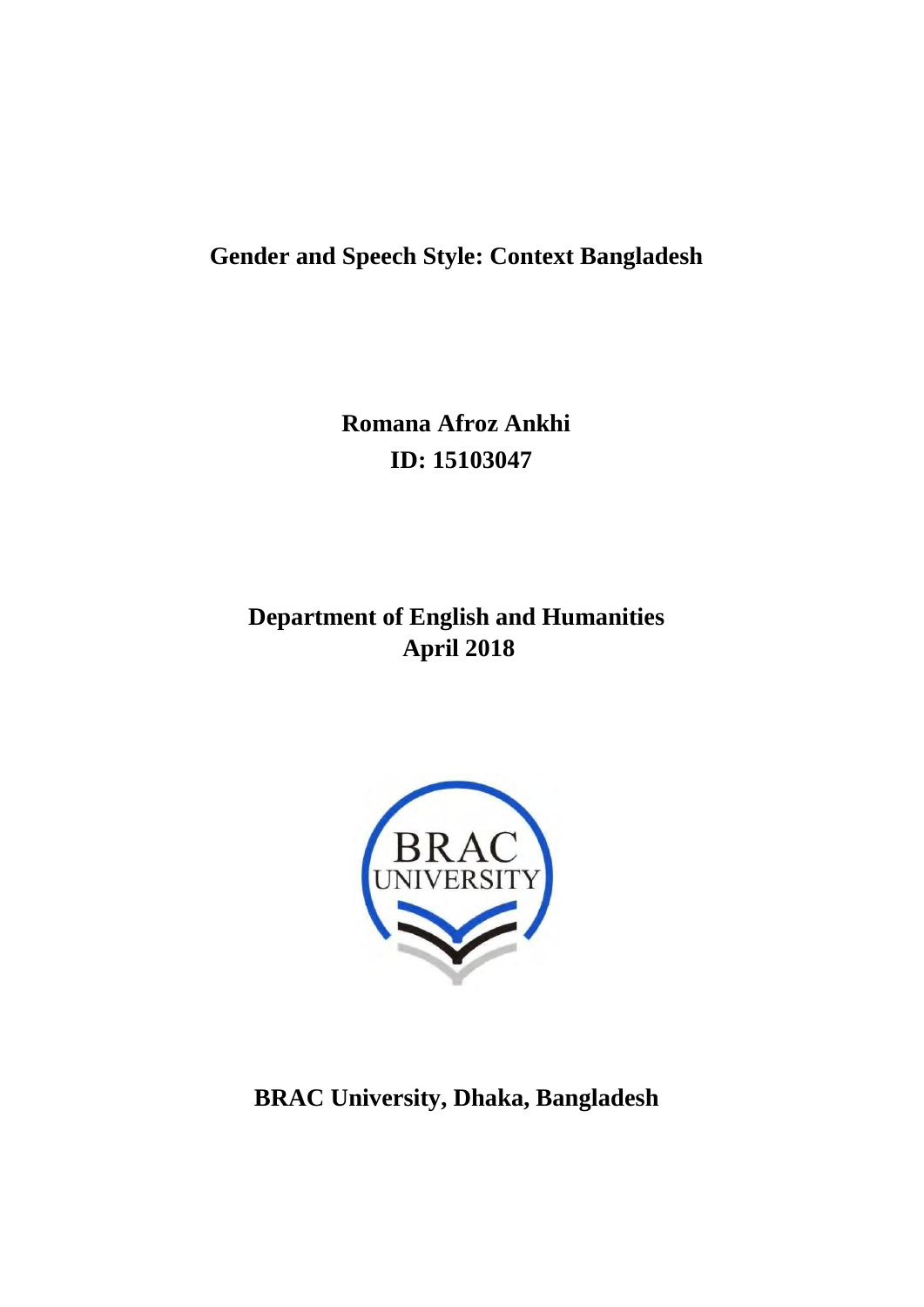## **Discourse Analysis on Gender and Speech Style: Bangladeshi**

## **Context**

# **A Thesis**

## **Submitted to the Department of English and Humanities of BRAC University**

**by**

**Romana Afroz Ankhi**

## **ID:15103047**

**In partial fulfillment of the requirement for the degree of Bachelor of Arts in Linguistics** 

**April 2018**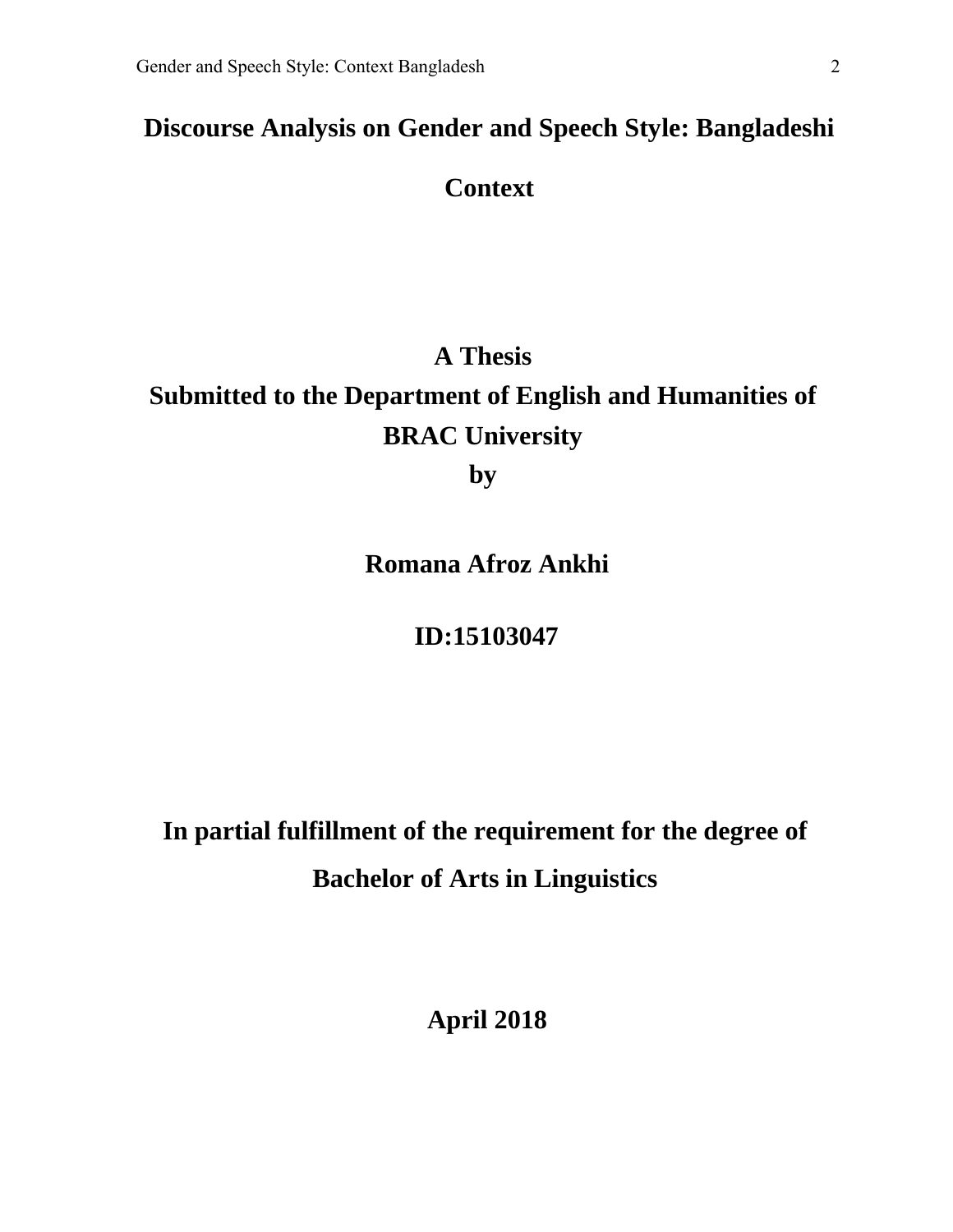#### Acknowledgement

I convey my gratefulness to the Almighty, the creator of the Universe. Without His mercy, I would not be able to reach this position today. Then, I must mention my Supervisor Professor Zerin Alam. My immense gratitude to her is infinite. Her guidance is precious. In this paper, my parents, and friends have helped me too. Without their cooperation, especially the way they helped me during data collection, this paper completion would not be in time. Their constant motivation is what kept on encouraging me to read, write, and present. There is not enough word to express how it has helped me.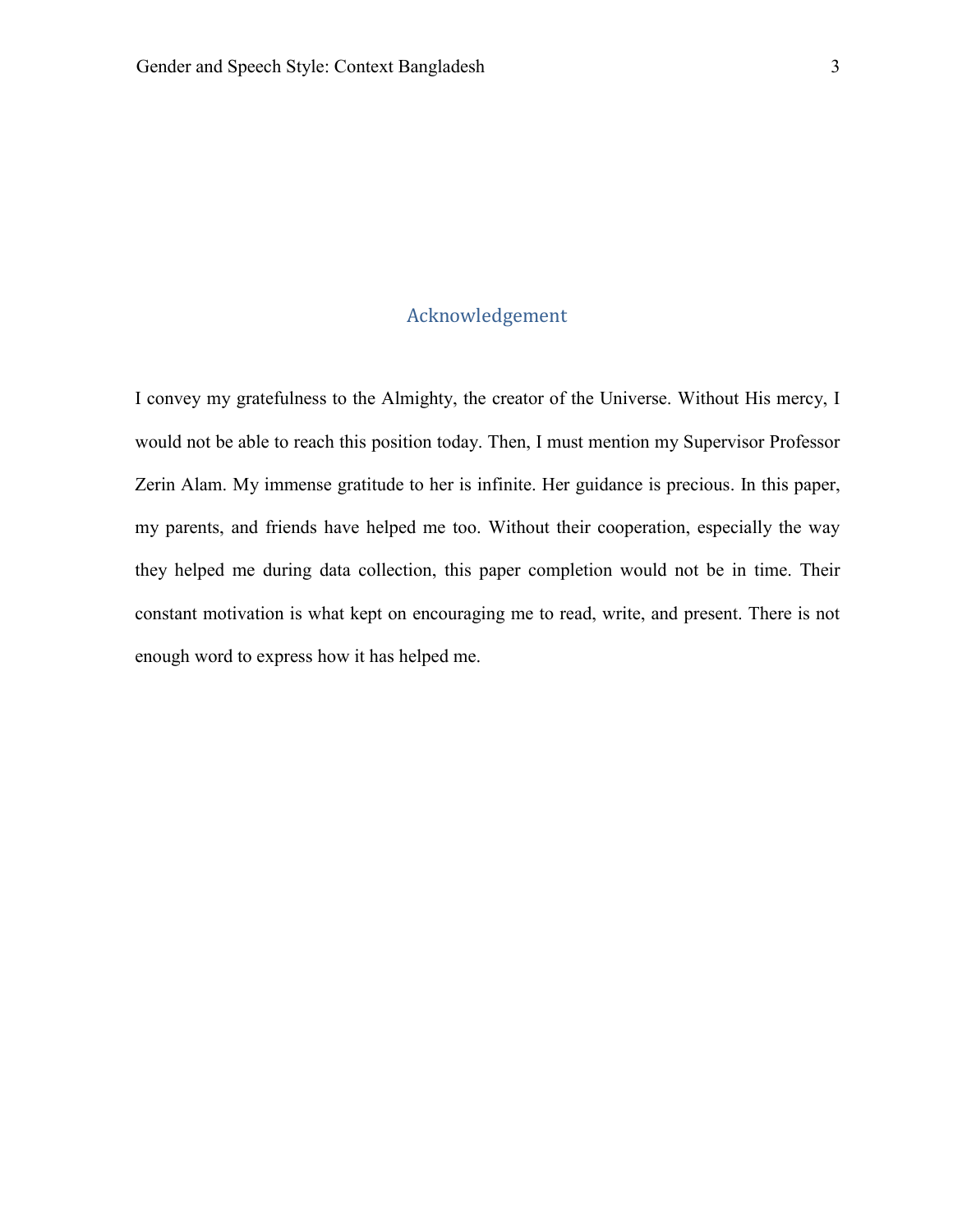## **Table of Contents**

| Chapter 1 Introduction         | $(2-4)$   |
|--------------------------------|-----------|
|                                |           |
|                                |           |
|                                |           |
|                                |           |
|                                |           |
|                                |           |
| Chapter 2 Literature Review    | $(5-24)$  |
|                                |           |
|                                |           |
|                                |           |
|                                |           |
|                                |           |
|                                |           |
|                                |           |
|                                |           |
|                                |           |
| Chapter 3 Research Methodology | $(25-29)$ |
|                                |           |
|                                |           |
|                                |           |
|                                |           |
|                                |           |
|                                |           |
|                                |           |
|                                |           |
|                                |           |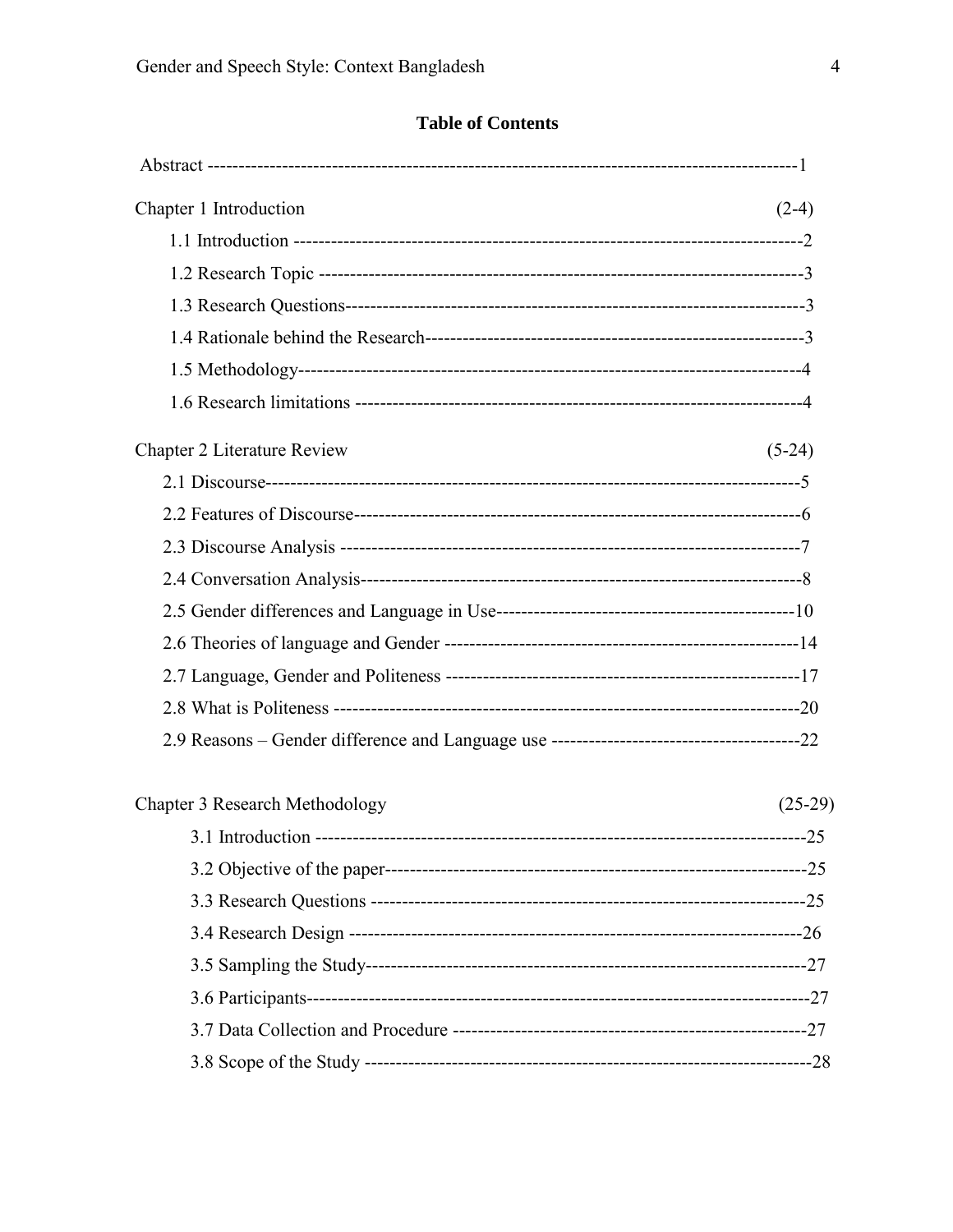| Chapter 4 Findings | $(30-39)$ |
|--------------------|-----------|
|                    | -30       |
| 4.2 Data Analysis- | -30       |
|                    | -31       |
| 4.4 Data Results-- |           |
|                    |           |

| Chapter 5 Discussion | $(35-40)$ |
|----------------------|-----------|
|                      |           |
|                      |           |
|                      |           |
|                      |           |
|                      |           |
|                      |           |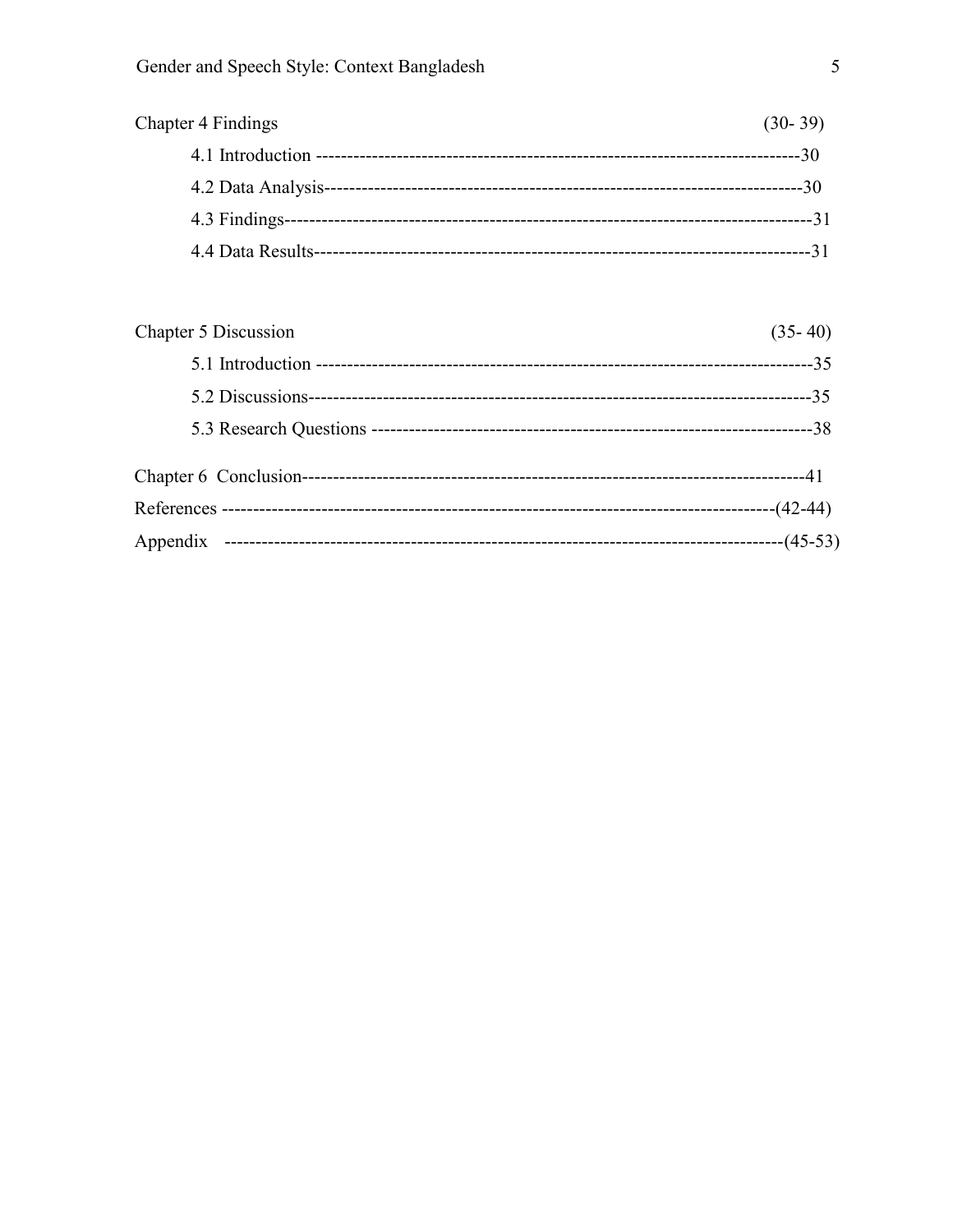#### **Abstract**

This study attempts to analyze conversation and find out if gender influences speech style in Bangladesh. Here, the focus is on, politeness, interruptions (the way speakers change, switch topics and speaker control), dominance and some other factors. For instance, how greetings, refusals, topic change etc. are connected to the social context. The whole research work will be done with an insight from the conversation analysis. The researcher recorded a conversation and encrypted it at the end of the paper.

**Keywords:** conversations, interruption, politeness, control.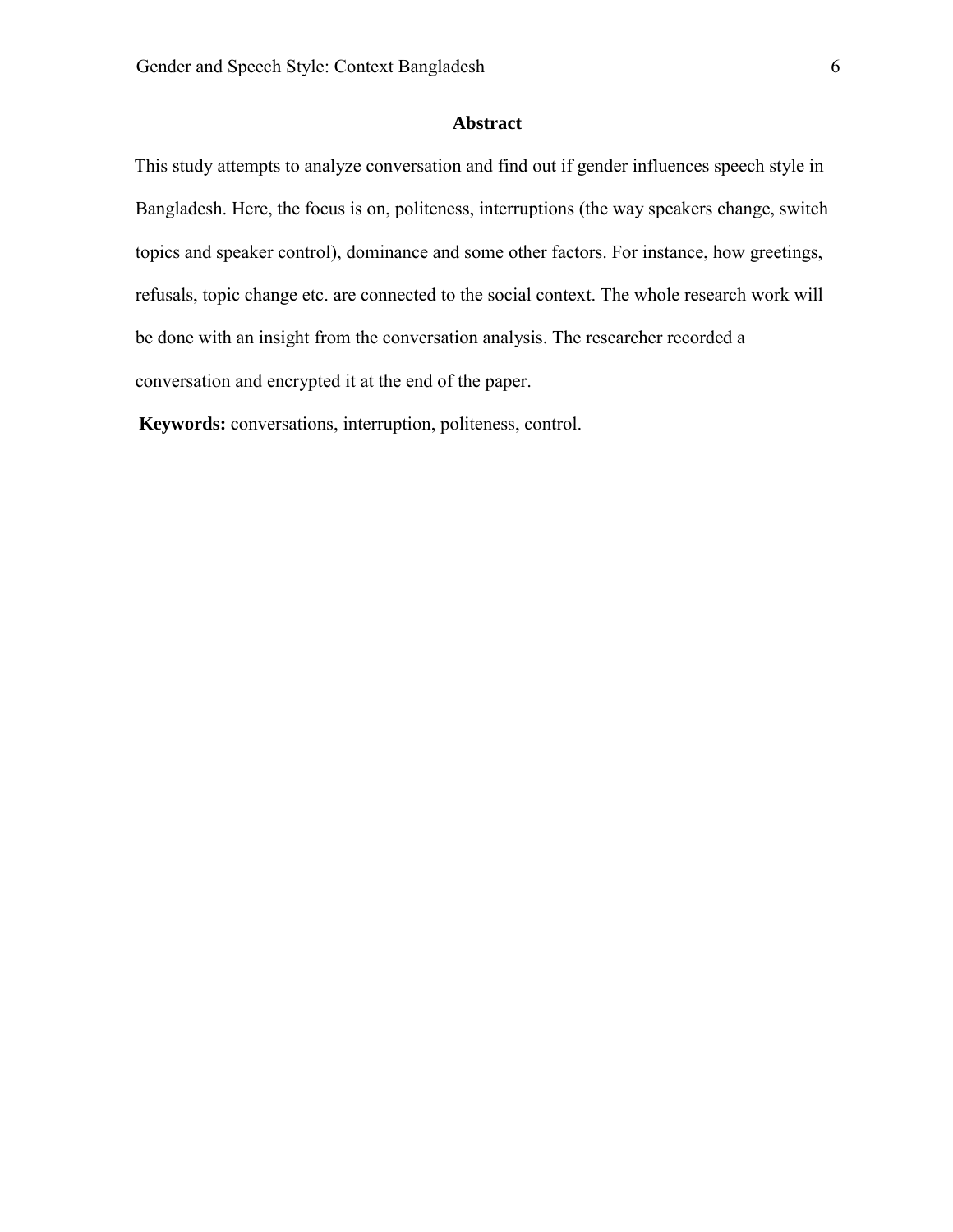#### **Chapter 1 Introduction**

#### **1.1 Introduction**

Interaction is one of the most important daily activities in our life. The way people need food to survive, the same way they need to talk. Thus, there is the importance of language, which is very significant in all the cultures and societies. After all, this is the medium that distinguishes human from animals. Human are able to talk, and as a result can express emotion, ideas, needs, desires, etc. whereas animals are able to do none of these.

The place where we live in demands different kinds of conversations based on contexts. These conversations often do not follow any particular pattern or structure. However, it does not mean that conversations are always the same.The style of talking differs according to place and speaker. This means that age, gender and even education can affect the way one talks. Research indicates that among the different variations found in language, gender variation is prominent. Much work has been undertaken in the connection between language and gender in language studies.

When conversations are recorded, observed, andanalyzed, many discourse elements emergethat show the impact of social context and cultural attitudes.Here, the difference in the use of language by men and women can be seen too. These language usage differences lie on the following sectors: vocabulary, style, tone, syntactic structure, conversational style etc. That is, research on conversation indicates that men talk differently from women and the manifestations are very distinct and notable.Even in the new millennium, whenwe believe that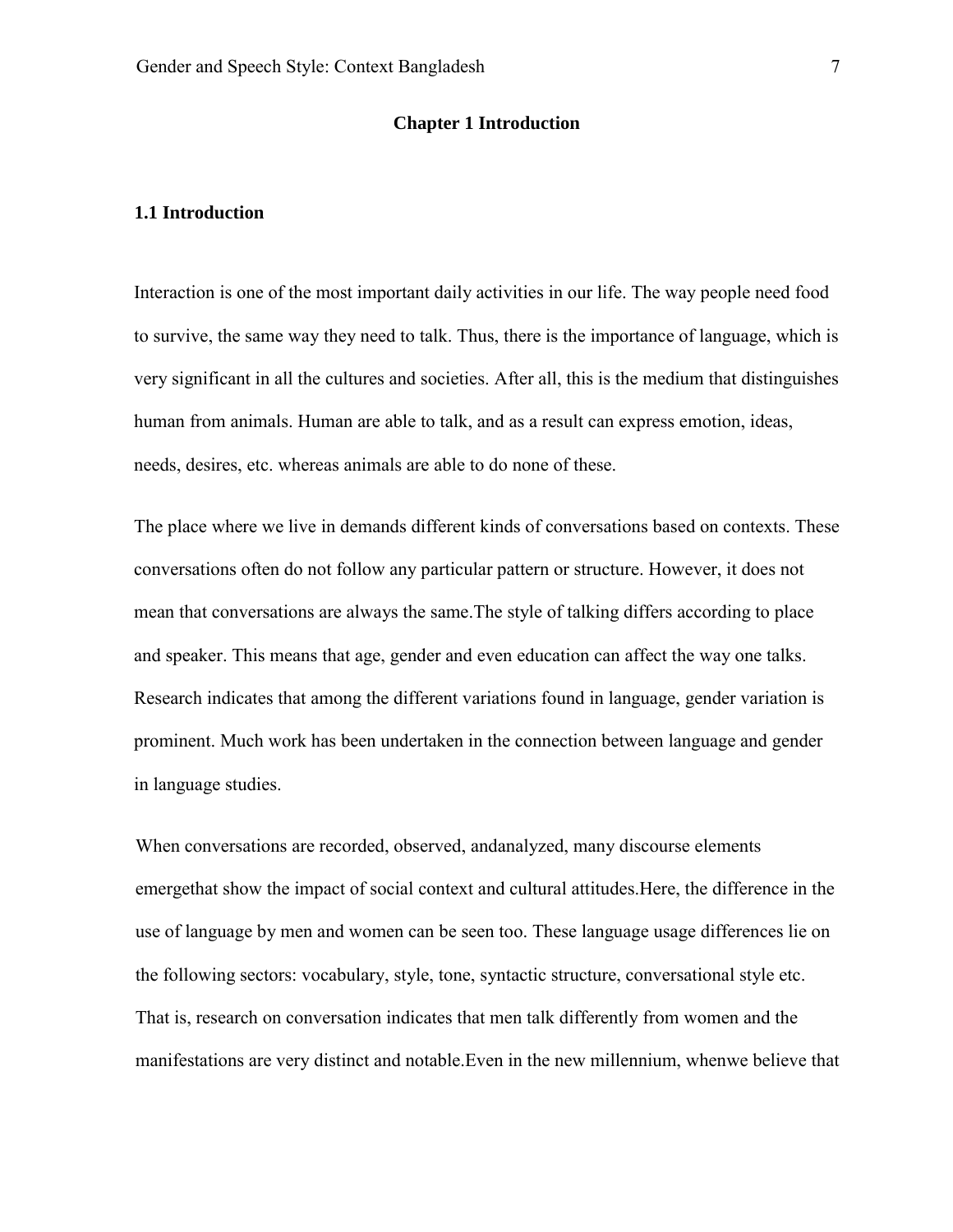the equality in gender has been established, the difference exists. In other words,the two sexes seem to own their communication styles in a different manner from each other.

This research has been carried out to find whether any difference actually exists in the gender style of talking in the context of Bangladesh. For this research work, three conversations have been collected and recorded. Then the researcher has noted down the discourse features to analyze the utterances. These were mixed sex conversations where both male and female speakers have participated.The medium of their conversations was Bangla. All the information, used in this paper, has beenrecorded with the participant's permissions, and confidentiality has been maintained too. All the names of the characters have been changed in order to maintain their privacy.

#### **1.2 Research Topic**

The research focused topic is gender style in conversations. In order to investigate this, the study will examine the way men and women talk. Here, the recorded conversations of men and women will be analyzed to identify if differences exist.

#### **1.3 Research Questions**

The objective of this research is to get an understanding of how gender affects conversation. Here, the researcher intends to investigate if there is any relation between gender and conversation. This will be found out by focusing on the following questions:

- 1. Do men and women talk differently?
- 2. Do male speakers try to dominate while speaking?
- 3. Does gender influence speech style?

#### **1.4 Rationale behind the Research**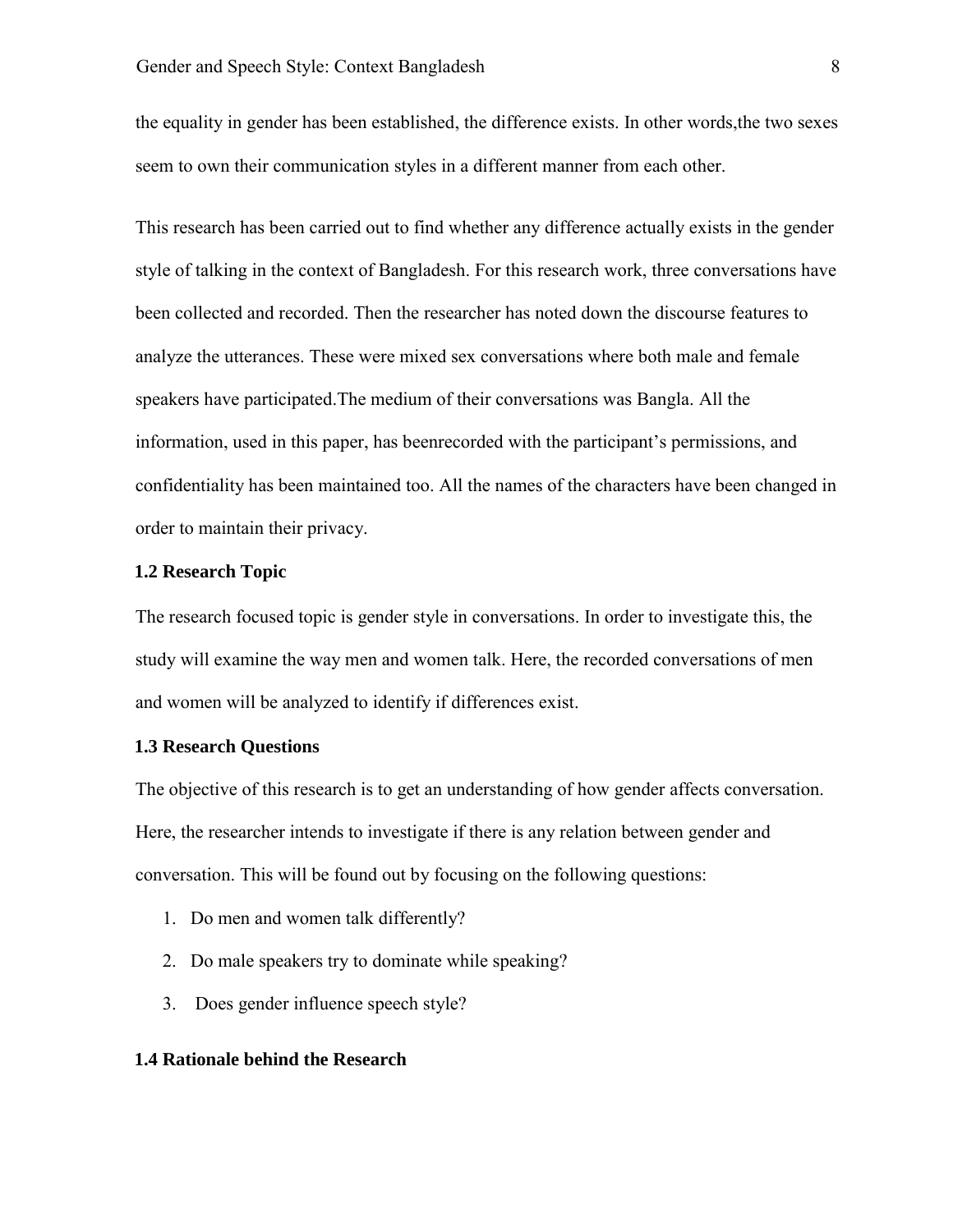In the Bangladeshi context, there are several social constructions which are followed strictly. Here, the citizens have a certain way of talking with older people and younger children. If they do not talk in a low and sober voice with their elders, even today, it is considered as impolite. It is almost a daily habit for a participant to judge and make presupposition about a certain event or a person. Also, there is a certain way of approaching formal and informal situations. In this culture, the behavior with friends and with family members are different. For instance, Bengali people address their teachers with the titles: "Sir", or "Mam", unlike the western culture, where calling a professor by his/her surname is acceptable. Again, the Bengali society is usually known to be dominated by the patriarchal culture. It is believed that mendominate women inconversation and also controls the conversation. The rationale behind the work is to find out if this is indeedthe actual scenario.

#### **1.5 Methodology**

This research will involve conversation analysis. For this, all data will be collected either from public broadcast or naturally occurring talks in certain social settings. The conversations will be analyzed with the theoretical framework of conversation analysis and gender theories.

#### **1.6 Research Limitations**

Often, it is not easy to analyze the emotional factors and study gestures or mood from a recorded conversation. This is because transcriptions do not fully capture all the nuances and implications in conversations. Yet, attempts have been made to accurately capture all the meanings and to note down intonations, overlaps and interruptions during the conversations. Also, as in all qualitative research, this work is, to an extent, subjective and limited. Due to time restraint, the work is based only on a small sample of data.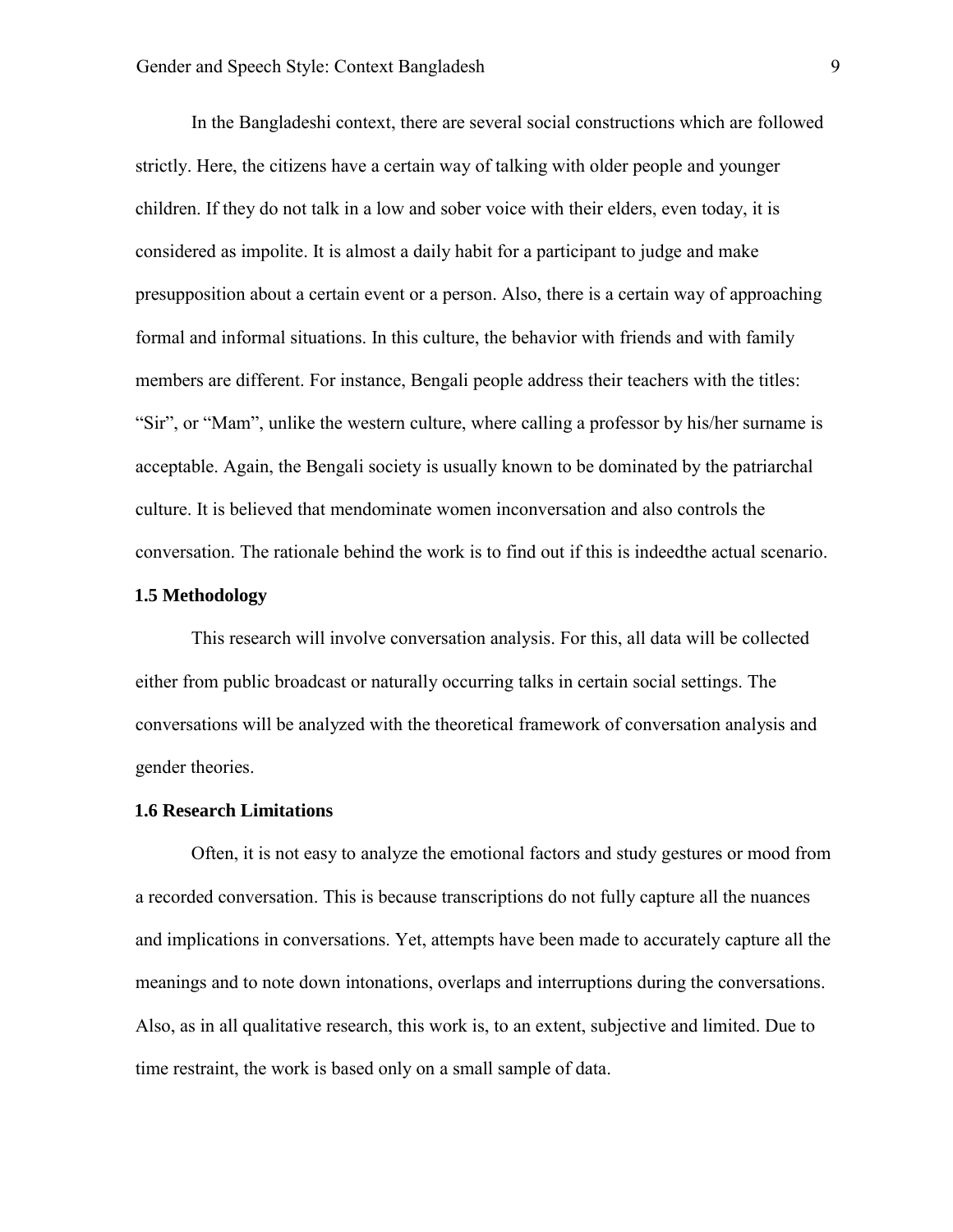#### **Chapter 2 Literature Review**

This chapter consists of the literature review and theories of the issues under consideration. This chapter will begin with an introduction on language and gender. Then the discussion will move towards discourse analysis, conversation analysis, and finally link all the topics together.

#### **2.1 Discourse**

Foucault, as mentioned in a student's paper, has defined the concept of discourse as:

"Ways of constituting knowledge, together with the social practices, forms of subjectivity and power relations who inhere in such knowledge and relations between them. Discourses are more than ways of thinking and producing meaning." (Weedon, 1987, p. 108).

This relates one individually with discourse, writing, oral or writing conversations, and any kind of communicative event, with a specific sequence of utterances, grammar items, and turns. Also, this encourages one not only to study the use of language above or beyond the level of utterance, but also enables us to analyze the natural language used in conversations. As a result, it can be said that the concern of discourse analysis is focused on the text, both written and spoken form; therefore discourse can be referred to as a text with "some form of internal organizations, coherence, or cohesion" (Sinclair and Coulthard, 1975).

Cook (1989) indicates discourse as units of language and these units or stretches are 'meaningful, unified, and purposive'. Not everyone can use every word in certain contexts or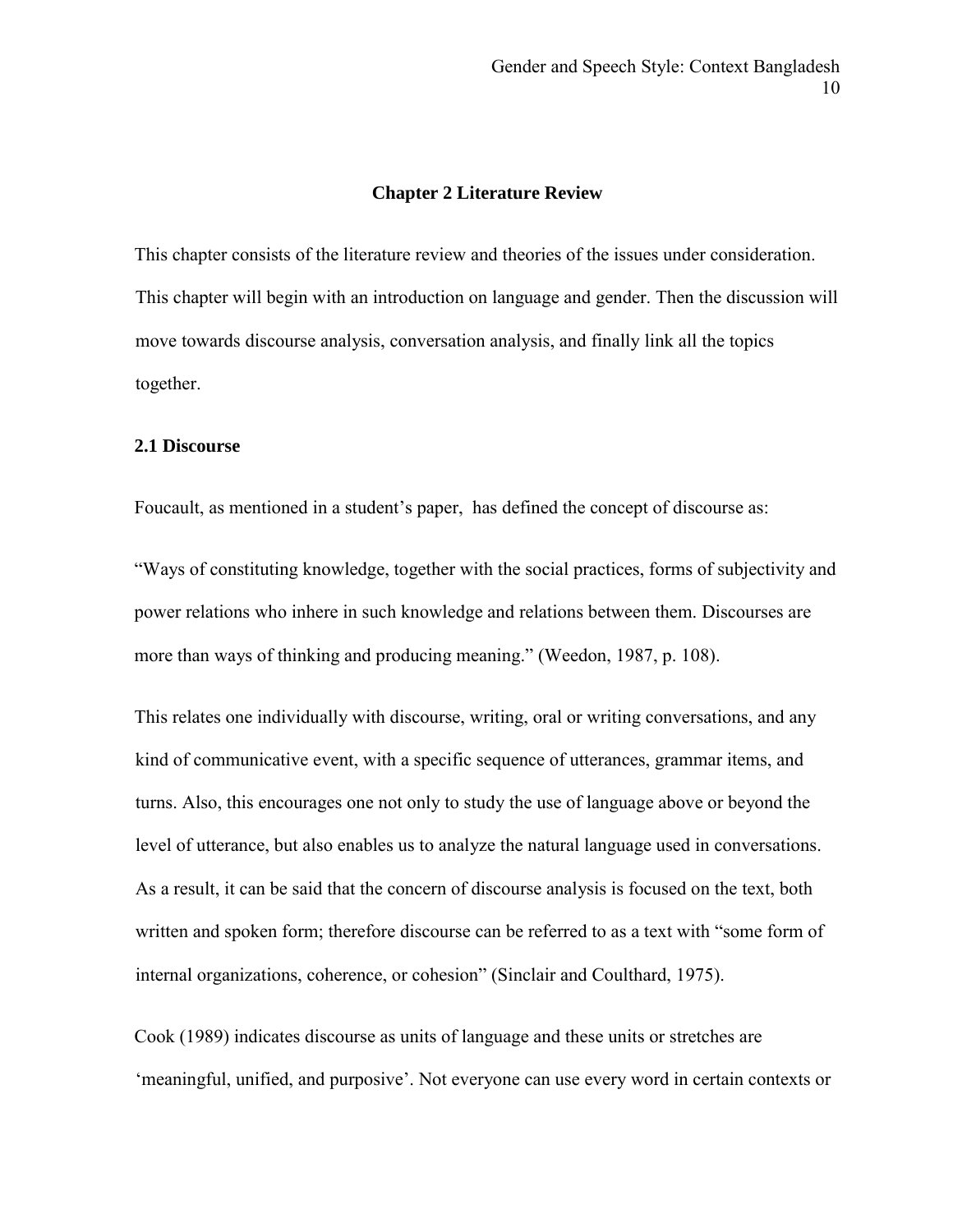situations. Such as in a classroom situation, a faculty has the privilege to use certain words, which students are not allowed to use at all. This, as explained by the "socio-constrictionism", is because a teacher teaches the students. This dominating and privileged figure teaches the society what is wrong and what is right. Here, contextual analysis in discourse makes a huge difference according to the situation. It always demands certain etiquettes from human.

Widdowson (1973), on the other hand, views discourse as a process, where meaning is derived from the reader's interaction/connection with the text. As discourse can be in both written and spoken form, it involves all the linguistic, meta/pera linguistic features of a text. A textual analysis interpretes different meaning to confuse one. Such as, when two babies talk to each other and say "I will kill you", the literal meaning will scare the other kid while the non-literal meaning implies that the utterances is expressed because the speaker is angry.

Discourse considers many factors and then analyzes participants, their age, psychology, social status, psychological impression etc. It agrees that everyone in a society has split personality. They have different interpretation from their different perspectives or point of views.

#### **2.2 Features of Discourse**

Two features of Discourse are presented below.

1. Contextual features: Factors such as age, gender, tone, education and social status etc. are contextual features of discourse. These factors are included in both discourse analysis and conversation analysis. This is because these influences the meaning of certain words in certain context.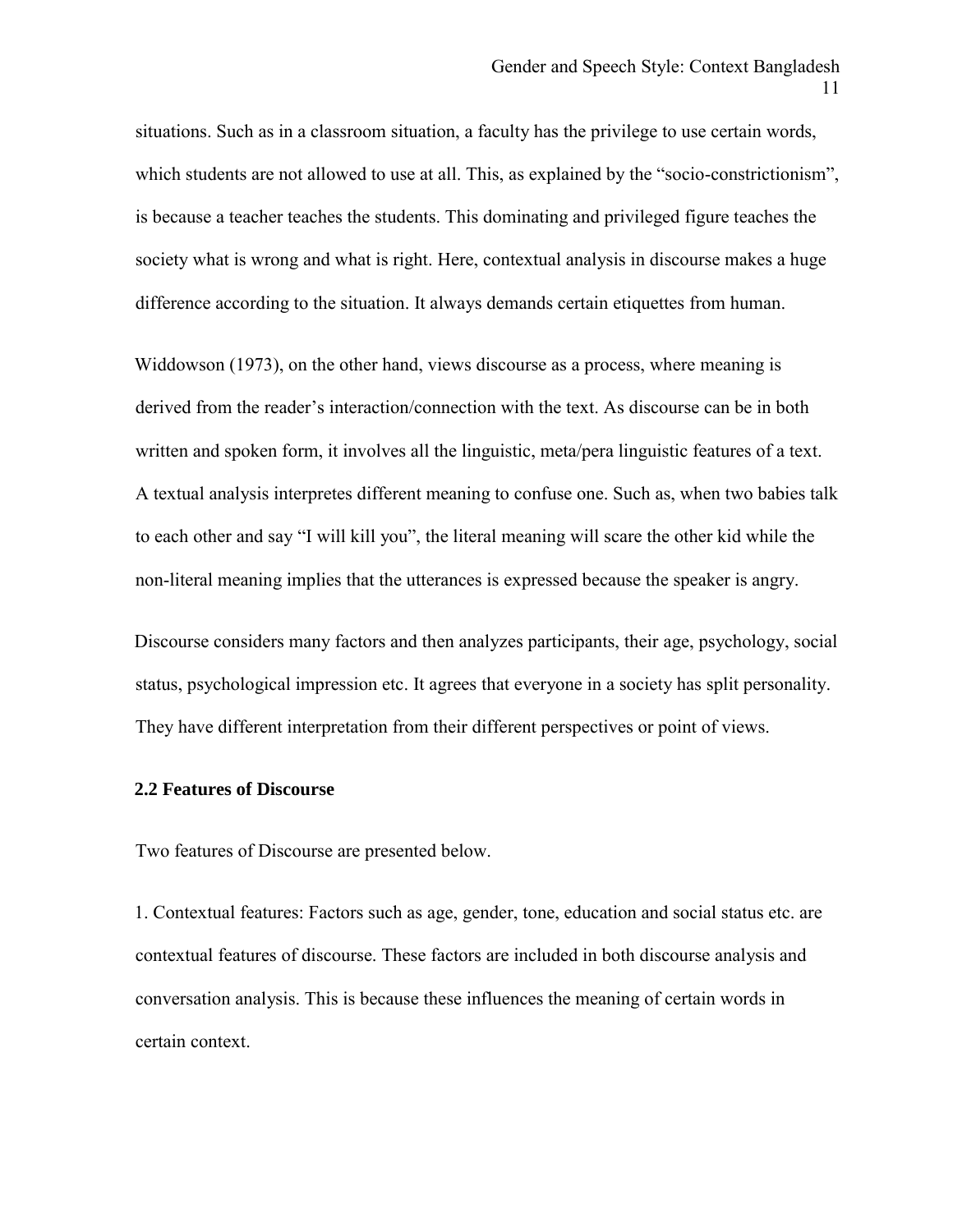2. Metalinguistic features: This deals with the metalinguistic features during conversation. As a result, it can be interpreted that this segment is the study of the relation between language and metalinguistic (e.g. cultural behavior). This feature deals with participant's expressions during their talking. Examples- Gesture, posture, settings and relationships, hand moving, pointing fingers etc. In this paper, the use of gesture while talking will be considered in the analysis of the talk show.

#### **2.3 Discourse Analysis**

Discourse analysis can be referred to as "text linguistics", which is known as the study of the relation between language and the specific situation (context) where the language is used in a certain way. This analysis also deals with the way meaningful utterances (sentences) can be both in spoken and written form. As a result, it can be said that discourse emphasizes on the way a language is structured, based on its usage. (Brown and Yule, 1983)

Discourse analysis influences and is influenced by many disciplines in the society. Here, the terms "socio-constructionism" and "socio-constructionism" plays a vital role. There are certain ways a society is constructed with norms, etiquettes, manners etc. People are expected to behave and act in a certain way according to their social hierarchy or status. A person will always have social influence during speaking or writing. When one lives in a circle, he/she automatically gets to have presupposition, reference, inference and implicatures about certain persons or issues. Socio-constructionism, in this case, controls and manipulates the way one talks; one behaves, based on his/ her culture. Mohammad s. Zeidan (2004) interprets discourse as the modes (written and spoken) which involve all the participants (of the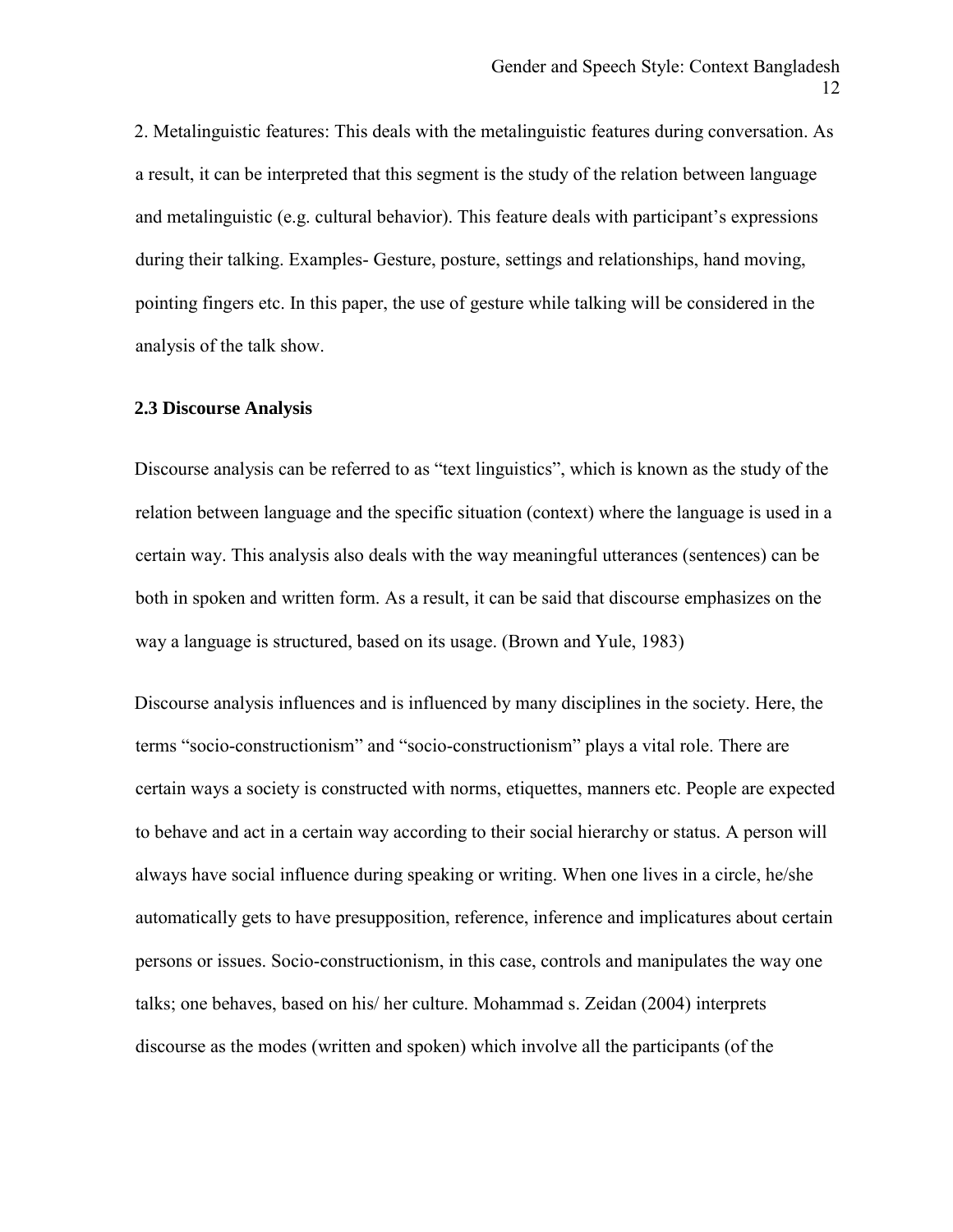conversations) as they cope and show specific attitude or behavior towards 'areas of sociocultural activity'.

To conclude, it can be said that people need discourse to survive in a society. The use of discourse does not limit up to any specific profession any more. It is equally important for all the situations, and professions. A doctor needs to use discourse to analyze his patients' condition. A lawyer needs it to understand her client's problems. Similarly, teachers and students need discourse to get a qualitative lesson in classrooms. In other words, discourse plays a vital role in all the professions including police, anthropology, architects, researchers, teachers, doctors, consultants, and many other sectors. There are also other features which affect a conversation most is known as overlapping. According to Nofsigner, people always interferes and talk in the middle of conversation when it is actually the other speakers' turn to talk; here, the person who interferes is aware that talking in the middle brings the possibility to create overlapping in conversation (Pohaker, 1996). This is how discourse analysis and conversation analysis are interconnected.

#### **2.4 Conversation Analysis**

The concept of conversation analysis (CA) was first introduced by two great American sociologists: Erving Goffman and Harold Garfinkel. They defined it as a process where people interact amongst themselves in a society, in both 'ordinary and extraordinary ways' (Sidnell,2010, p.168). Goffman worked on cultural rules and rituals those matters in face to face communication in everyday life whereas Garfinkel worked on the 'situated and normative character' in terms of the daily basis actions (Heritage, 1984). It is no wonder that for interactional purposes, people, daily, need to use many short and long sentences. As a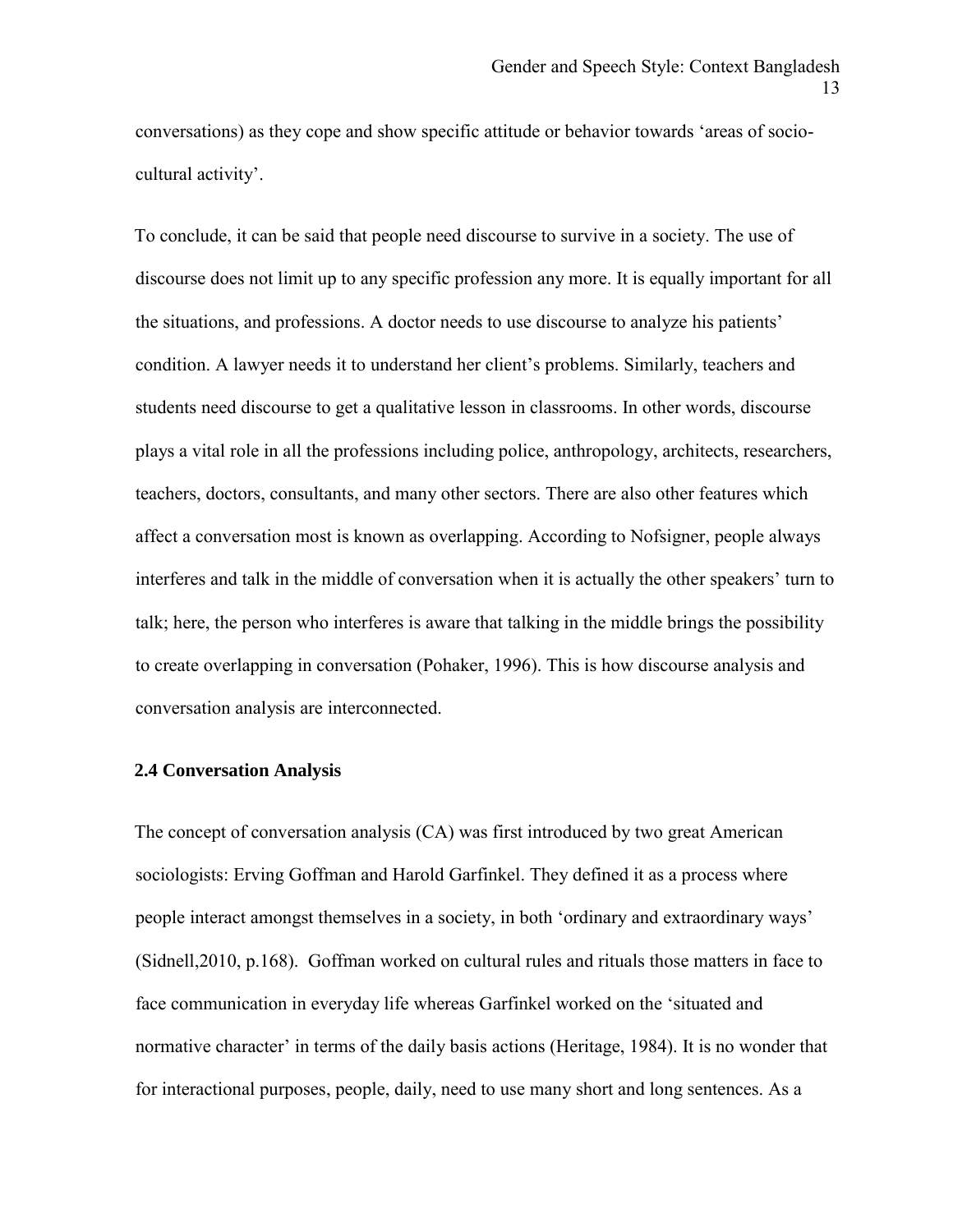result, citizens seem to be in need of conversations and interactions. Thus, the concept of CA became popular, which mainly focused on "social rules which are maintained in and through talk-in interaction" (p.168), rather than the structural aspects of language. In his book, Sidnell (2010) also stated that the purpose of CA, as mentioned in another students' paper submitted to University of Birmingham, is to "describe, analyze and understand talk as a basic and a constitutive feature of social life" (p. 1).

In real life, when people utter something during their interaction, it is important that not all the speakers speak at a time. If such happens, the conversation will not be qualitative since none of the speakers will understand anything. This might even fail to meet the purpose of the speakers. Therefore, it can be said that, apart from linguistic aspect, other aspects are also needed to open a conversation, and then continue it with a natural flow, before finally closing it. Liddicoat (2007), in this issue, works in his paper. According to him, conversation analysis is not only about the differences 'between formal and non-formal conversation' those takes place in everyday life, but also about understanding the 'situation' where that particular conversation took place (p. 06). In other word, conversational analysis deals with all the aspects of societal talks.

Conversation Analysis, therefore, can be referred to as an activity where two or more people converse on an issue and take turns at speaking. Here, it is preferred that only one person speak at a time. However, amongst crowds, it is not always possible. Rather, there, much interference take place. It is nothing new when the situation becomes too noisy to understand what speakers are saying. These specially happen when the speakers are in bad mood and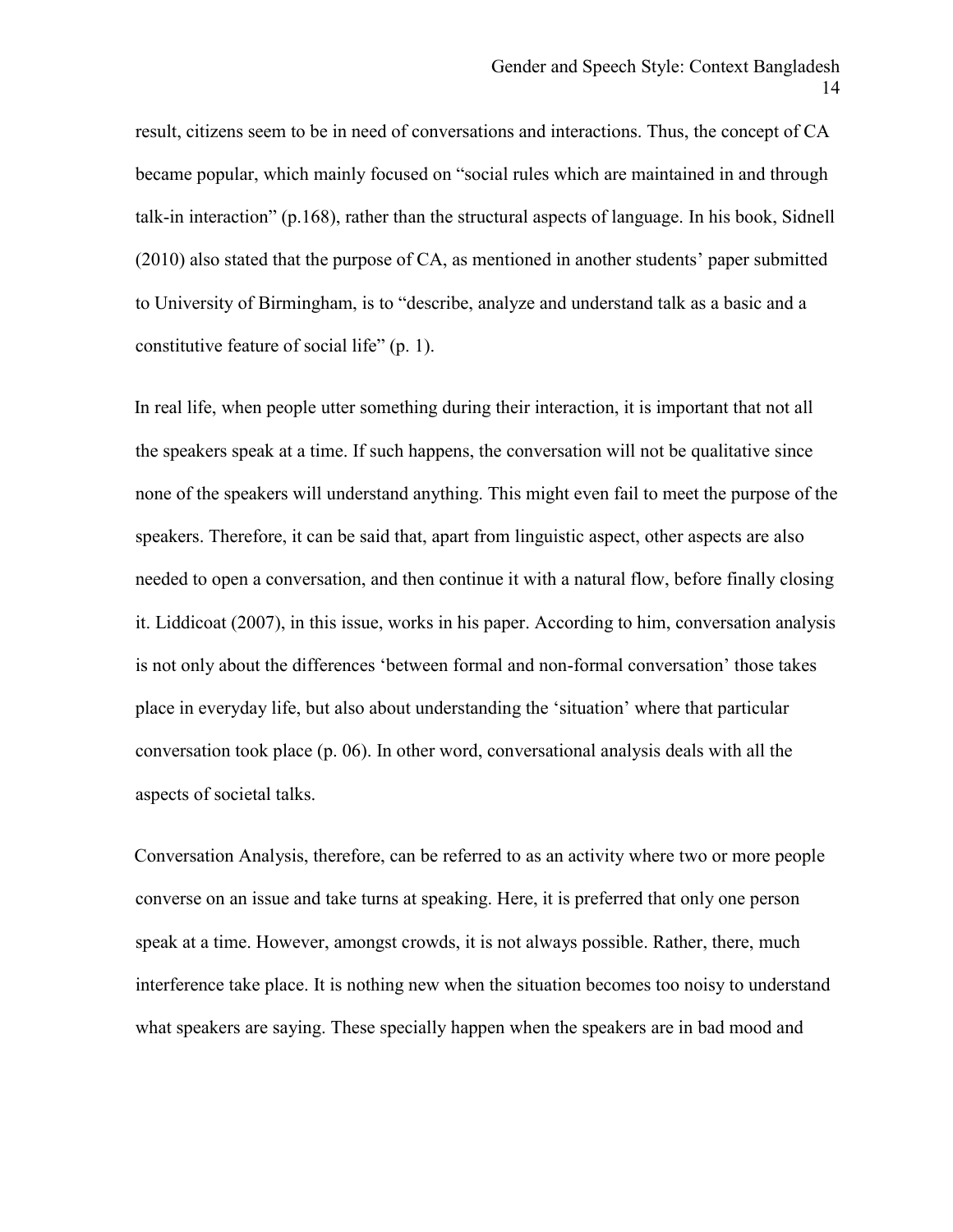show aggressiveness. In Bangladeshi context, it is expected that if more than one speaker tries to talk at a time, then one will stop.

The procedure of CA begins after recording a naturally occurred conversation takes place. These recordings, then, are carefully transcribed according to specific conventions (Jefferson, 2004). These transcriptions then enable researchers to observe the utterances in detail, including the pauses, turns, level of intonation etc. There are many features of discourse that can be noted from a recorded conversation and can also be taken into account for analysis purposes.

In linguistics, intonation is referred to as the variation or pattern of spoken pitch. It is used for expressing the attitudes and emotions of the speaker. At times, it emphasizes the difference between statements, questions, and orders. According to David Crystal, intonation is the combined product of the interactive elements e.g. the tone of the speech, loudness of an utterance, etc. This often helps to understand the meaning of an utterance based on a certain context. In this case, the pitch (tone) functions too. Therefore, it can be said that the element plays a significant role: people raise their voice when they are willing to take the floor and speak (Pohaker, 1996).

This leads a conversation towards turn-taking. Turn-taking, according to Liddicoat (2007), is another feature that represents the change of speaker in a conversation. About the process, Sidnell (2010) referred Sacks, Jefferson and Schegloff's two components of turn-taking system: 1) turn-constructional component and 2) turn allocation component.

#### **2.5 Gender Differences and the Language in Use**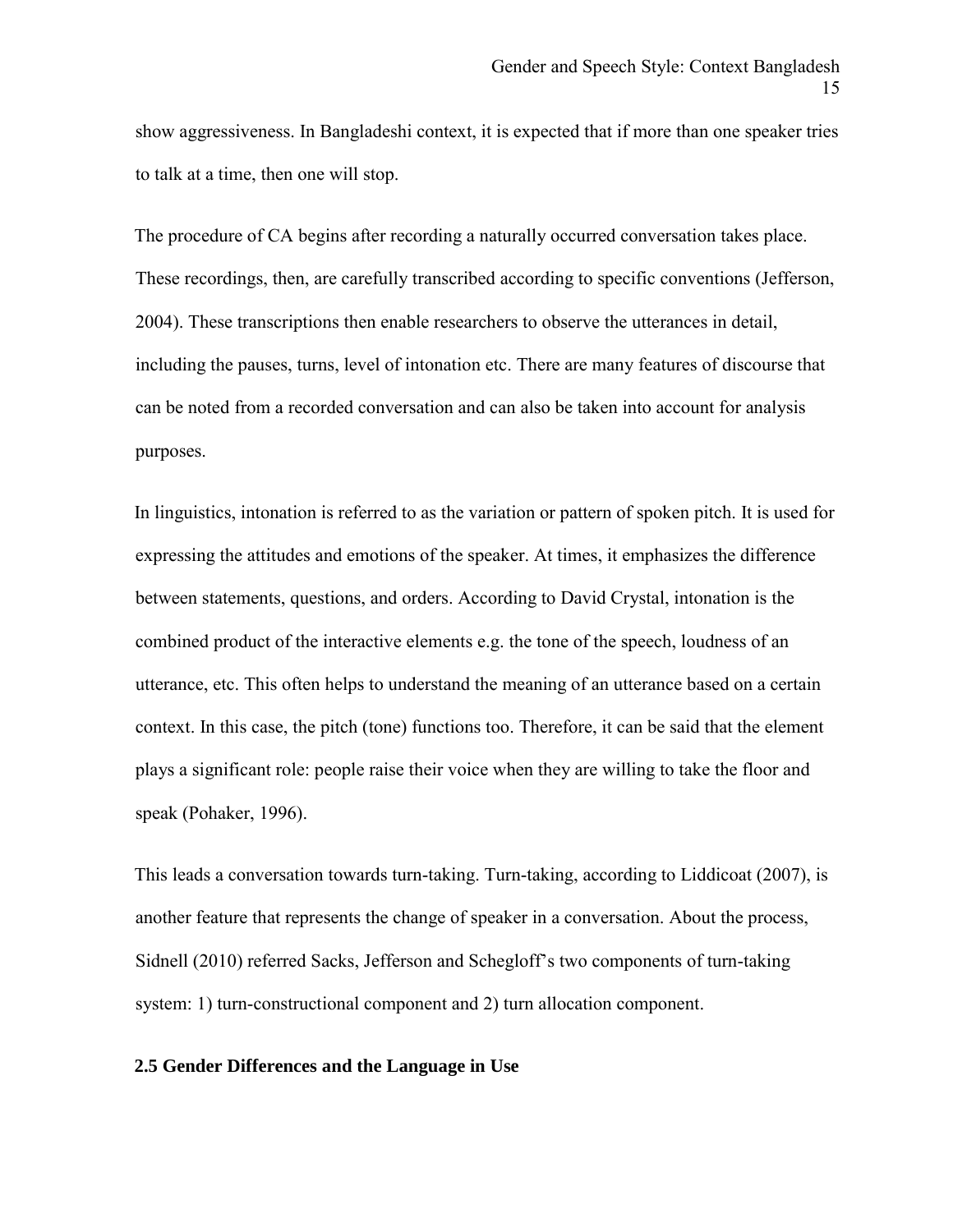In this era, for most people, there is a mandatory belief that men and women are equal and there should be no gender discrimination. However, the reality shows the opposite. Since primitive times, even today, men and women are distinguished in most sectors, including the communication sectors, e.g. during conversation. The two genders do not get equal opportunities while participating in any discussion. One of the reasons, for distinguishing them, is that they have their own style of talking, interacting, and conversing with people. In other word, the female language is in many ways different from the male language. As a result, there are variations in the way they make utterances, express their feelings and the way they behave while having conversations with people. These variations are explained and pointed out below.

Vocabulary is one of the most important elements in language while making conversations. This is because the vocabulary difference can reveal the relation between the differences in language and the gender by whom it is used. According to Wenjing (2012), specifically, there are no certain rules for fe3male language choice, or grammar; rather one can see the distinction between both genders in terms of their vocabulary use, which can be both encountered in everyday life and at the same time be overlooked too. Robin Lakoff (1975), on the other hand, implies that in this society, generally, compared to men, woman spends most of their time on 'color-related activities'. For instance, choosing clothing and their colors based on what sort of programs they are going to attend.

They always use terms of colors borrowed from French.

#### Example

• azure – it means 'blue'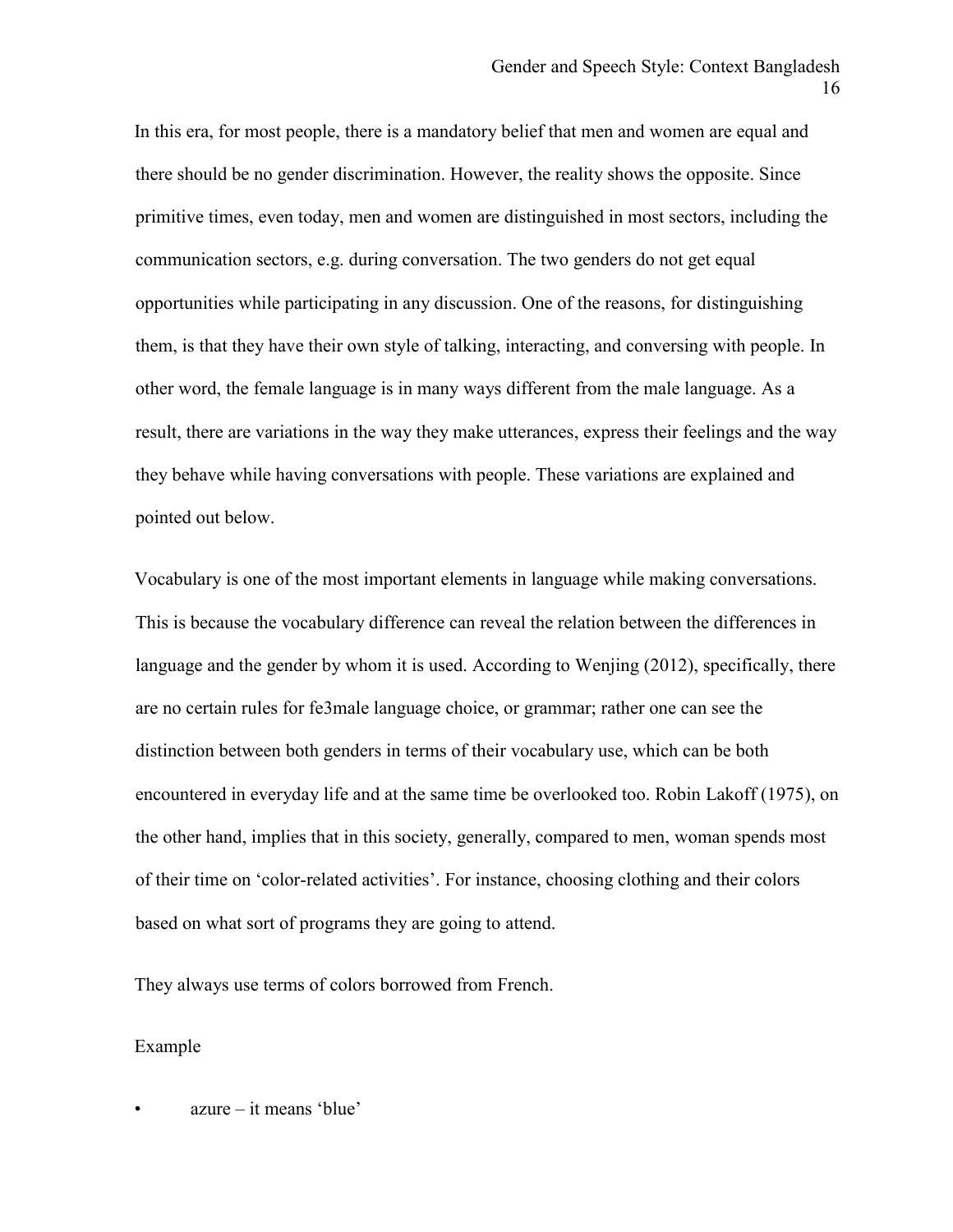- $mauve it means 'lavender',$
- aquamarine- it means 'blue-green'
- And many others etc.

These words might not be exactly familiar to them but these can be used to represent woman's elegance. The uses of these words are not common for male. According to Wenjing (2012), females use words that emphasize the importance of expressions and utterances with the following words: beautiful, soothing, charming and so on. For instance, "her saree is lovely, she looks beautiful and glamorous in it". On the other hand, men use only some basic words in order to reveal the importance, e.g. "well, good, very, yes, really" and so on. Again, Jerperson (1992) states that females always use the word "so" and reveal their emphasize through tone; the use of "so" always can help a woman to express her attitude more than a male. Example: That guy was so interesting in the novel.

Here, one must mention the popular Lakoff (1975) who portrays female as users of many intensifiers in their daily communication in real life, than male, for example: "so", "awfully", "terribly", "quite" and many others. Labov (1966), Levine & Crockett (1966) and Trudgil (1972), all together,theorizes that males, during conversations, utter many slang words than women. This might be the reason Wenjing (2012) tells that women, while talking, keeps their attention towards the language elegance. Followings are some of the expressions that male uses more and female avoids more:

Shit!

Damn weather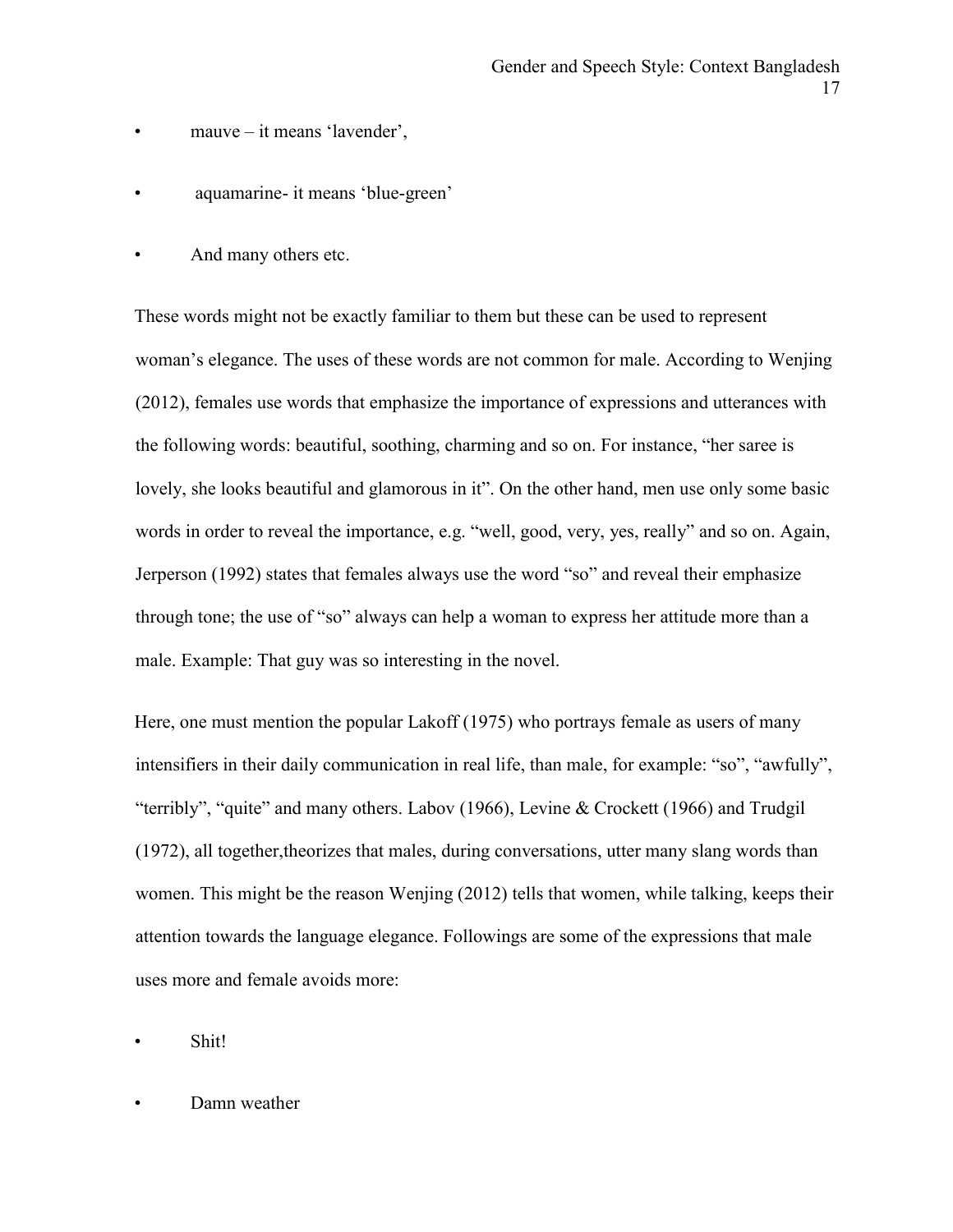#### The hell with that man

Woman, in Bangladeshi context, follow the social constructions, and therefore intend not to use any sort of abusive words while they participate in a conversation. Lakoff (1975), has also shown that women use more 'tag questions' than men and also they use more hedges in their conversation than men as well.

According to Wenjing (2012), in case of pronouncing words, females always utter more standard pronunciation than male. The reason behind this is that women keep sensitivity in their speaking tone and also make utterances by using both the 'standard and authoritative manner of articulation'. The scenario, in terms of men is quite opposite. They do not use any standard forms like women. Also, the tone of a female is higher compared to males. After analyzing and researching the collected materials so far, linguistic researchers concluded that women always use the interrogative tone, and reverse stress while making utterances. Reverse stress is the concept used when males keep the highest pitch in their tone to emphasize and give stress on the most significant word. However, unlike the male language users, females use the lowest pitch on the word, that needs to be emphasized, in their sentences.

According to Ning & Dai (2010), there are also differences between male and female language use based on their topic selection. For instance, in Bangladeshi context, men prefer politics and economics to talk about while women prefer education as an interesting topic. Lydie Meunier (1996), quotes, "The topics such as sports, politics and cars which are seen as 'serious' are preserved for men only, the choice for women are the topics such as childbearing and personal relationships which are labeled as 'trivial'.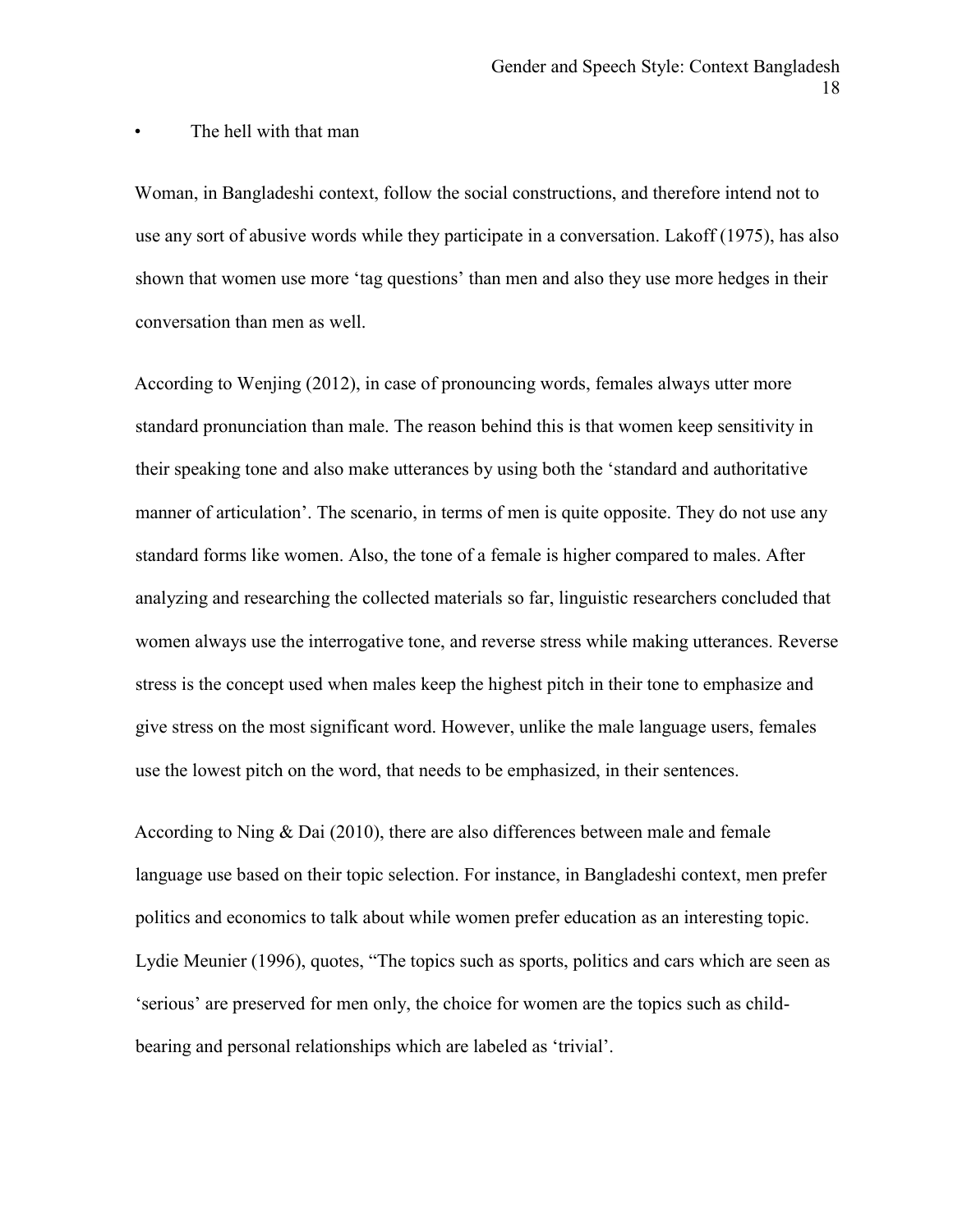Another difference lies on the amount of words males and females use while making conversations. According to Ning & Dai (2010), men talk comparatively more while they are in 'public communication'. These point matches with the scenarios in Bangladeshi contexts. Here, men participate more in public while women speaks more in private, e.g. family discussions.

In case of the syntactic structure, Wenjing (2012) interprets that woman

- Use more tag questions
- Prefers talking indirectly
- Use the rising tone- it represents the concern and uncertainty.

On contrary, men always prefer to express their thoughts directly. This might be the reason for which they mostly use the tone of ordering and requesting.

In his work, Karlsson (2007) shows some symptoms is a discussion about the differences in characters used by female and male. The female uses many intensifiers in their utterances.e.g, so, such etc to continue the conversations. Also, they use many hedges, tag questions in their utterances too. At times, they also give the speaker some minimal responses to show their least interest in the conversations. Most importantly, women show politeness through their utterances: they often say please, sorry, may I.. etc. In case of the male language users, the speakers always use several strategies to control and dominate the conversation. Apart from this males are good at using minimal responses to show that he is not interested in what female speakers has to say. Also, men use slang language more frequently, for example Shit!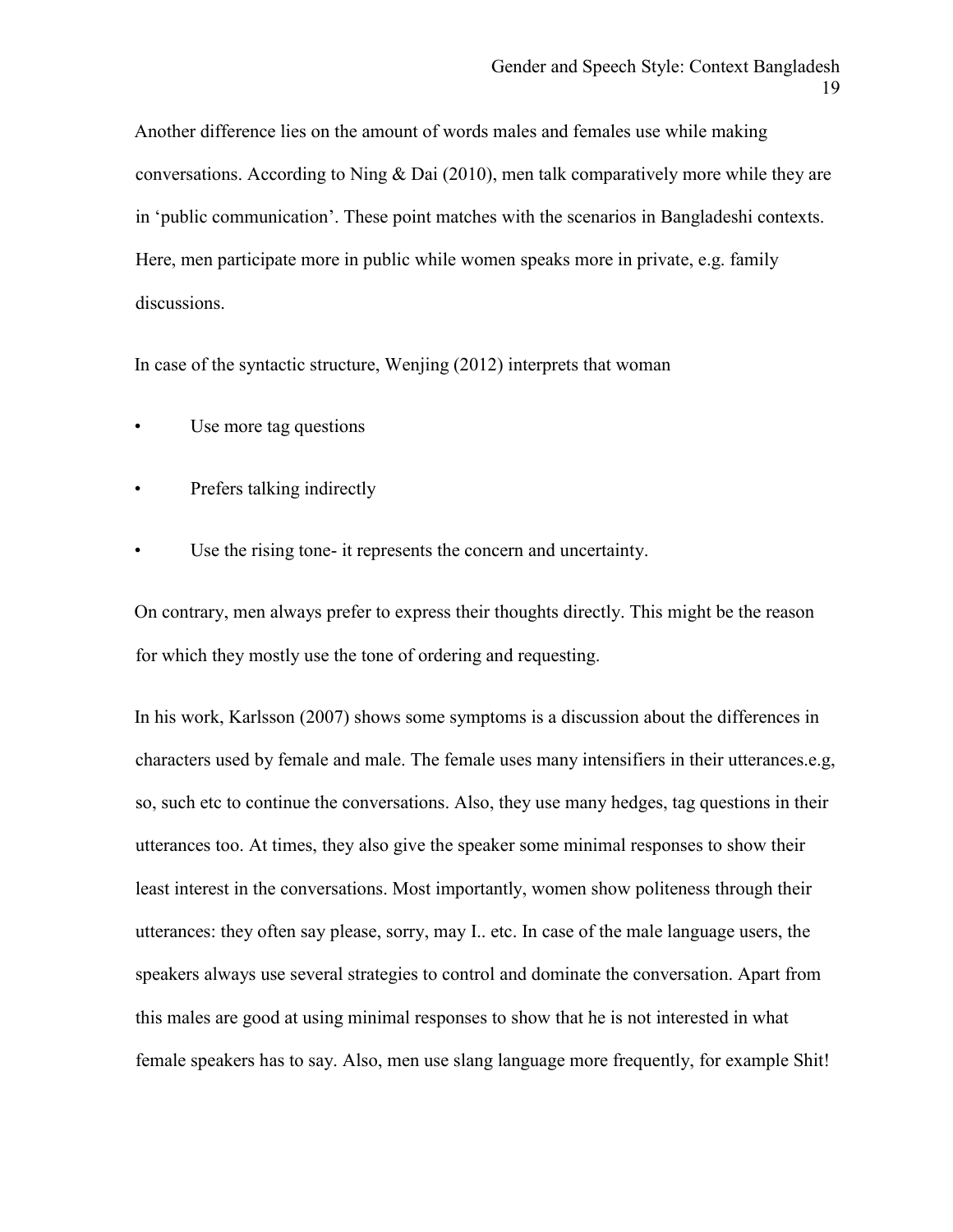God damn it! And most importantly, men give more commands, e.g. "give me the notebook right now", "Go there and do the work".

#### **2.6 Theories of Language and Gender**

Lakoff, Taneen, Cameron, and many other writers reflected gender differences in terms of pronouncing words, maintaining level of intonation, choice of vocabularies and talking style from the aspect of sociolinguistic works, and analyzed the latest reasons of 'these differences, development and changes' (Wenjing, 2012). Robin Lakoff has discussed four approaches regarding these issues:

(a) Deficit Approach: This approach is related to language and gender. Robin Lakoff (1975), here, portraits male language as stronger and prestigious one while he shows female as disadvantaged language user. Finch (2003, p.137) described this model as "The overall pictures which emerges from Lakoff study is that women's speech is generally inferior to men's and reflect their sense of personal and social inferiority." According to the way she describes these in her work, it is evident that women's speech style includes features such as expressing uncertainty, lack of confidence and excessive deference or politeness (Lakoff in Finch: 2003, p. 137).

(b) Dominance Approach: This is the second approach of language and gender. Talbot (1998) criticized this model as the "manifestations of a patriarchal social order". (p.132). Also, this approach is a bit similar to the difference approach since both shows the 'early model' for the analysis of language and gender. According to this model, Lakoff brings out the dominance approach, where there are dominance of men in a society (Lakoff 1975, 40).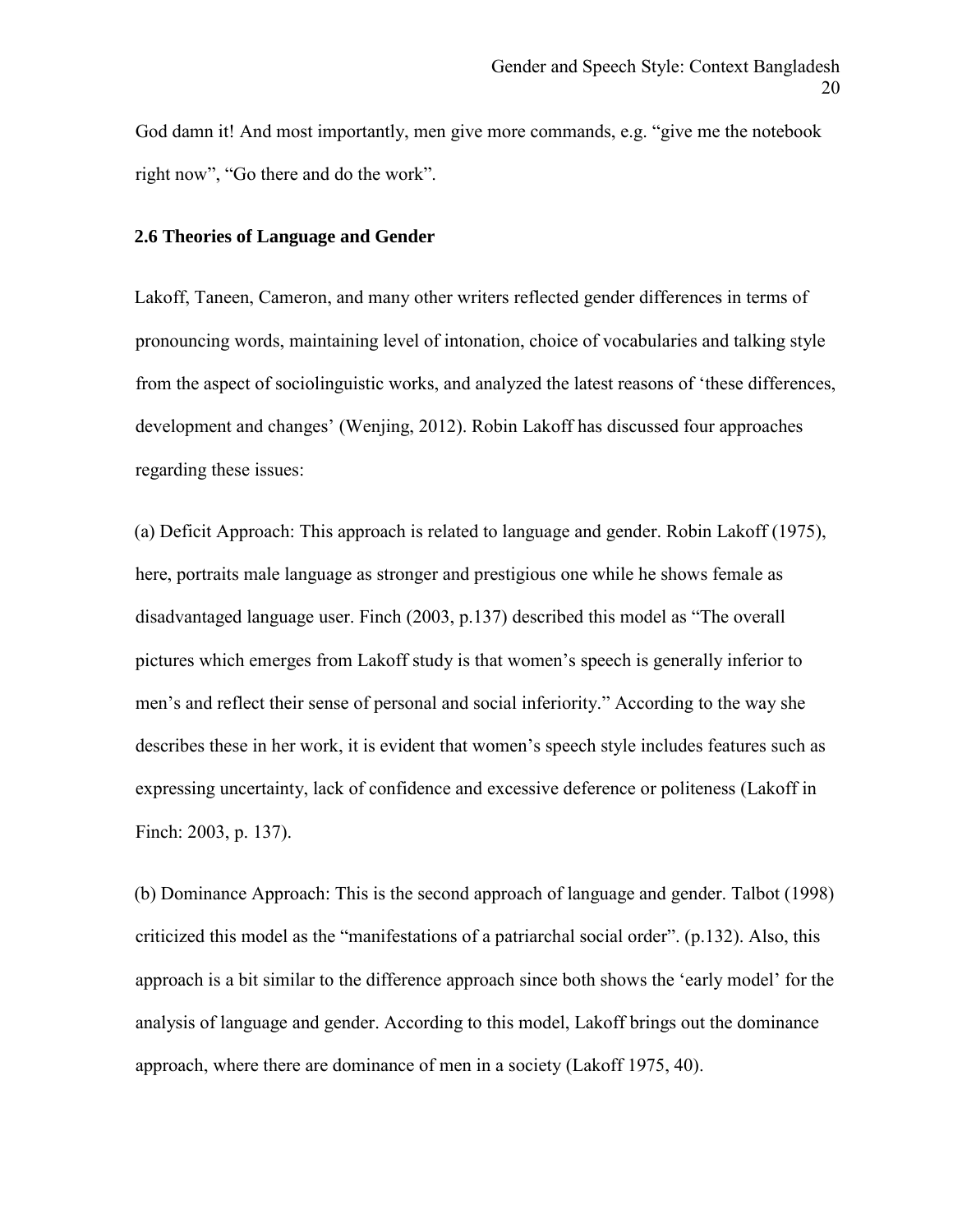(c) Difference Approach: This approach presents and modifies the two-culture model. Here, children have been divided into two separate groups to socialize. According to Crawford (1995, p.1) says, "men and women…are fated to misunderstand each other unless they recognize their deeply socialized differences". Also, he described how "Fundamental differences between women and men shape the way they talk". Most importantly, this approach consists of method with which men and women end up in developing themselves in different subcultures. Taneen points out in this approach:

• Status vs. Support – Men seeks status while woman seek support. For instancemothers sympathize when people talks about her son working in scorching heat. But the son, at times, views this as an attempt to demean him.

Independence vs. Intimacy - Men prefer independence and women prefer support and intimacy. For instance, before inviting someone for dinner, the wife always checks and seeks permission from her husband. However, husbands, in Banmgladeshi context, do not always inform before bringing a guest.

• Advice vs. Understanding – While taking to someone about any problem, females desire sympathy from the hearer while males prefer to find a solution.

• Information vs. Feelings - Men look for information in conversation and women want to discuss everything to strengthen the social bonds.

• Orders vs. Proposals – Men often use imperatives and woman use 'suggestive language' while asking something from someone. Women take this stand to save face.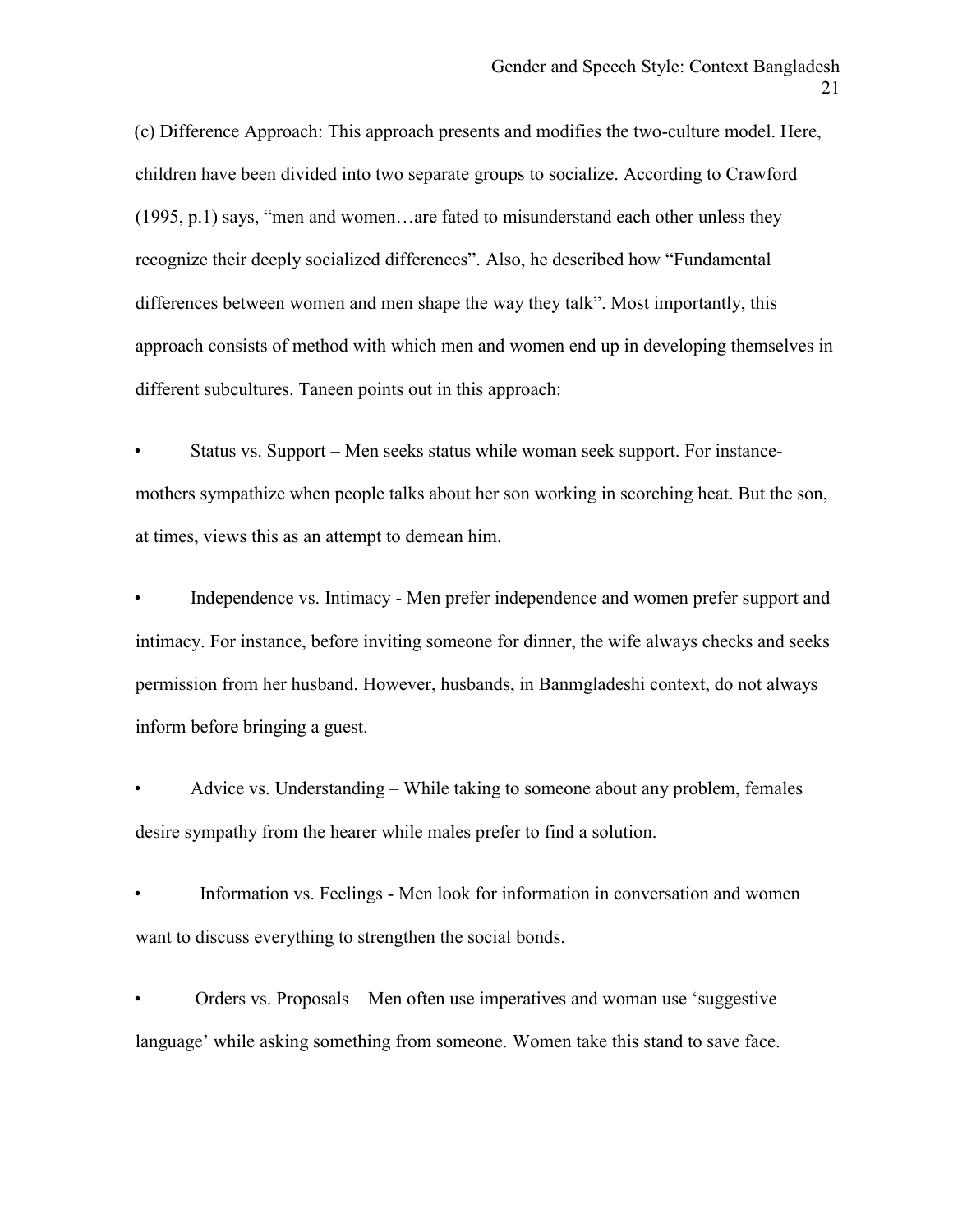• Conflicts vs. Compromise- Females always want to avoid any sorts of conflicts during a conversation. On the other hand, men are likely to be in confrontational attitude while conversing. According to Tannen, that both forms bring a positive effect on any relationship and therefore both are useful.

(d) Discursive Approach: This approach deals with the study on how gender stereotypes 'can change according to responses to shifts in the economic climate'. Here, it is said that the way these shifts are taken eventually shows who, practically, influences the 'reproduction of patriarchal ideology'. In other word, the power structures, within patriarchal society, brings gender behaviors explained by power. His statement focuses on the "discursive" element to the analysis of gender in a conversation, which is not being discussed here in details.

#### **2.7 Language, Gender, and Politeness**

In Bangladeshi context, women are expected to use a politeness pattern, in their utterances, compared to men. Their voice is meant to be soft, eyes are meant to look down, and the tone has to be polite. This is because the Bangladeshi social construction demands it this way. Even pioneer like Layoff points out the distinctions between the male language and the female language, considering their words uses related to their interests, choice of words and grammar items to express certain things, question patterns, intonation level, hedges and politeness (1975, p. 53-55). She states, "Our use of language embodies attitudes as well as referential meanings. Woman's language has its foundation the attitude that women are marginal to the serious concerns of life, which are preempted by men."

She claims the followings in her book Language and Woman's Place (1975) that women: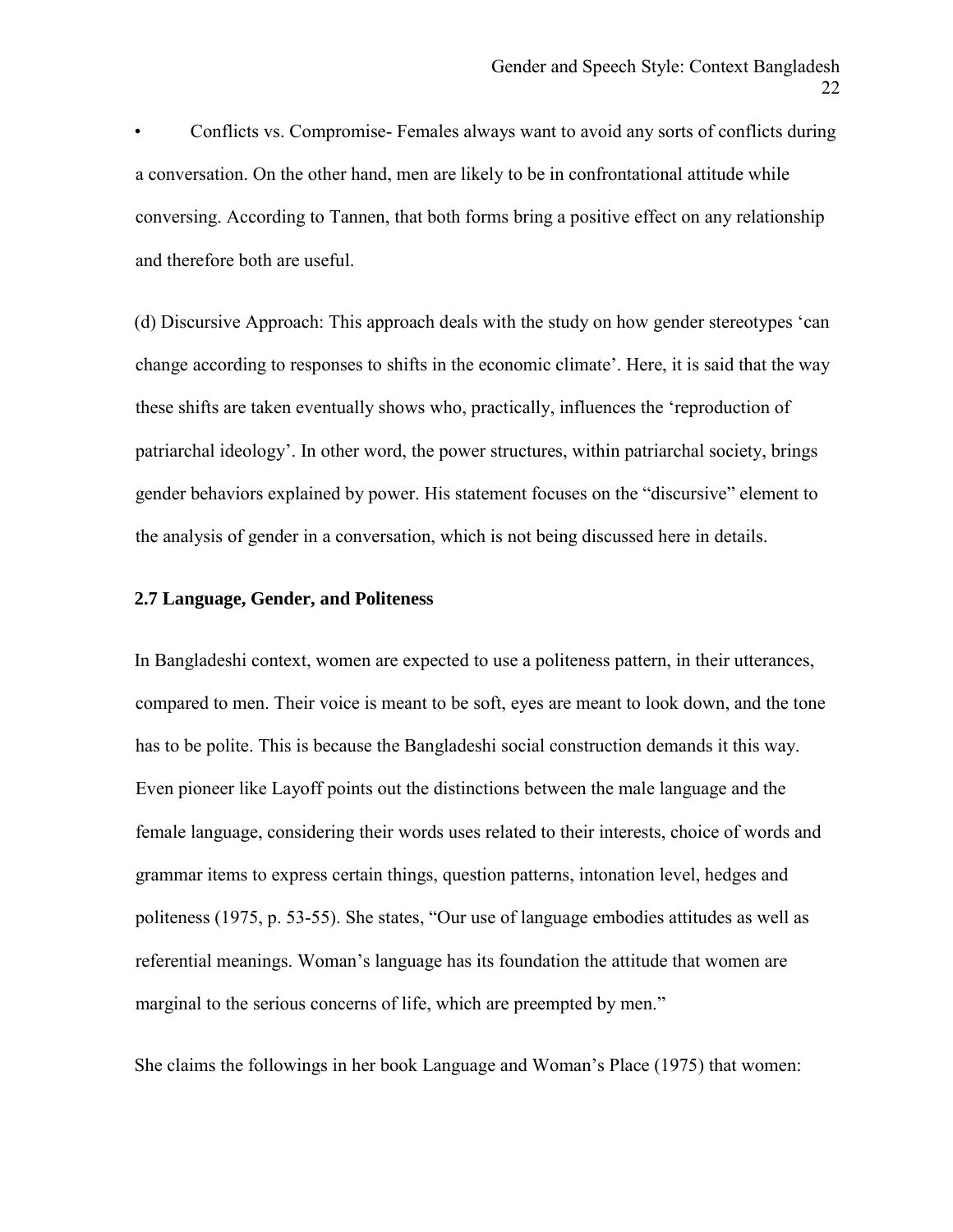- At times, give minimal responses.e.g. mm, yeah, etc to show that they are listening
- Speak less frequently and more quietly than men
- Speaks using Standard English
- The range of the intonation level is higher, and they use words like: so, very, quite.
- Females express their uncertainty using declarative statements and questions.
- Uses many hedges in utterances e.g. "sort of", "that seems".
- Has many polite form phrases, such as: "May I do it", "Would he mind...",
- Always choose to apologize more, compared to men: ("I'm sorry, but I think that...")
- Use tag questions: "You're Romana, aren't you?"
- And so on

 Based on Lakoff's ideas, later Holmes (2001) and O´Barr and Atkins (1998), Fishman(1978) and many other researchers have worked on the issue of "women's language".O' Barr and Atkins (1980), as stated in journals, magazines, and papers, have looked into courtroom cases to observe the utterances of witnesses. The outcome of their work challenged Lakoff's view of women's language. The claim was that "language differences are based on situation-specific authority or power and not gender." Holmes (1998), on the other hand, came up with "sociolinguistic universal tendencies". According to this concept, both male and female have their own different patterns and styles of using language. Here, females use more affective filters, compared to men. Also, they try to interact in a way that will increase solidarity while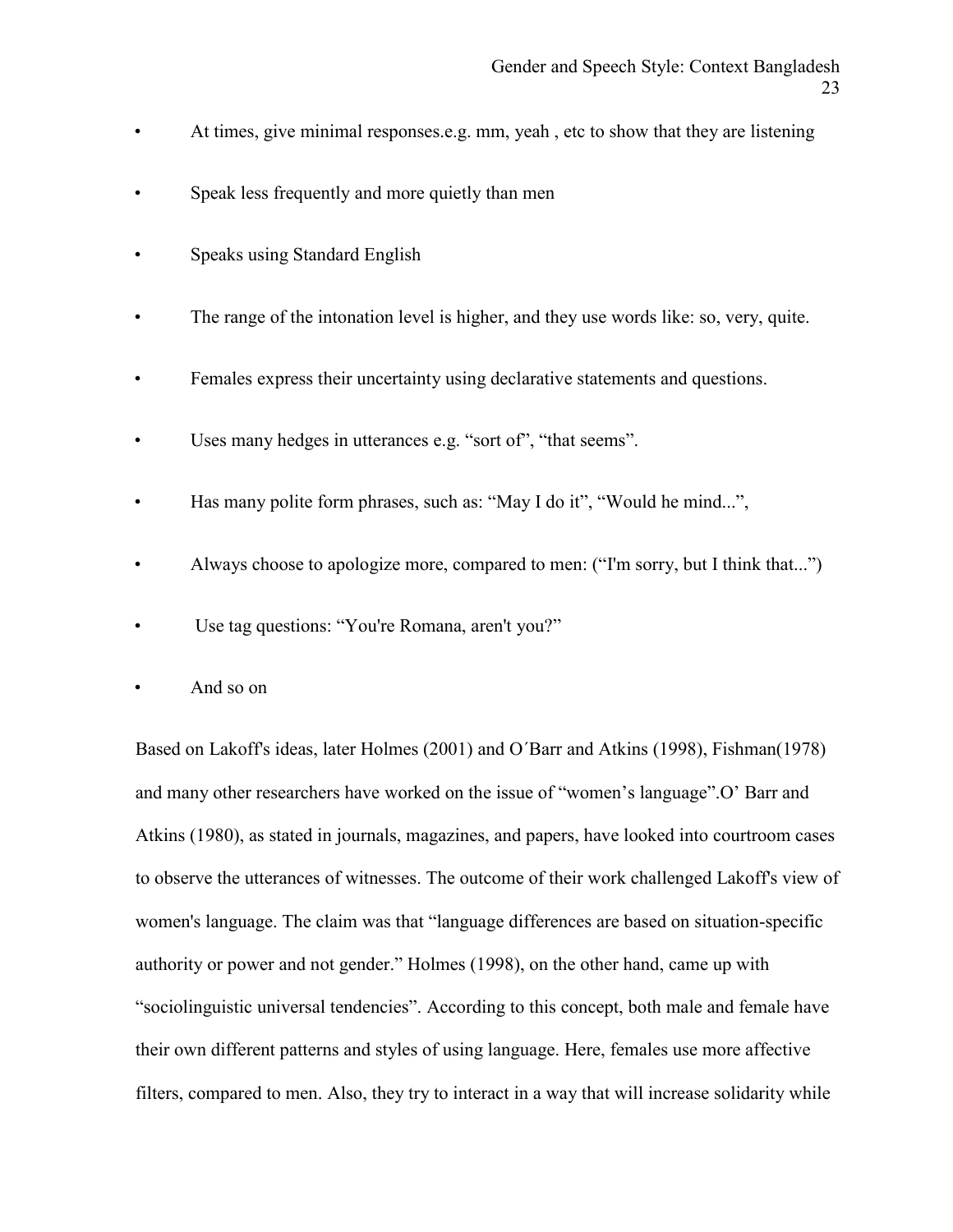males will try increase their power and status. Again, another researcher Fishman (1978), in Interaction: Tthe Work Women Do, has worked on conversations between women and men in their homes, found that women talks more than men.

|                              | <b>Male</b>                   | <b>Female</b>                  |  |  |
|------------------------------|-------------------------------|--------------------------------|--|--|
| <b>Physical Orientation</b>  | Avoid eye contact             | Use eyes contact               |  |  |
| <b>Status and Connection</b> | Talk for status               | Talk for solidarity            |  |  |
| Directness and Indirectness  | At first, they take decision, | At first, they discuss and     |  |  |
|                              | and then they discuss about   | then take decision.            |  |  |
|                              | it.                           |                                |  |  |
| Public and Private talk      | Men talk more in crowds       | Women are quite in crowds,     |  |  |
|                              | while they remain silent in   | amongst too many people,       |  |  |
|                              | indoors.                      | but they talk in private.      |  |  |
| <b>Ritual Opposition</b>     | At times, men fight but it is | Women fight in serious         |  |  |
|                              | not serious. They do it for   | issues. The purpose is not for |  |  |
|                              | fun.                          | making fun.                    |  |  |
| Conversational Style         | Men avoid talks that would    | Women involve themselves       |  |  |
|                              | create trouble and risk their | in such talks to build up      |  |  |
|                              | reputation or social status.  | rapport.                       |  |  |

Tannen's views provided information presented in the table below:

To add to these theories more, George Keith and John Shuttleworh (2008) in Living

Language (p.222) suggest that:

 $\Box$  Women speak too much. Also, they are more polite, more hesitant compared to men. Also, they complain a lot, ask more questions, support each other, and therefore turn out to be more cooperative to people.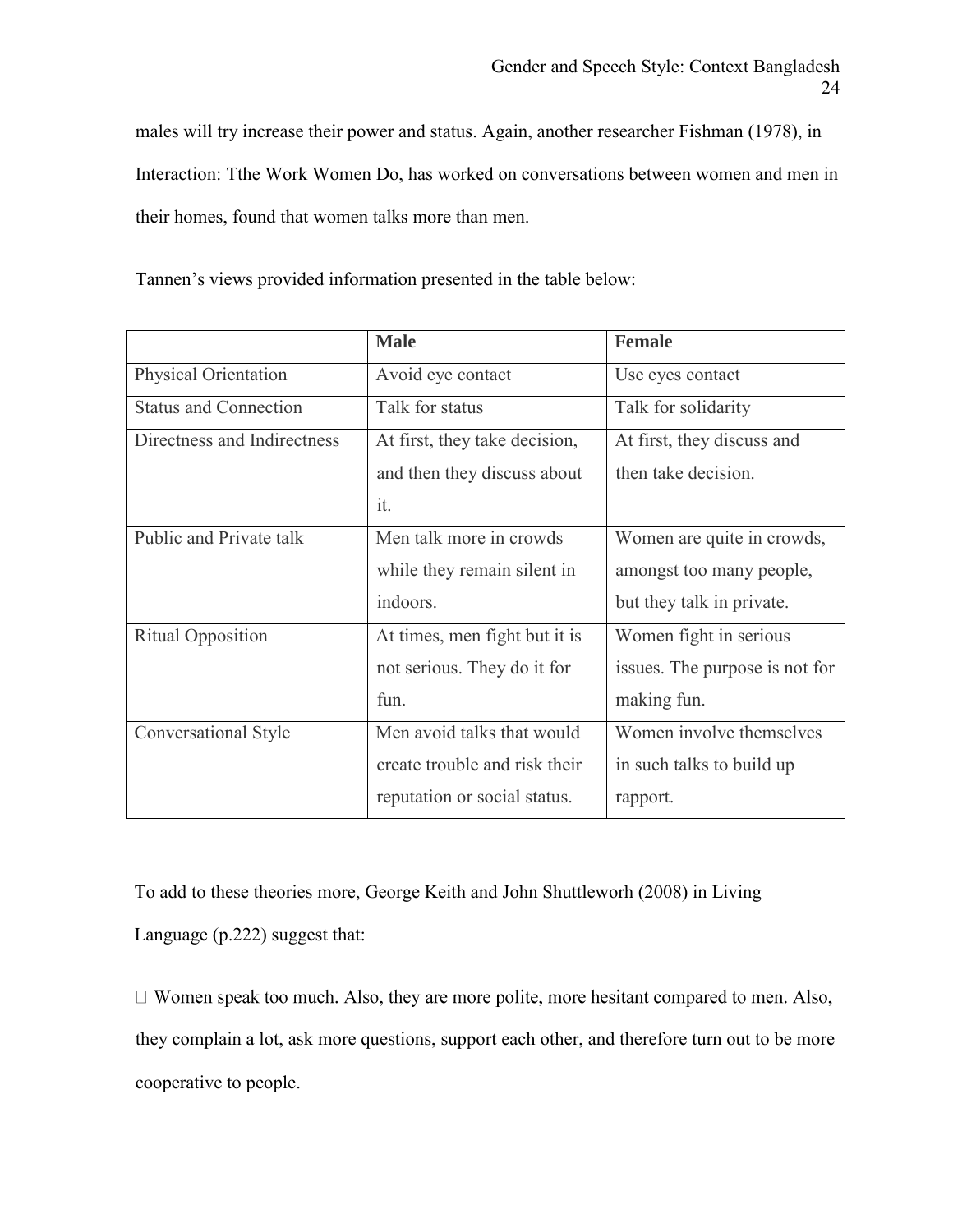$\Box$  Men, on the other hand, do not talk about emotions. Rather, they prefer talking about sport more. Also, they try to control the conversation. Most importantly, they speak in authoritative manners, give more commands, and also interrupt more.

George Keith and Shuttleworh's findings are quite similar to the claims of Jennifer Coates (1993). According to this researcher, men always talk about business, sports, economics, politics etc, and often refuses to talk on a topic introduced by women. However, t women never do this sort of acts with men. This indicates the dominance of men during conversations. Also, it is women who mostly initiate conversation, compared to men. However, those conversations are often not successful.

The above claims are almost similar to how the patriarchal society, in Bangladesh, wants to see. These social; constructions have always been barriers to women's activities and careers. Now the question arises: Are the assumptions still applicable in 2018? Well, that will be seen in the data analysis segment.

#### **2.8 WHAT IS POLITENESS?**

 According to Brown and Levinson (1987) each individual consists of a self image which is related to both the emotional and the social self so that everyone can recognize this. This is known as the politeness theory. Politeness (Brown and Levinson, 1987), as a result, is a way in interaction which shows "awareness of another person's face".

In a society, while interacting with people, the use of politeness is very important since it expresses and presents a friendly attitude. Brown and Levinson (1987) who analyzed the works on politeness and also mentioned that to get into a social relationship, it is needed to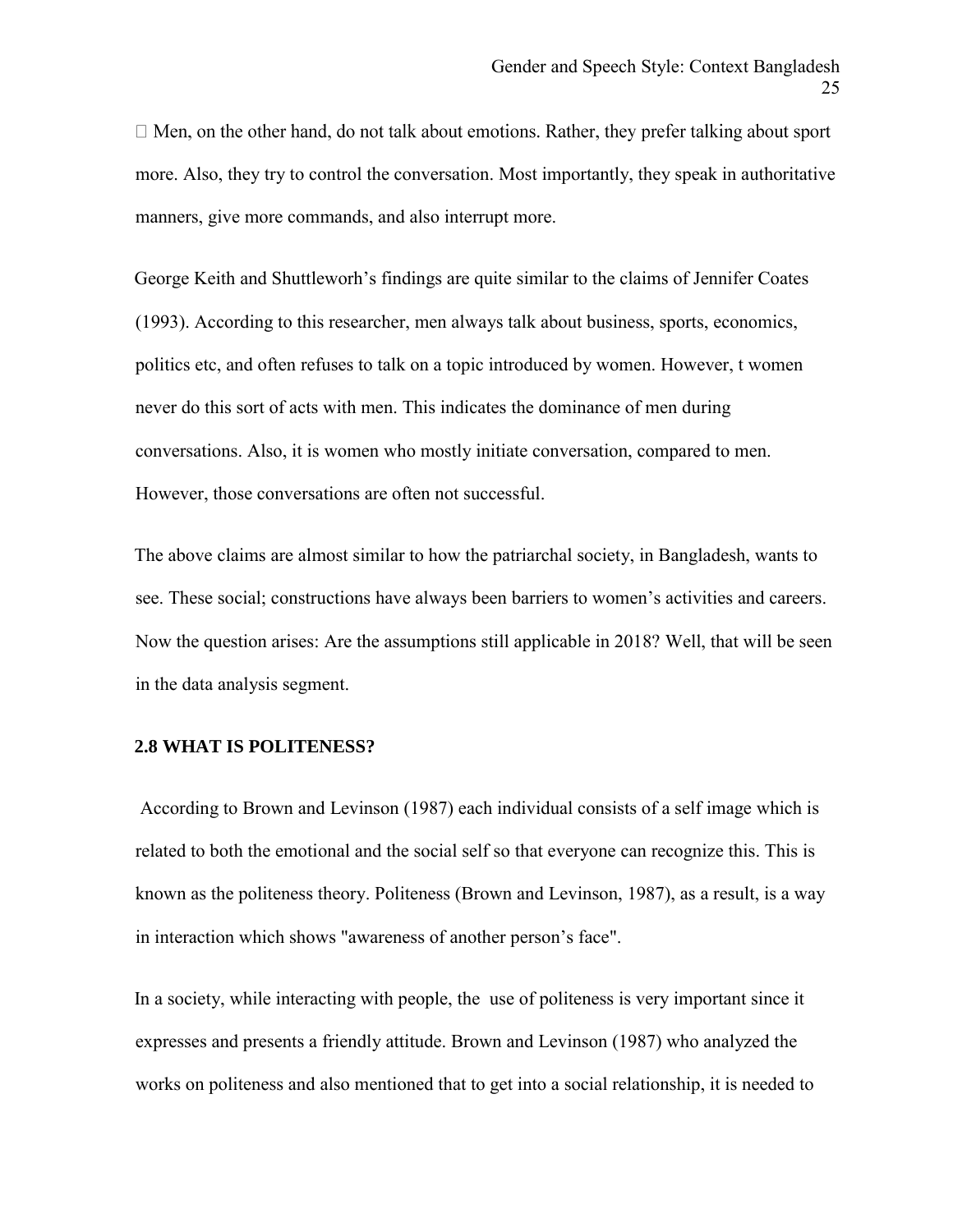acknowledge and show awareness of the face, the 'public self – image', along with 'the one that we adress. These often give speakers chances to make themselves safe from embarrassments. Through this politeness strategy, they will be able to handle situation through polite behavior, which occurs in two ways: (1) Off Record, and (2) On Record

1. Off Record: Here, the speaker comments on anything by keeping an option for the hearer to react. This is known as off record. For example: Someone could ask about a doctor indirectly, instead of "Have you heard Doctor Sujana wrongly treated kydney patients?

 Sentence with politeness: Doctor Sujana is a kidney specialist. Have you heard of him? How is he as a doctor?

2. On Record: Here, speaker makes a direct comment, offer, suggestion or invitation in an open and direct way. Example- "Don't take me to that person. I heard he is a criminal. So, it's dangerous to be with him." Talk shows are best place where we see the direct comments on record. On record politeness are of two types: (a) Positive Politeness (b) Negative Politeness

#### (a)Positive Politeness:

This strategy works on to save the positive face by demonstrating intimacy (shown with the solidarity scale, e.g. friendship) and making other people feel good and at the same time focus on both speakers' goal which is common between them(Cutting.J, 2008. P.46). That is, telling something, in a clear and polite way, is positive politeness. Example, "Could you please get me a glass of water?"

#### (b)Negative Politeness: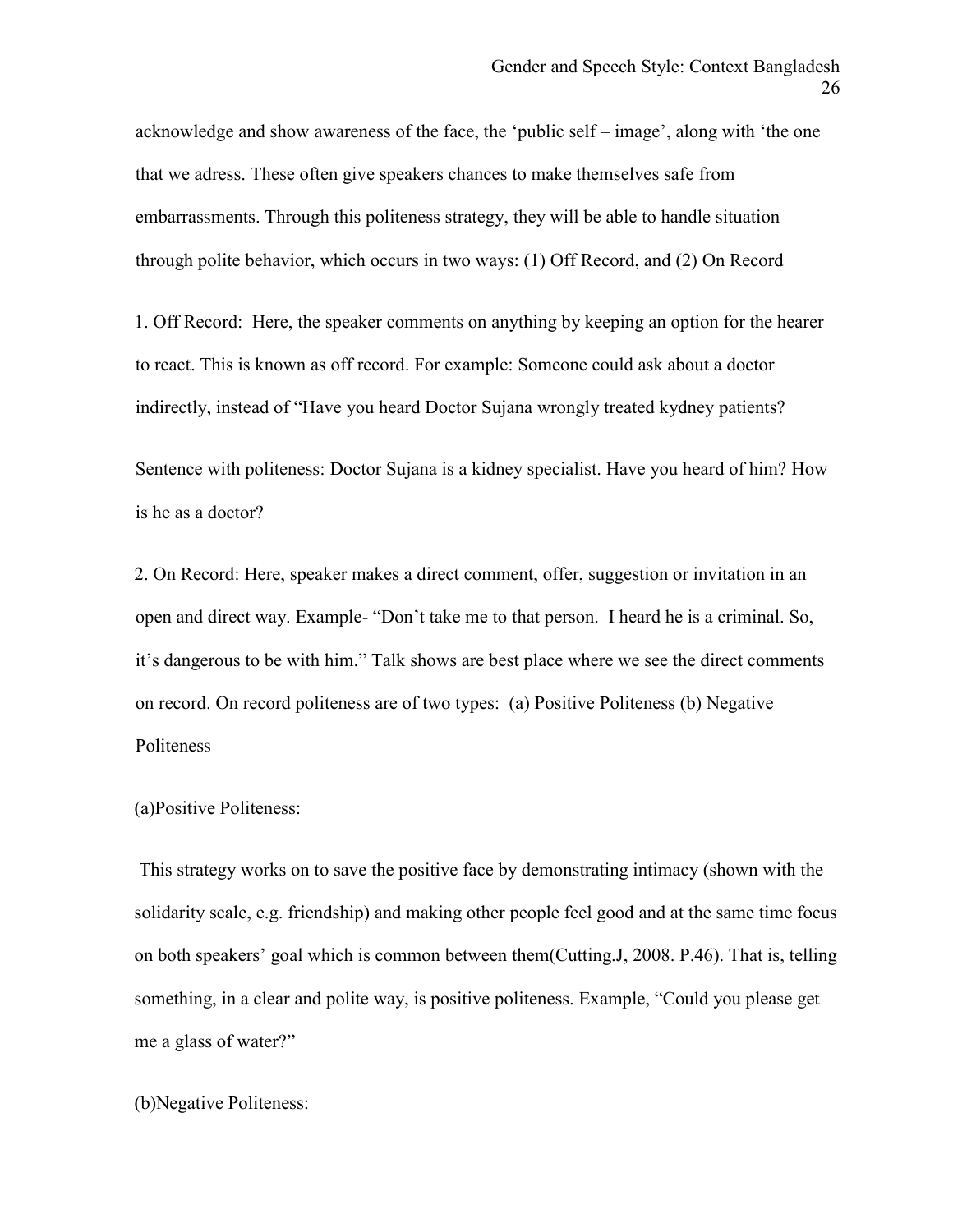Negative politeness is a way for a speaker when s/he disagrees about something in a polite way without being rude. There is a limit between negative politeness and being rude. Negative politeness can also be referred to as "politeness as a strategy for self-protection". The strategy can be a good practice for someone if s/he wants to keep distance from others. Example, "would you mind knocking the door while coming in my officeroom, I might be in any important meeting, you know."

 The theory of politeness has a term "Face". In daily life, people act in a society with a certain behavior. They behave with one another, during social interactions, making sure that their "self-image", or "face-wants" are respected. During interaction, if any speakers' action is rude, and can be interpreted as a threat to someone else, it is known as "face threatening act" (FTA). When, to reduce the FTA, the speaker says something, this becomes a "face saving act" (FSA).

 Overall, it can be said that there are two kinds of face saving act (FSA): 1) Positive face and 2) Negative face.

Positive face is usually the need to be liked, preferred, or accepted by others, and finally be treated as someone very close. Here, the individuals' wishes are shared by others.e.g. His friend asks for a treat in the cafeteria.

Negative face, on the other hand, is the need of being independent and having the freedom of action, without being imposed by others.e.g. Your friend asks for a treat in the cafeteria. That is, negative face is the need to be independent and positive face is the need to be connected.

#### **2.9. Reasons - Gender differences and language use**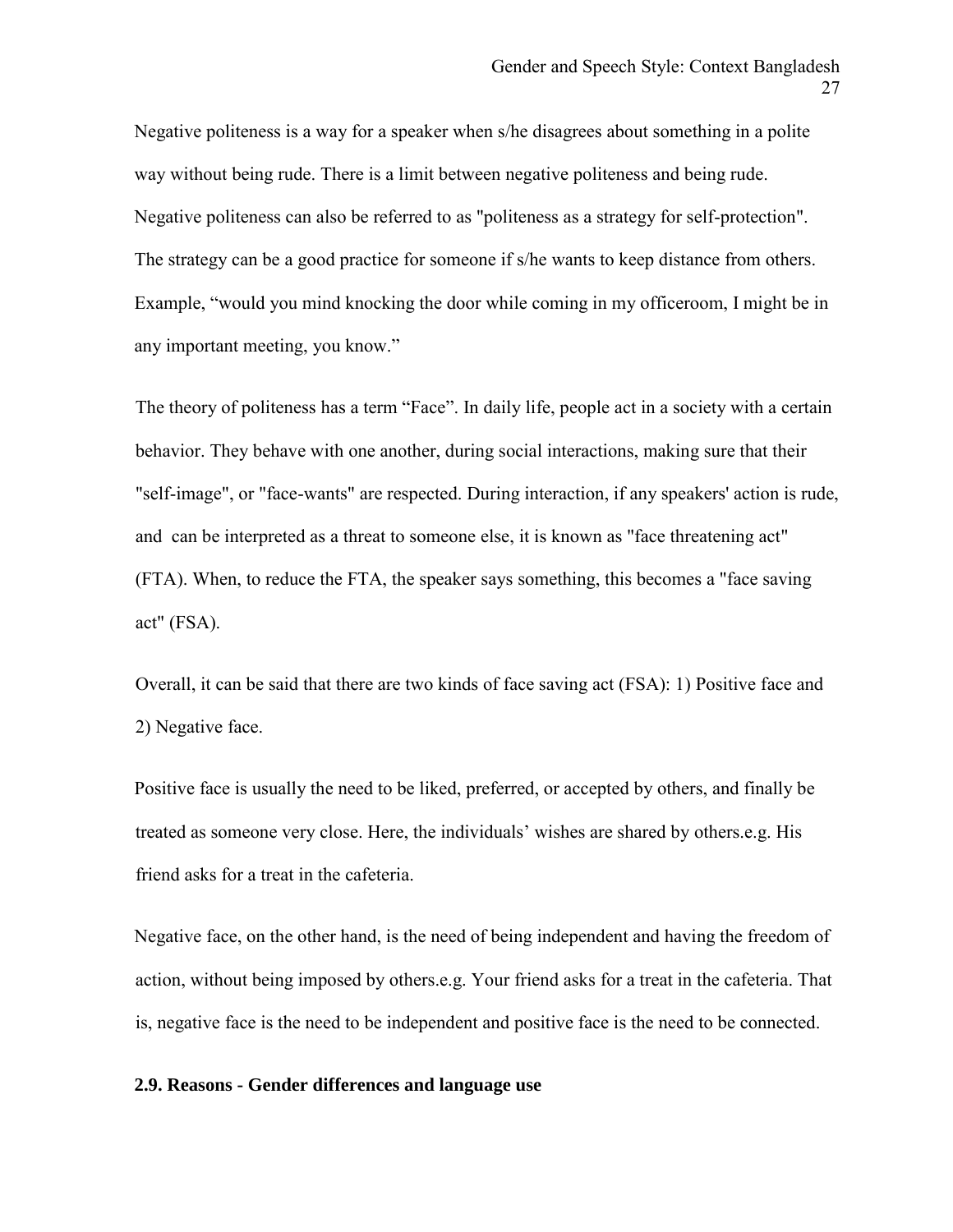Wenjing (2012) tells that the gender differences in language use are mostly complex in terms of the social, behavioral, cultural, psychological and also physiological phenomenon. This includes the language use in all kinds of professions and places.

Lakoff (1975), on the other hand, tells thatthese differences of language between men and women occur for the following social factors, not only the language itself.

Roles of male and female differ from one another in a society. In other word, for sexual difference, their responsibilities,way of interactions and activities become different too. Even in the Bible, it is stated that a woman's social status is not only ruled, but also 'manipulated and dominated' by men. Also, a girl lacks confidence while they talk. This is because of their lower social status gives them no power (Lakoff, 1975).

The patriarchal society is dominated by men. There, people believe that men are the superior gender and women are inferior. Therefore, it is no wonder that women are considered to belong in the lower status.

Value, another core factor of the culture, is different for both genders. These differences persuade and matters in their difference in vocabulary selection.

To conclude, considering the physiological factors, it can be said that the natural and biological differences in gender makes them different. Againj, as per as the report on the latest medical research, it is seen that the development of language skills happens in the left hemisphere of a woman much earlier compared to the development process of a man. This reveals why females talks more frequently and also why they are more emotional, compared to men, from the beginning. Also, the latest research work on voice and tone shows that both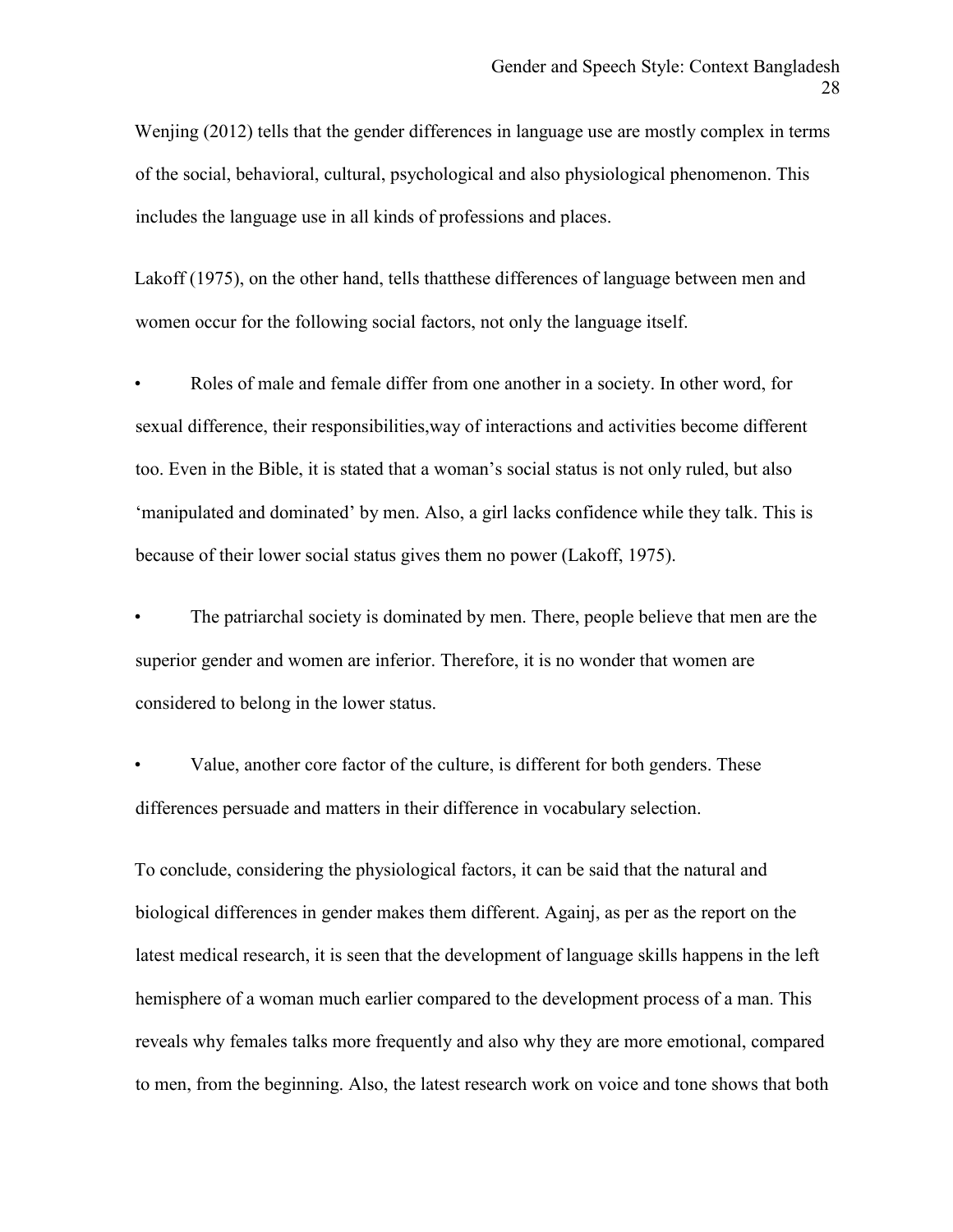gender's 'voice tone quality on the resonance peak'differs from one another due to the difference in gender. According to (Wenjing, 2012), women have shorter and thinner vocal cords; this is reason for the differences between men and women.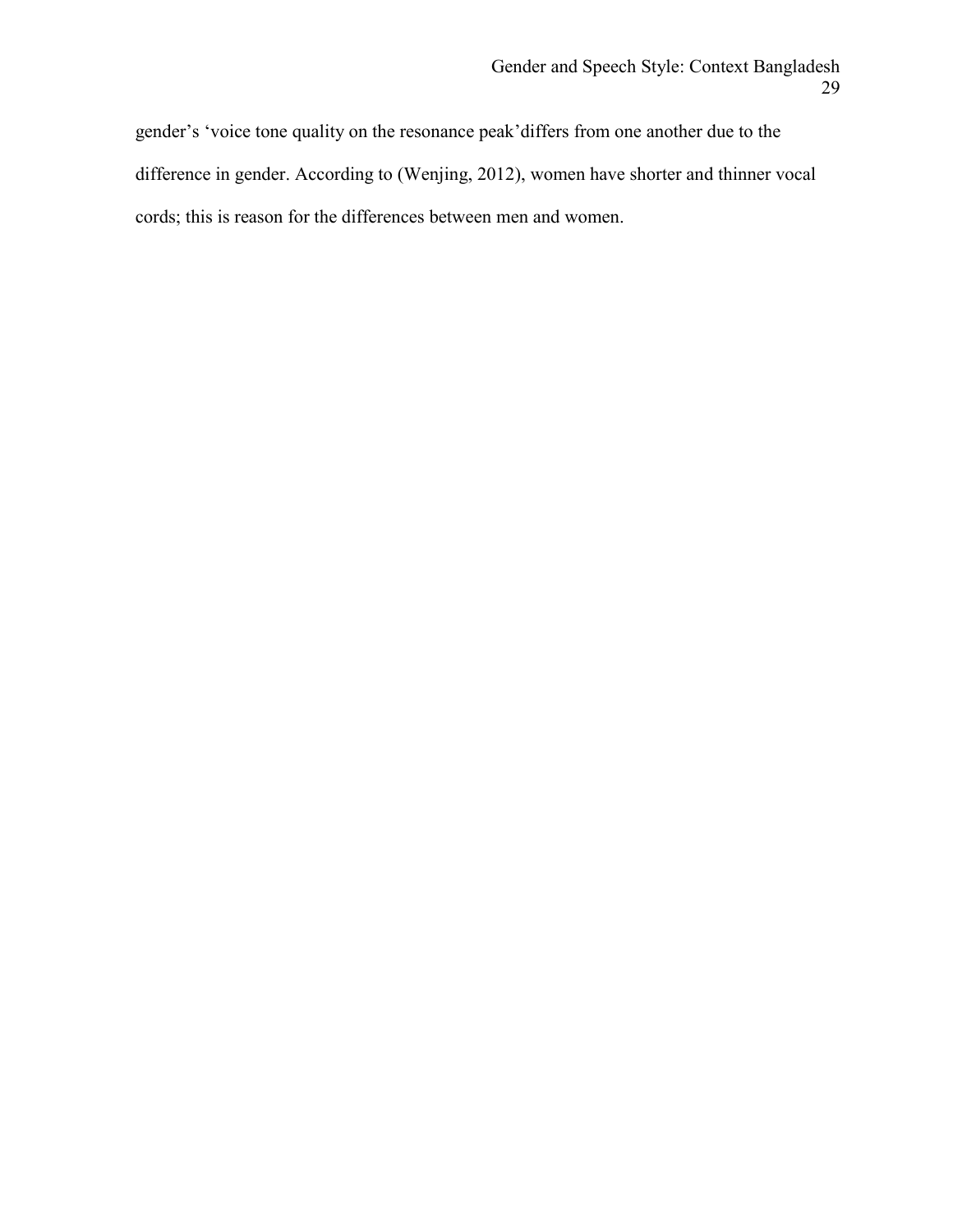#### **Chapter 3 Research Methodology**

#### **3.1 Introduction**

This chapter presents the discussion on the research methodology that was used to analyze the conversations. During analysis, the approaches might be worked on too, to find out if any speakers dominate in conversation, or find out how these approaches are researched in this paper. That is, the chapter includes the explanation of research design, description of the participants, the research instruments used for data (recording of conversations) collection, the data collection procedure and the method of data (conversation) analysis.

This research design allows one to examine the roles, identities and relationships of the speaker which emerge from the details of the interaction. In this way, both genders identify and gender relations can be surmised from the analysis of talk.

Richards et al suggest that conversation analysis research should begin with an "unmotivated looking or being open to discovering pattern or phenomena"(44). Once a pattern has been identified, only then should the researcher keep looking for instances or occurrences of this phenomenon. Then the study must attempt to explain how the patterns relate to the participants/speakers' aims. They remark that once "a rational organization of the pattern" has been identified, the ensuing step should involve "analysis of single instances of the phenomenon" and finally, "a more generalized account is produced of how the phenomenon relates to the interaction in that particular setting" (ibid). This study has tried to base its research design on the recommendations and framework suggested by Richards et al (2012).

#### **3.2 Objective of the paper**

The objective of this paper is to explore the conversations and find out whether there is any difference between the way men talk and the way women talk.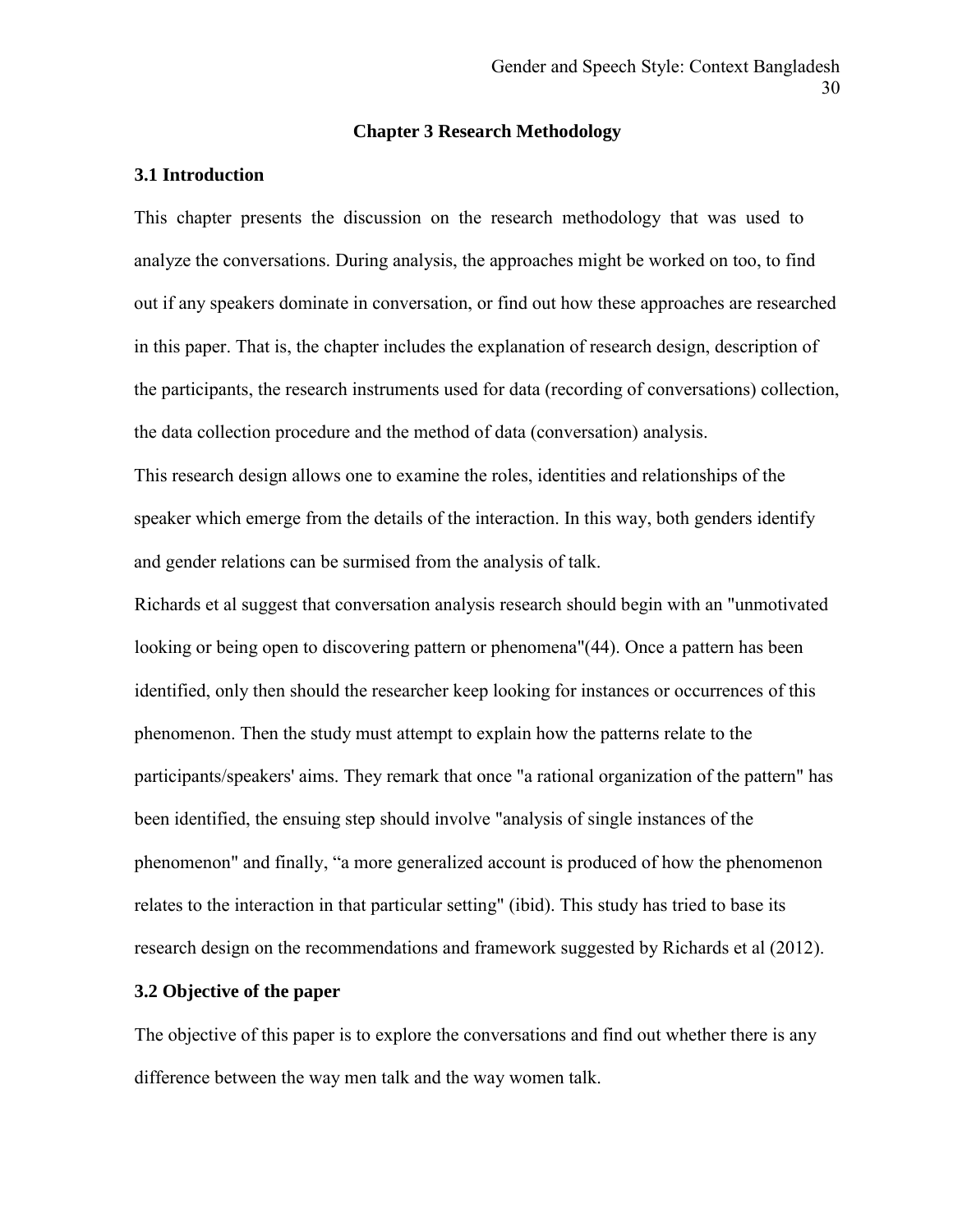#### **3.3 Research Questions**

The researcher, through this paper, will try to find out the answer of the following research question along with the objectives of the paper.

- 4. Do men and women talk differently?
- 5. Do male speakers try to dominate while speaking?
- 6. Does gender influence speech style?

#### **3.4 Research Design:**

To conduct this research analysis, qualitative methods have been used to collect data (recorded conversation) for this research. Dornyei (2007) states that this (qualitative) method was first introduced through a research by the Chicago School, almost at the end of the first decade of  $20<sup>th</sup>$  century. Even though, the middle of  $20<sup>th</sup>$  century was dominated by quantitative research (p:36), later qualitative research method came back in the research field again. This is because it only allows us to modify information during the work but also enables us to capitalize on them and produce an accurate outcome (Dornyei, 2007, p.40). At first, the researcher has recorded conversation, and then she has also transcribed those. As per the requirement, in order to measure the length of utterances, she then numbers the lines. With regard to data collection, attention has been given to ethical issues of privacy and confidentiality. The researcher had obtained the consent of the participants before recording the private conversations and has changed the names to protect the identity of the speakers. However, no names were changed for the televised talk show because it was a public broadcast rather than a private or intimate conversation. The recordings were later transcribed and then the transcriptions were analyzed.

#### **3.5 Sampling the study**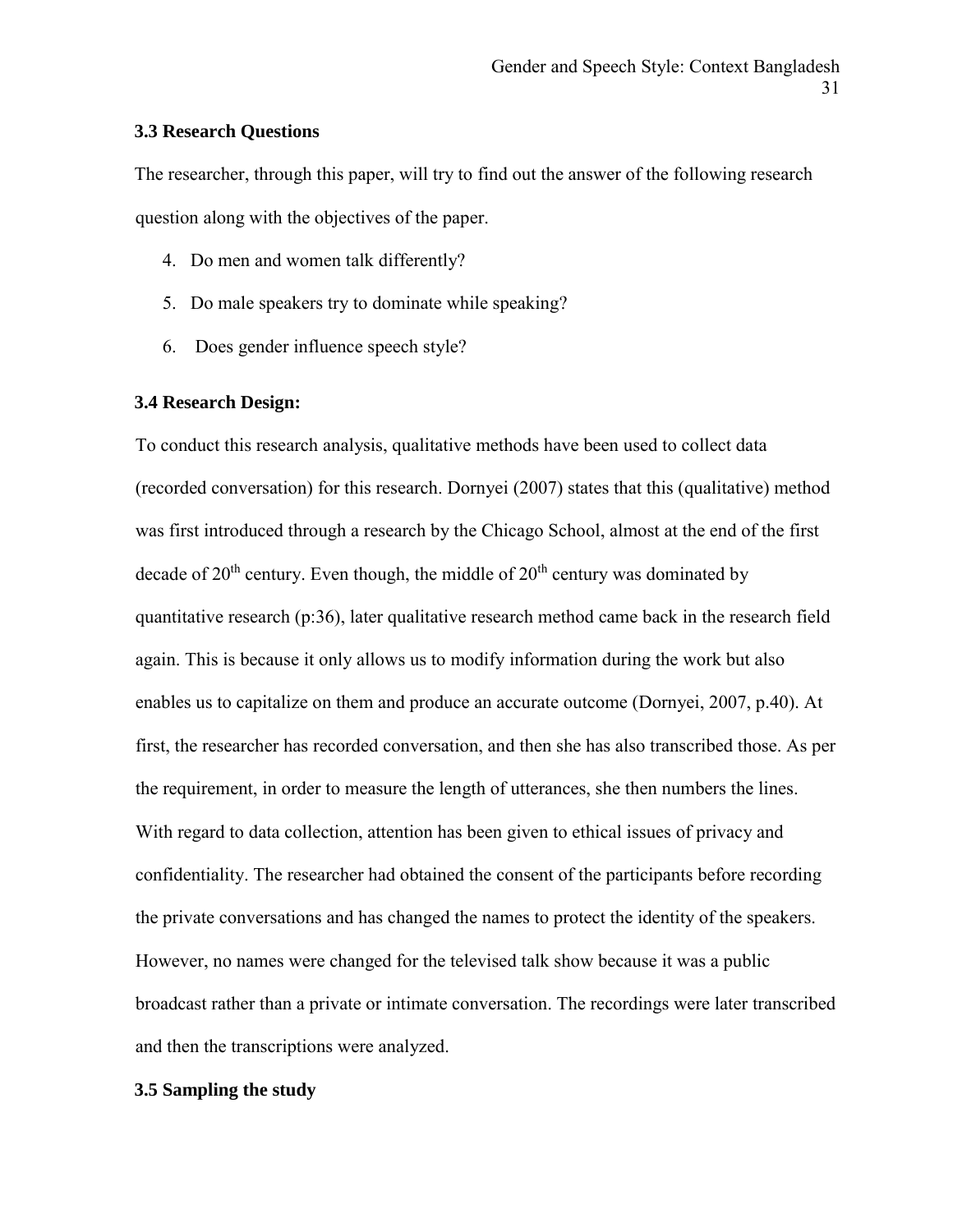The purpose of the research is to find out if gender influences the style in conversations and whether gender and style are inter related at all. To conduct the research, the researcher carried out the following steps

- Recorded a telephonic conversation between two people and transcribed it.
- Collected a part of offline conversation of a talk show, and then transcribed it too.
- Observe the utterances, which gender used which etc.
- Analyzed the conversations, based on each individualutterance.

The main focus of this activity is to collect data (recording) for the analysis and study in order to get accurate idea.

#### **3.6 Participants**

The conversations included both male and female during the recording, so both were participants during the research. The ratio of male and female participant is given below

| Recording                 | Male | Female |
|---------------------------|------|--------|
| Telephonic Conversation   |      |        |
| Talk show                 |      |        |
| Face to Face conversation | 3    |        |

#### **3.7 Data Collection and procedure**

The data have been collected and developed with the participants' permission. There are, all together three conversations. At first, a small part of a political talk show has been transcribed. Then, a telephone conversation, between a boy and a girl, has been recorded. Finally, a face-to-face group conversation has been recorded, for which the researcher has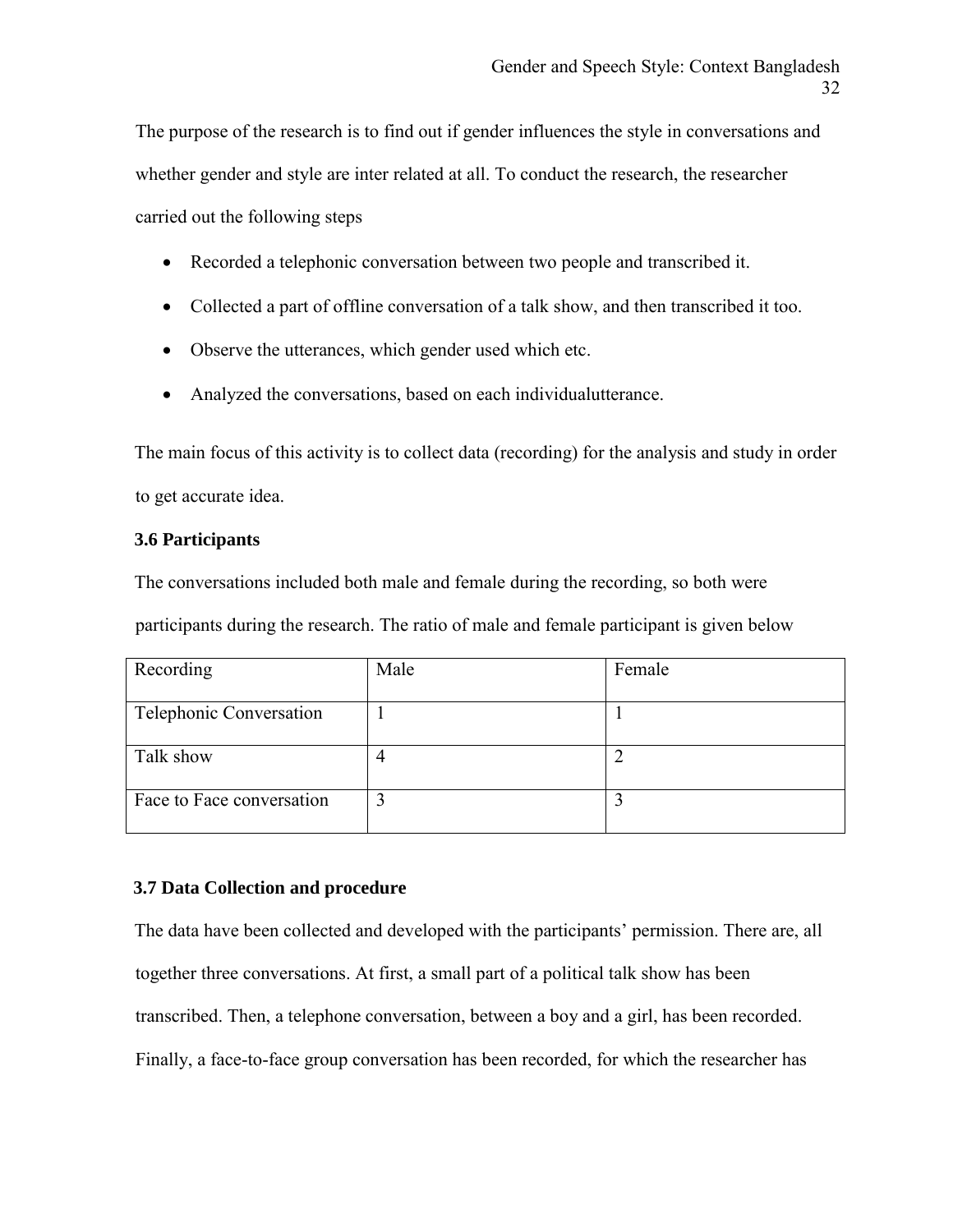changed the name of the character and then transcribed them for this paper. The outcomes of this work has been shown in tables and then discussed in the next chapter.

#### **3.8 Scope of this study**

This study is focused only on the differences of language use and gender styles in Bengali conversations. As this research deals with some discourse features, e.g. length of utterances, use of threats, complaints, disapprovals, orders, domination in conversation etc, some works on intonation, hegemony etc can be carried out too. These would formulate more analysis and interesting outcomes. Due to time limitations and requirements, those research work possibilities have been kept aside.

#### **3.9 Restriction and Limitation**

This work has been done keeping in mind about the requirements and limitations. It has already been mentioned earlier that due to the time frame, several scopes of this study has been deducted. As a result, the paper is now focused on a particular topic to look for in the conversations.

Firstly, the recorded conversations have been transcribed and kept exactly the same. It has not even been translated since the translated dialogues might not bring the authenticity and not possess the same style of certain utterances, e.g the Bengali dialogue that represent threat and domination does not eventually contain the same flavor when translated in English. Since it is necessary to keep the meaning of source language equivalent enough, as a researcher, I have faced challenges while doing the analysis and syncing them with English theories.

Secondly, as the participants were working people, it was difficult to get their conversations. Also, many were not comfortable with the idea of recording the moments. This turns out to be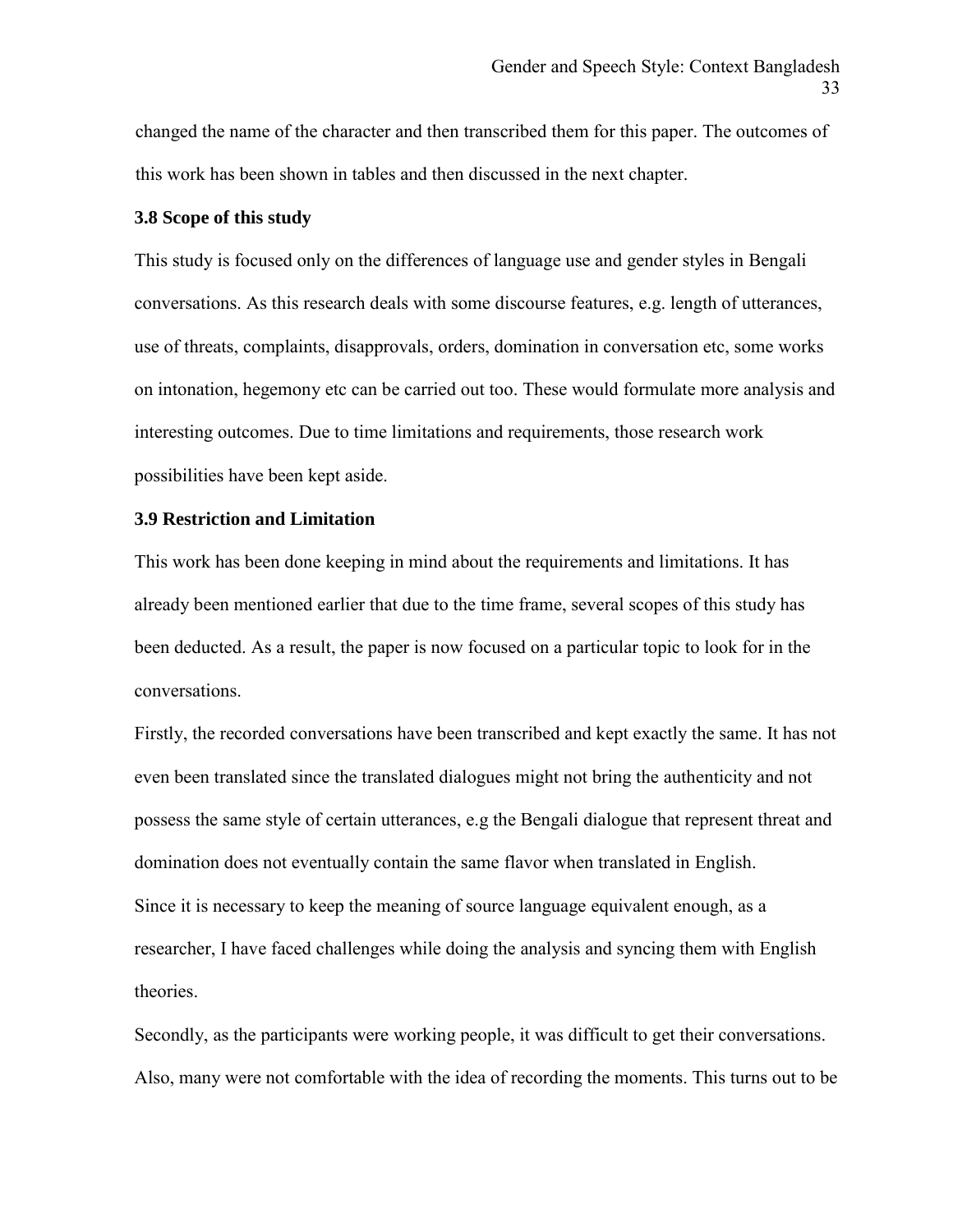another limitation. Finally, since the conversations were being recorded, some participants tried to react normally, which sounded very artificial. Instead of shouting in response to a speaker, some were only giving positive reaction. As the study on the differences between the way men and women talk, it was important to note the naturally occurred utterances. Therefore, as a researcher, I tried hard to prevent the uneasiness of the participants and change

their names to maintain privacy.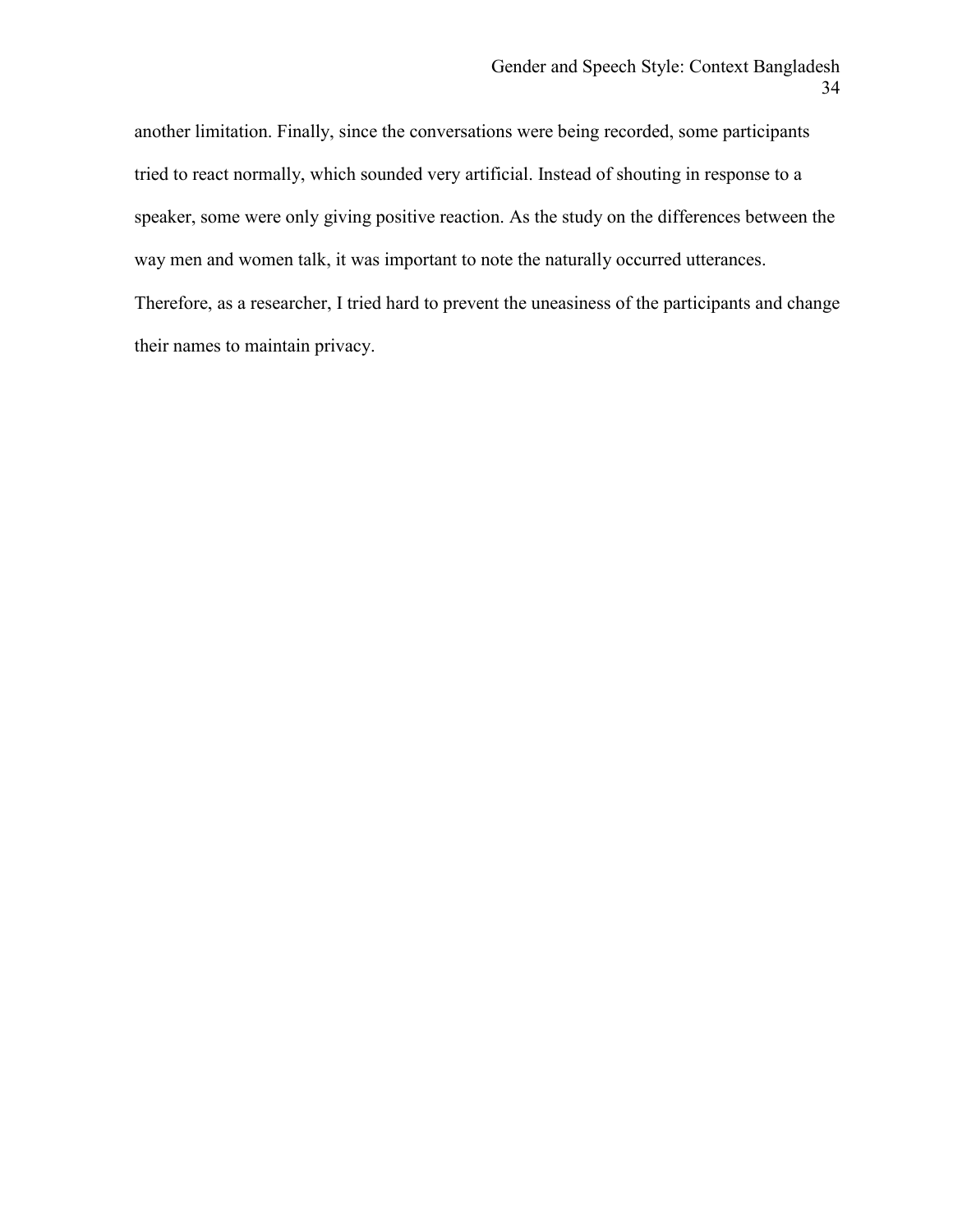#### **Chapter 4 Findings & Data Analysis**

#### **4.1 Introduction**

This research paper contains data from three sources. These are:1) Talk Show 2) Telephones conversation 3) Face-to-face conversation. The talk show was broadcasted live. For this paper, I watched a YouTube video and transcribed the dialogues. For the telephone and faceto-face conversations, at first I have recorded, and then transcribed. After that I have placed each dialogue separately in a table and then marked the features.

#### **4.2 Data Analysis**

For the purpose of data analysis, the researcher of this paper has followed the steps of conversation analysis. At first, conversations been recorded. Then, those recordings are transcribed. Finally, the transcriptions have been examined in terms greetings, use of threats, insults, dominance, order, and interruptions. Then these features have been counted and presented in a table showing the numerical value of the occurrences. Then, the findings have been discussed in terms of gender.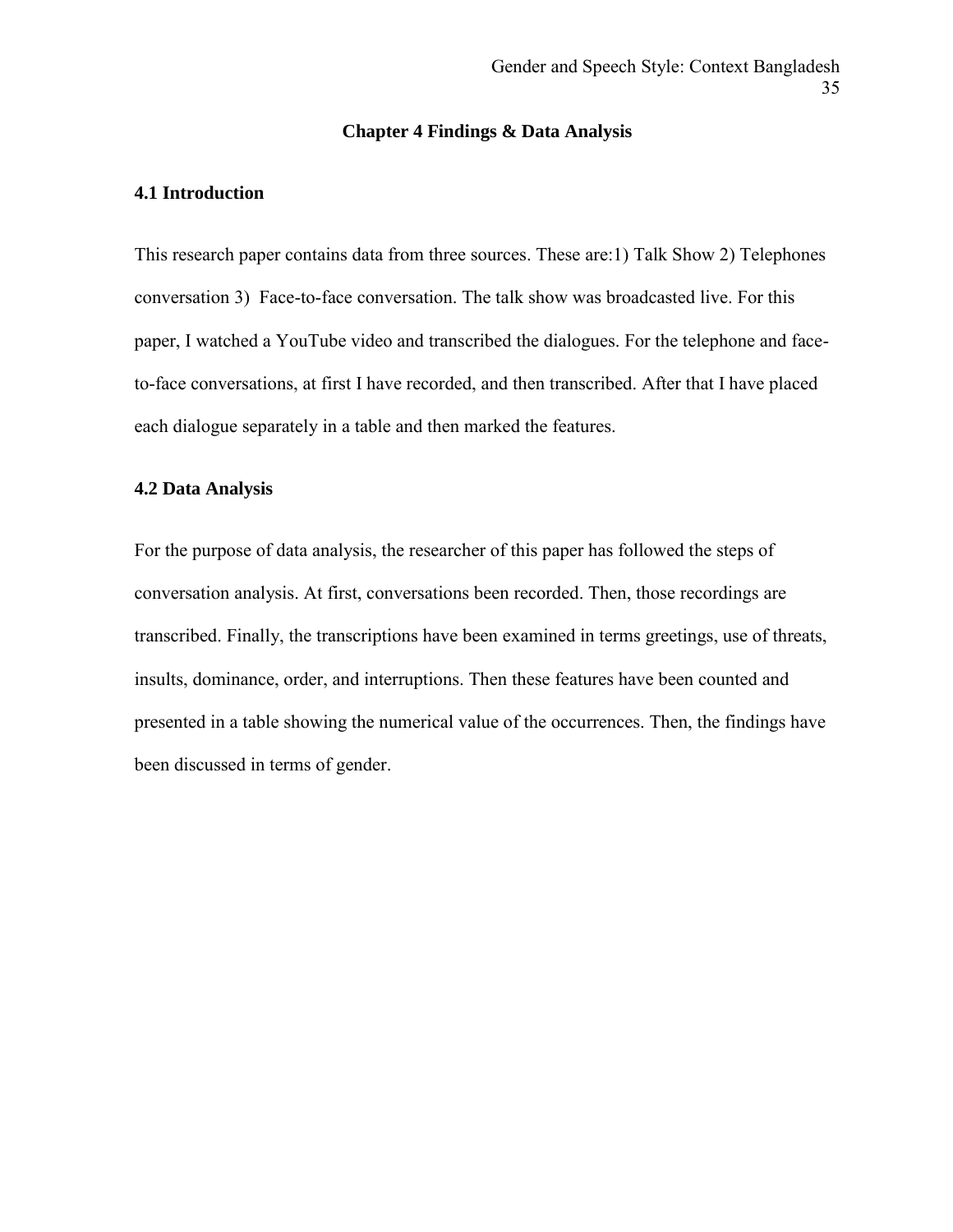| <b>Elements</b>   | <b>C1 Male</b> |                | <b>C2 Male</b> | <b>C<sub>2</sub></b> Female | <b>C3 Male</b> | <b>C3</b> Female |  |
|-------------------|----------------|----------------|----------------|-----------------------------|----------------|------------------|--|
|                   |                | <b>Female</b>  |                |                             |                |                  |  |
| <b>Greetings</b>  | Says hello     | N <sub>o</sub> | No greetings   | No greetings                | No             | No               |  |
|                   | twice          | greeting       |                |                             | greetings      | greetings        |  |
|                   |                | ${\bf S}$      |                |                             |                |                  |  |
| Long              | $\overline{4}$ | $\overline{3}$ | $\mathbf{1}$   | No long                     | No long        | No long          |  |
| <b>Utterances</b> |                |                |                | utterance                   | utterance      | utterance        |  |
| Use of            | $0 - No$ use   | 4 times        | No use of      | No use of                   | No use of      | No use of        |  |
| <b>Backchann</b>  | of             | used           | backchanne     | backchanne                  | backchanne     | backchanne       |  |
| el (hmm)          | backchanne     | (hmm)          | $\mathbf{1}$   | 1                           | $\mathbf{1}$   | $\mathbf{1}$     |  |
|                   | $\mathbf{1}$   |                |                |                             |                |                  |  |
| <b>Threatenin</b> | 6              | $\overline{3}$ | $\overline{3}$ | $\mathbf{1}$                | $\overline{2}$ | $\overline{2}$   |  |
| g utterances      |                |                |                |                             |                |                  |  |
| <b>Order</b>      | $\overline{4}$ | $2-$           | $0 - No$       | $\mathbf{1}$                | $\overline{4}$ | $\overline{2}$   |  |
|                   |                | $(\rm e.g. I$  | order, but     |                             |                |                  |  |
|                   |                | said           | continual      |                             |                |                  |  |
|                   |                | shut           | threats are    |                             |                |                  |  |
|                   |                | up)            | being given    |                             |                |                  |  |
| <b>Insult</b>     | $\overline{2}$ | $\overline{3}$ | 5              | $\overline{2}$              | $\overline{4}$ | $\overline{3}$   |  |
| <b>Who</b>        | $\overline{3}$ | $\mathbf{1}$   | $\overline{3}$ | $\overline{2}$              | $\mathbf{1}$   | $\overline{2}$   |  |
| interrupts        |                |                |                |                             |                |                  |  |
| more?             |                |                |                |                             |                |                  |  |

### **4.3 Findings**

#### **4.4 Data Results**

In order to investigate gender differences the study focused on issues of politeness. Conversations generally begin with greetings and reciprocating a greeting is a sign of politeness. The inclusion of greetings was examined to determine if people followed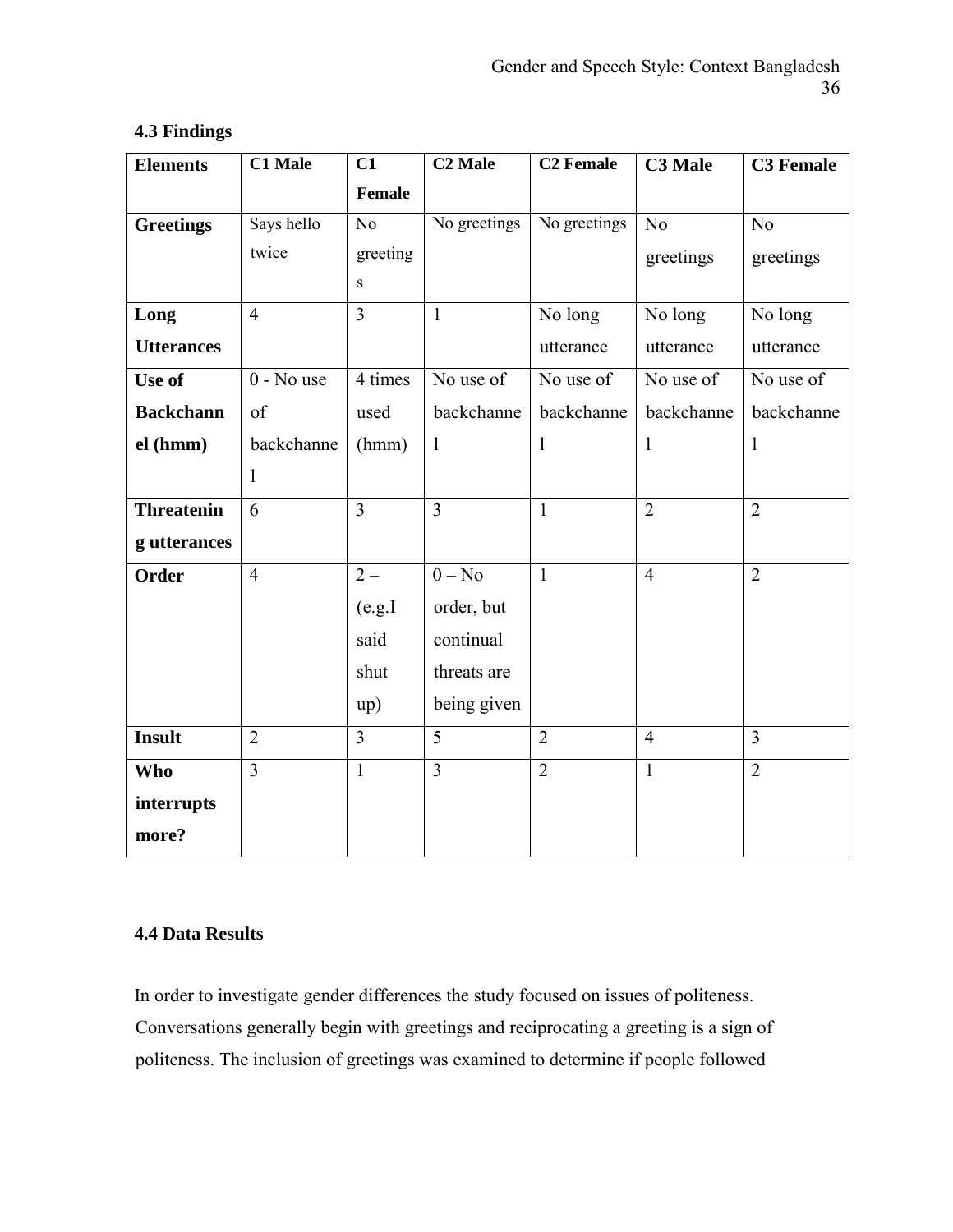conventions of conversation. The findings indicate that in this regard men and women are equally impolite or disregarding conventions.

| Gender | <b>Utterance</b>    | <b>Features</b>           |
|--------|---------------------|---------------------------|
| Male   | Hello, hello        | Repetition                |
| Female | Bolo (serious tone) | No Greetings<br>$\bullet$ |

Fig. 1: No greetings in C1

| Shamim     | Ek baaper meye hoile tui Narayanganj ja, ayy.      | Insult and<br>sudden attack |
|------------|----------------------------------------------------|-----------------------------|
|            |                                                    | No politeness               |
|            |                                                    |                             |
| Ivy        | Tui mone koros je tui Shamim Osman boila sara      | No politeness               |
|            | Bangladesh e tui kichu hoye gesis.                 | insult                      |
| Female     | Amare ekhane ektu dai ase, dai ase, ami ektu boli, | Interrupts                  |
| Interuptor | Cool, cool.                                        |                             |

Fig.2: No greetings in C2

| Line no. | <b>Gender</b> | <b>Utterances</b>                     | <b>Features</b> |
|----------|---------------|---------------------------------------|-----------------|
|          | Male 1        | Shobkaj oi junior cheleke diye korate | No greetings    |
|          |               | hobe, na korle or khbor ase           | threat          |
|          | Female 1      | Na, o knoshobkorbe, that's not fair   | no greetings    |

Fig 3: No greetings in C3

Among the other features of conversation, I have chosen the use of backchannel, politeness, threats etc. I have chosen these features because conversations lack these features, and also Lackoff and other researchers, as mentioned in the literature review, wrote a lot about the existence of those in the conversations.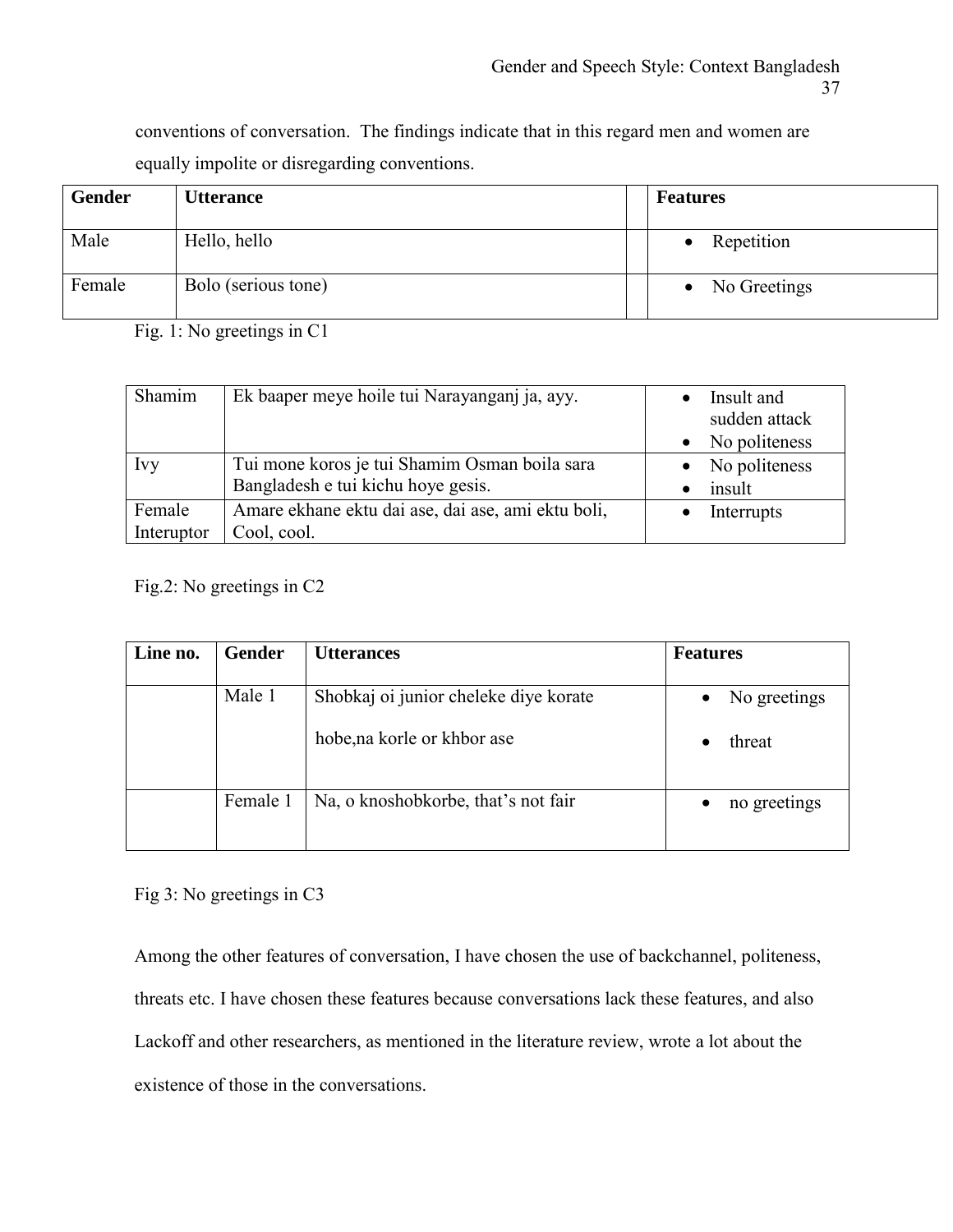| Male   | Phonedisiloamk.                         |
|--------|-----------------------------------------|
| Female | Hmm                                     |
| Male   | bolse toke?kokhonbolse? Nijethekebolse? |
| Female | Hm                                      |
|        |                                         |

Fig 4: Backchannel – used by women only

Then, to check the gender dominance in conversation, the study examined the number of

interruptions and the use of long utterances to determine any connection between gender and

control of conversation.

| Male   Phone diyei amk bolse j ami naki mittha badi, amar past |  | $\bullet$ Ordering tone |
|----------------------------------------------------------------|--|-------------------------|
| life, shob kichu naki mitha. Shumi meyeta eibhabe or           |  |                         |
| brain wash korse. Jeta boltesi, ami mitu er kotha toder        |  | • Long utterances       |
| jiggesh korcilam? Ami ki shumi k jiggesh korsi? Bol            |  |                         |
| $amk$ $r$                                                      |  | $\bullet$ FTA           |
|                                                                |  |                         |

| Female | Hello, tumi k? Somossa ki tomar? Why do you even<br>think you are so important j amra nijeder kaj baad diye |  | Agreesiveness    |
|--------|-------------------------------------------------------------------------------------------------------------|--|------------------|
|        | tomk niye kotha bolbo? Get a life, ok?                                                                      |  | Interruption     |
|        |                                                                                                             |  | Long utterance   |
|        |                                                                                                             |  | • Code-switching |

| Male   | Tui janos kno ore phone disi? Convertsation gula<br>dek. Andaje kotha bolte ashbina. Problem hoile amare<br>fbte block koira rakh. Ulta palta kotha bolle ekkebare<br>mere felbobucchoss                                                                                                | Threat-FTA                      |
|--------|-----------------------------------------------------------------------------------------------------------------------------------------------------------------------------------------------------------------------------------------------------------------------------------------|---------------------------------|
| Female | wait, wait, how dare you!ekhon toh tumi amk phone<br>diso, nije theke. Nije phone diye abar nije kno bolteso<br>tomk block korte. Haire, tomar kono dosh dhora<br>jabena, opinion match na hoilei bolo j ami ghar tera,<br>choto, jano amar opinion different, kno kotha bolo<br>taile? | Attacking back<br>Interruptions |
| Male   | Oi, tore na bolsi beshi kotha na bolte chup kore<br>shun: tui jader k niye kotha boltesis, ami toke boltesi ei                                                                                                                                                                          | Dominating<br>Controlling       |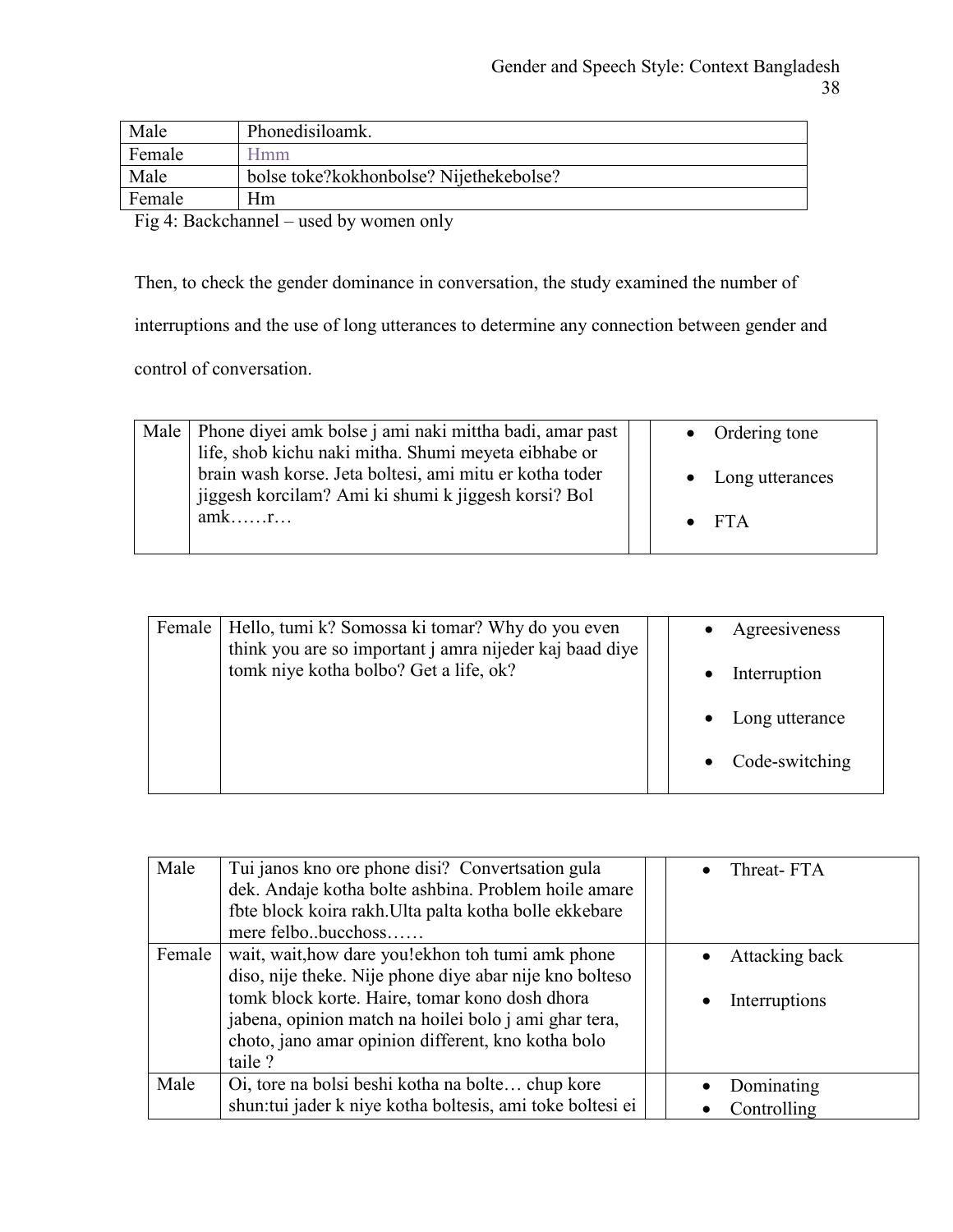| topic e shumi jei kotha gula bolbe, shoji kotha, | Conversation |
|--------------------------------------------------|--------------|
| ami chaina tui oder sathe thakos. Shon, ami Jodi |              |
| ekhon Arsha k giye boli je Romana ei typer       |              |

### To examine politeness, the number of FTA(threats, unwilklingness, disapproval etc) was

counted.

| Ivy                    | Tui mone koros je tui Shamim Osman boila sara<br>Bangladesh e tui kichu hoye gesis.                                                                                                              | No politeness<br>insult |
|------------------------|--------------------------------------------------------------------------------------------------------------------------------------------------------------------------------------------------|-------------------------|
| Female<br>Interuptor   | Amare ekhane ektu dai ase, dai ase, ami ektu boli,<br>Cool, cool.                                                                                                                                | Interrupts              |
| Shamim:                | Dolil toh ekhane ei ase.                                                                                                                                                                         | None                    |
| $Ivy:$ (to<br>Shamim): | Apni taile ekhoni dudok ke dak den (in ordering<br>tone).<br>Kno dudoke rkache jasna                                                                                                             | Order<br>Confront       |
| Shamim                 | Khobordar tui tokari bondho koro boltesi. R ei j<br>apnara (to host and organisers), ami apnader k<br>bolcilam je se oi dhoroner vodro mohilla nah.<br>Bolcilamna ami? Eder background erokomei. | Warning<br>Insult       |
| Ivy:                   | Yes, amar background eirokom                                                                                                                                                                     | Replies angrily         |
| Shamim                 | Pura angul tule kotha bole.                                                                                                                                                                      | Complaints              |

Rest of the transcripts, along with features noted down, is presented in the table at the end of

the paper.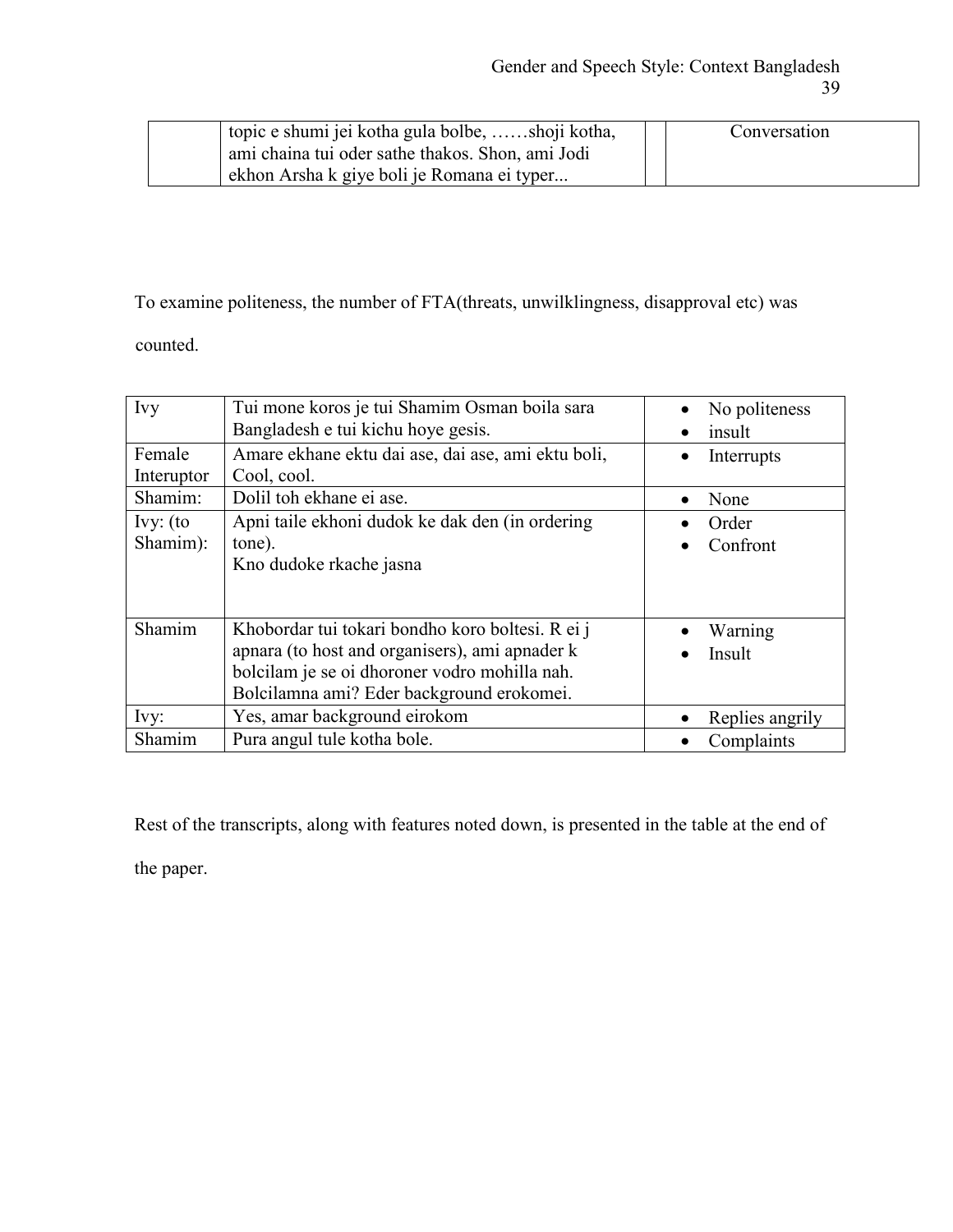#### **Chapter 5 Discussion**

This study was aimed at discovering the answers of the research questions. The findings are indicated question wise in this chapter.

#### **5.1 Introduction**

Bengali people are very good in making social conversations. Some are friendly, polite, close, while others are always in heated mood, and as a result end up quarrelling verbally. The social construction is that people should respect elders maintain their cultural values they always try to keep conversations polite and in normal mood. Also, according to the context of our country, manner is very important. While communicating, speakers have to be aware so that none feels insulted or embarrassed. Manner and politeness, in this case, are in interrelated.

#### **5.2 Discussion**

A common positive politeness strategy is that of seeking agreement and avoiding disagreement (Cutting.2008). It is important that people make conversations directly in a friendly and polite manner without any sort of scope from disagreement and extreme arguments. This will be possible only when conversations will go on with the natural flow e.g. the tone and the manner of asking. One friend can say to another- "Bhai please tor boi gula de na naile ami onek bipode porbo , Sir boka boki korbe," In case of official gatherings or formal interviews, it is seen that politeness rules are followed very precisely. Mostly, speakers, there, use very formal and negative manner. Also, they are bound to use rude manners if they want to reject or refuse or say something negative.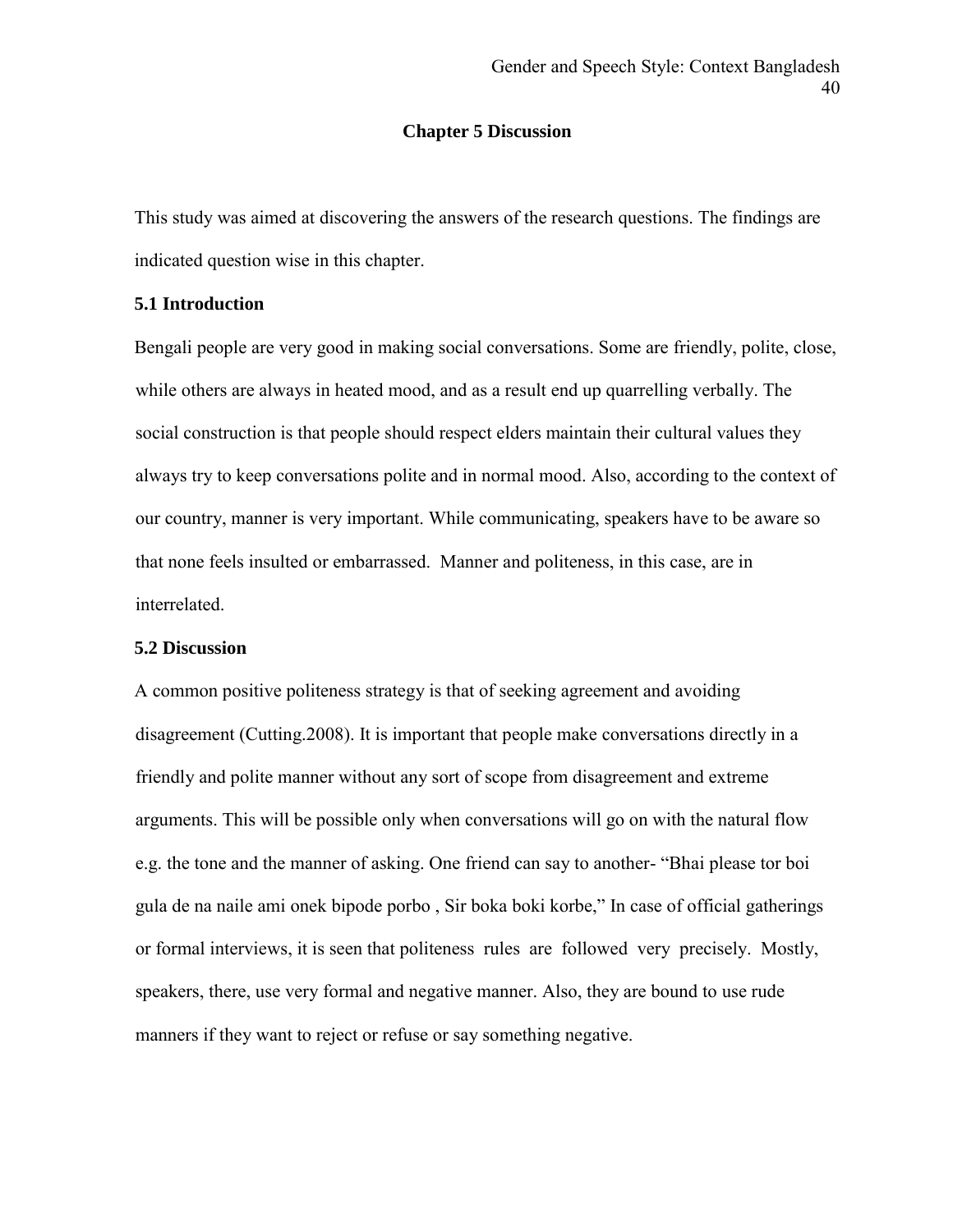However, in the three conversations of this paper, none of the speakers greeted each other in the beginning of the conversations. In Bangladeshi context, greeting is considered as a part of politeness. Here, only in the telephone conversation, male speaker has repeated "hello". However, due to the presupposition the speakers have about one another, the female hardly shows any interest in talking to the male speaker. Rather, she chooses to use the backchannel e.g. 'hmm' to imply that she is aware and listening to him. The telephone conversation then turns out to consist of many heated arguments and bold utterances through which both genders attack one another without trying to save anyone's face. To make the situation worse, being unable to control the conversation, the man starts to talk in ordering, threatening tone and also give several long utterances. At times, he even tried to confront the female listener. For instance

- Confront-"Ami kishumi k jiggeshkorsi? Bolamk".
- Order- "bolamak"
- Example of dominance "Age reply de. Etokothabolish kn. Bolkakejiggeshkorsi".
- Insult- "actually, I do not trust you", "Remember you got slapped from 2 junior girls",
- Threat "Thapraydatfeledibo", "karsathekothaboltesosbujheshunekothabol", "Mitutomar face dekhtechayna, r shumi o same" etc.
- Insult- "Tuiektabeyadop"
- Threat- "Chinos amare", "Mind your language ok" etc

Since both speakers, in the telephone, were continually interrupting each other, the conversation ended up in heated arguments that brought lots of warning, disappointment, threats etc. These are the features of the face threatening act found in all three conversations.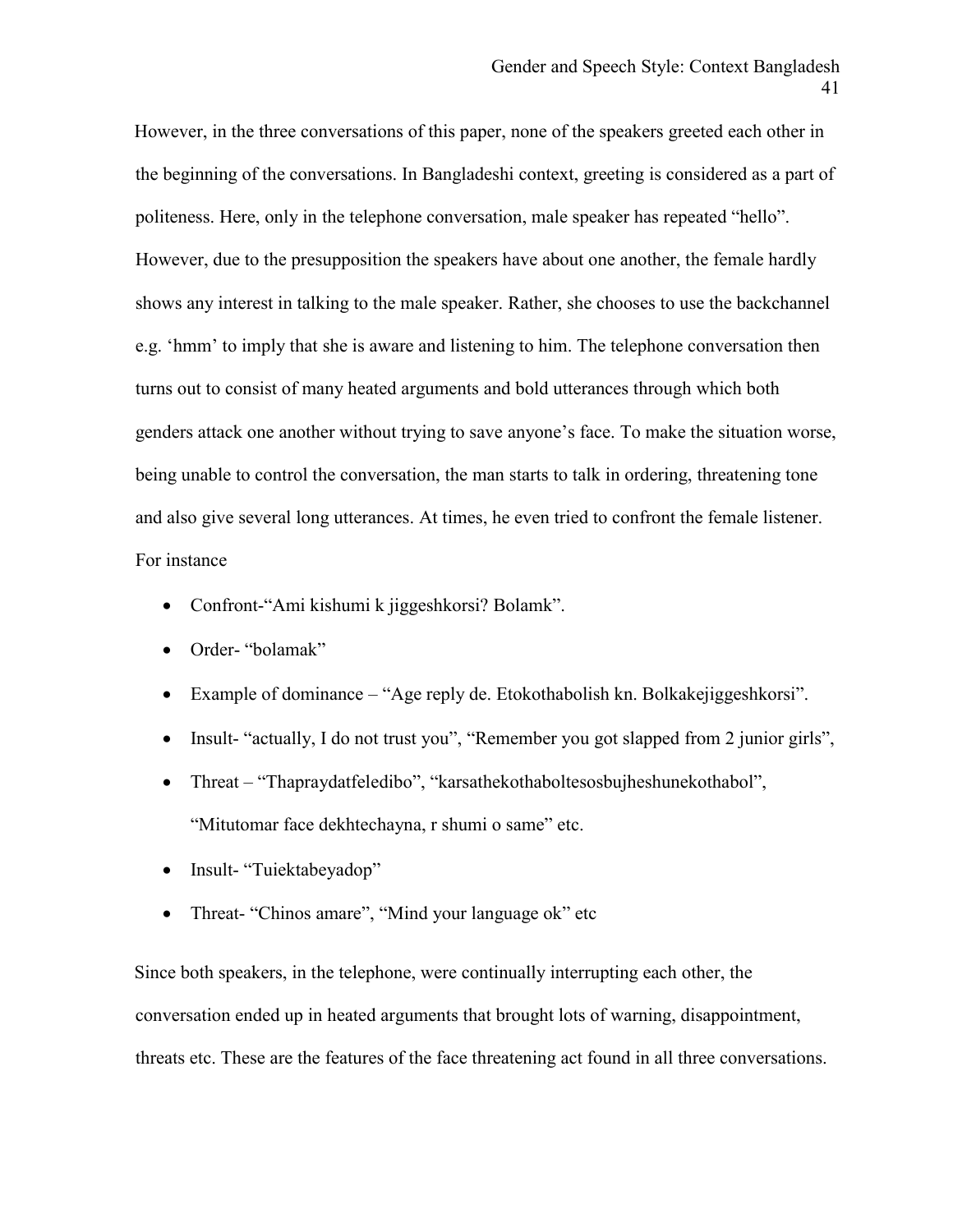Even in the political talk show, it is seen that the guests violated the politeness theory and made the context completely informal. The setting of the conversation is the studio of Ekattor Television, where talk shows are arranged in the indoor studio of Ekattor Television. There, the context is quite formal. However, since this conversation took place due to the continuous pressure of the political powers and this part of the talk show waspublished on internet-based channels, not TV. The reason is to show the real scenario of the conversation when the talk show has been off for a short commercial break. Utterances made by the participants are not properly ordered. So, there is no sequence maintained in this conversationIt is about the mysterious seven murder case of Narayanganj. Therefore, the scene is very serious, violent, aggressive and unfriendly. Instead of addressing each other as "apni", they started as "tui", threw lots of threats and insults at each other and continued attacking one another till the program has been broadcasted live.

For instance, the tone becomes aggressive when Shamim Osman says, "Ek baaper meye hole tui Narayanganj e ayy". Ivy replied, "Tui Shamim Osman deikha ki mone koris, tui sara Bangladesh er kisu ekta hoye gesis?"

Again, Shamim utters, "Azaira pechal bondho kor, khali meye manush bole shojjo kortesi". That time Ivy replies, "Are, meye manush deikha ki? Kobori re marte gesos abar meye manush ki?". Here, Ivy has a presupposition that Shamim Osman does not bother to beat or kill anyone. Shamim Osman makes it clear that he usually does not tolerate at all but he is controlling himself only because Ivy is a woman. In this situation, his speech becomes an action for others, thinking that Shamim Osman is really controlling himself in this situation. Due to these sorts of talk exchange, throughout the whole talk show, there were hardly able to show any respect for this other, let alone politeness.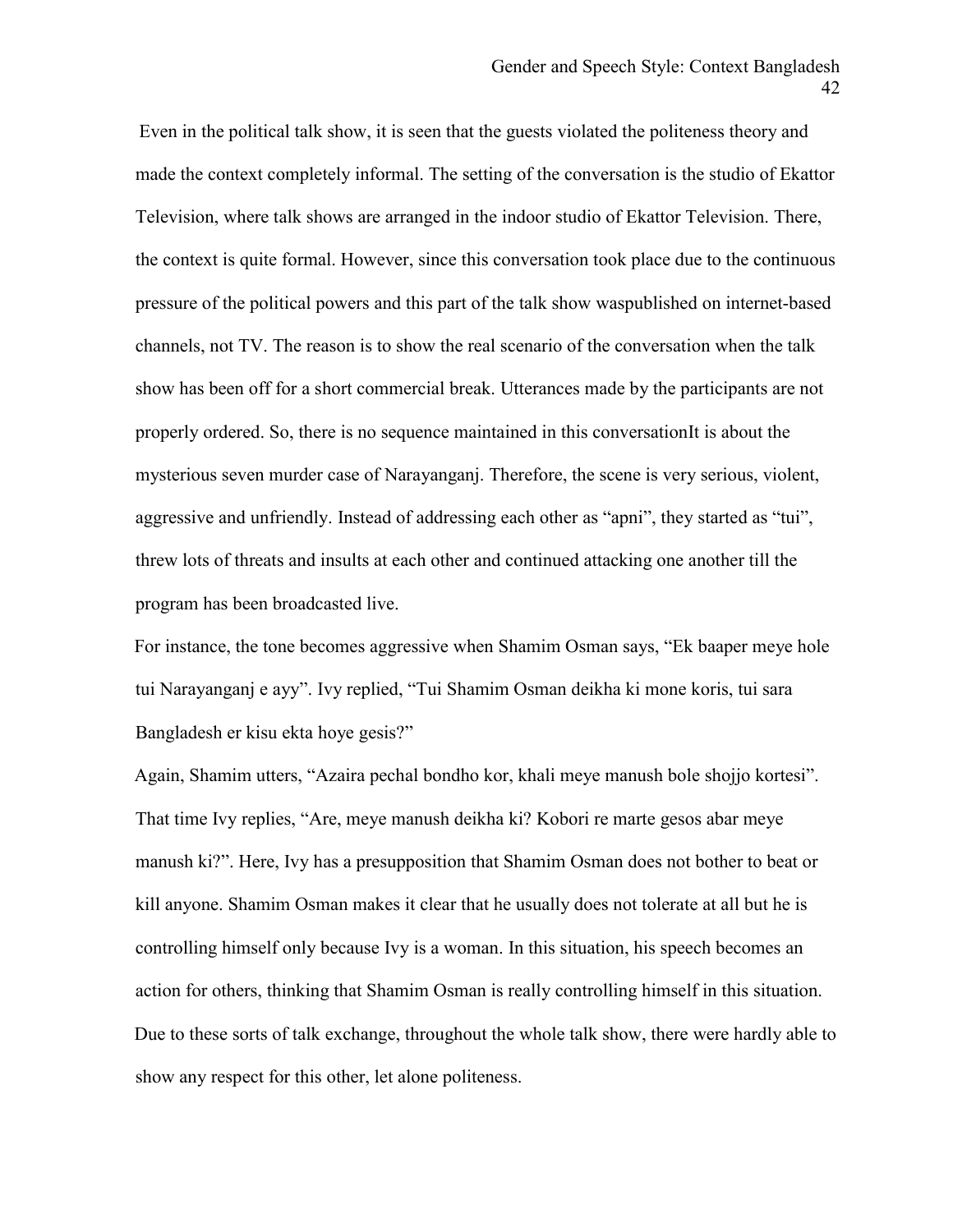The same happened in the face to face group conversation, where 3 boys and 3 girls were fighting to decide who will complete the group work. When the boys try to avoid the work and insult the girls talking about their manners, the girls are seen to attack back with the same strategy that boys followed. One can see the equal use of FTA's and aggressiveness in the group conversation as presented in the table below.

| Female 2 | Beyadop, manner janona                    | Insult                 |
|----------|-------------------------------------------|------------------------|
| Male 1   | Ayymeye, tumi manner janona? Tomar senior | Attack back and insult |
|          | amra                                      |                        |
| Male 2   | Faulkotogula                              | Insult                 |
| Female 3 | Shut up shut up shut up, shobaichupkoro,  | Order and request      |
|          | plesaseeee, stop it.                      |                        |
| Female 2 | But eicheletohthambena, thambe?           | Tag question           |
| Male 1   | Oiimeye, tumi chup koro, Etto kotha kn    | Argues                 |
|          | bolo                                      |                        |
| Male 2   | <b>CCCCHHHHUUUUUPPPPP</b>                 | Interrupts, order      |

The above table shows a small segment of the heated argument amongst the students.

#### **5.3 Research Questions**

Question 1- Do men and women talk differently?

Analysis: Definitely, men and women talk in a different manner. However, the way they deal topic wise is not same for all conversations. Looking at the table of the data results, it is seen that the talking style of both gender is very unpredictable. The number of times men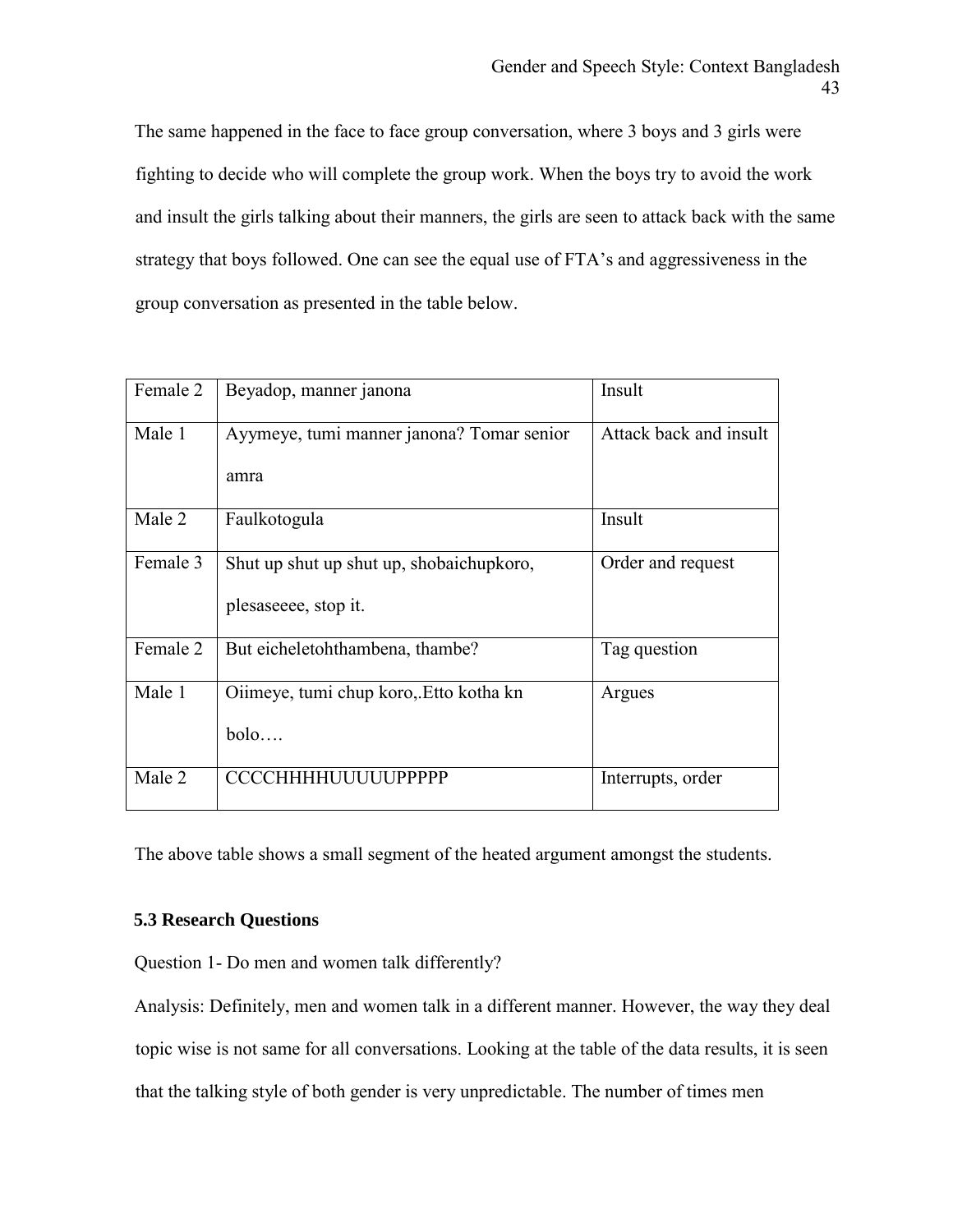interrupted in the first conversation is in no way similar to the frequency for the second and third conversation. However, the table depicts a ratio for the threatening utterance and order. In both the telephone conversation and face-to-face conversation, the ratio of order men showed to the ratio of order woman showed is same, that is, 2:1. Also, the earlier theories stated that men use backchannels more to show their least interest in the topics women talk about. However, the present data reveals that not man, rather it is a woman who has used "hmm" 4 times and revealed that she is not interested in what the man is saying. Therefore, it can be stated that the way men talk and the way women talk is different because they deal with the contexts in a different manner. Previously woman used to remain silent while man uttered something. Now, woman replies when it is needed.

Question 2- Do male speakers try to dominate while speaking?

Analysis: According to the data results, in face to face conversation, both men and women use threats. The ratio is equivalent. Therefore, it can be said that, in this era, there is no chance of the patriarchal gesture to dominate the conversation and distinguish women during conversation. In case of the telephonic conversation, if men order 4 times, women reply back and orders 2 times. Again, men insult women more during all three conversations: telephone, face to face, and the talk show. It implies that men have the tendency to dominate woman. However, this demeaning attempt is not successful since the number of times woman attacked back with insults is almost close to the number of times men did it.

Question 3- Does gender influence speech style?

Analysis: Gender does not influence speech style. From this paper work, as a researcher, I have found out that there are no certain rules as to what woman does and man does not or vice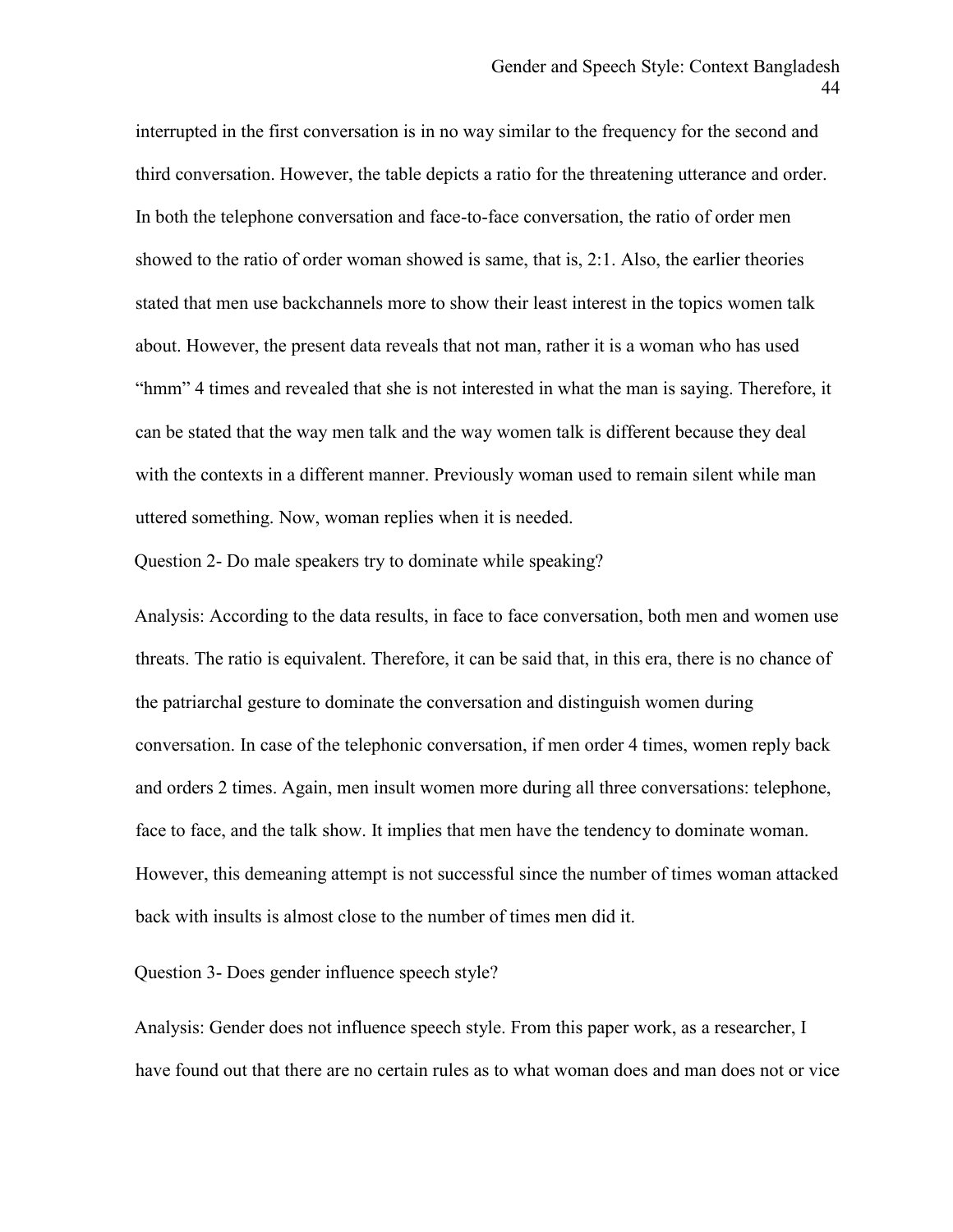versa. Both gender have used threats, interrupted each other, and carried out the conversations. When one insulted, the other replied back. In the telephonic conversation, interestingly, the female voice turns out to be bold and straightforward: "Actually, I do not trust you". This single deed represents that Bangladeshi woman are no longer hold by the social barriers where woman are supposed to look down, remain silent, and sacrifice speech independence.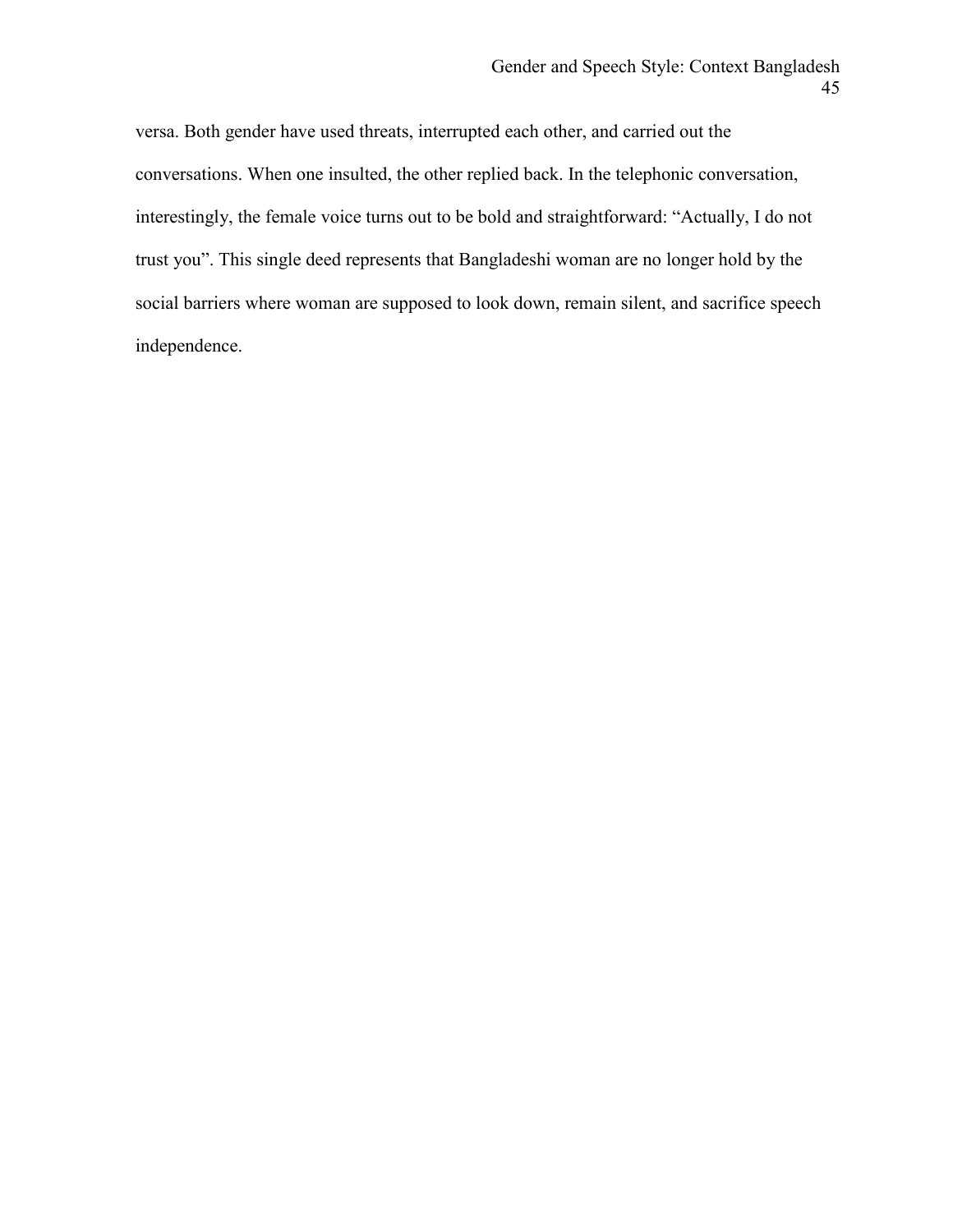#### **Chapter 6 Conclusion**

In everyday life, people always need to converse amongst themselves to share knowledge with each other. These help in sharing emotions with each other and make themselves happy. To share emotions, and knowledge, one needs to use language. In other word, people use language with a certain purpose. Therefore, it is upto the user to utilize their proper chances of talking. The decision lies up to them whether they will use language as needed or they will remain silent based on their gender.

To conclude, it can be said that language itself cannot and does not create any difference between gender. It is people who find the link with language and tries to create distinctions between male and female. However, these differences in vocabulary, topic selection, tone do not occur based on any pattern or rules. In 2018, there are no certain rules as to what woman can and cannot say. Rather, it is era of gender equality in all sectors, including language. Therefore, we, the users of language must believe in ourselves and learn to use language for making successful communications and conversations.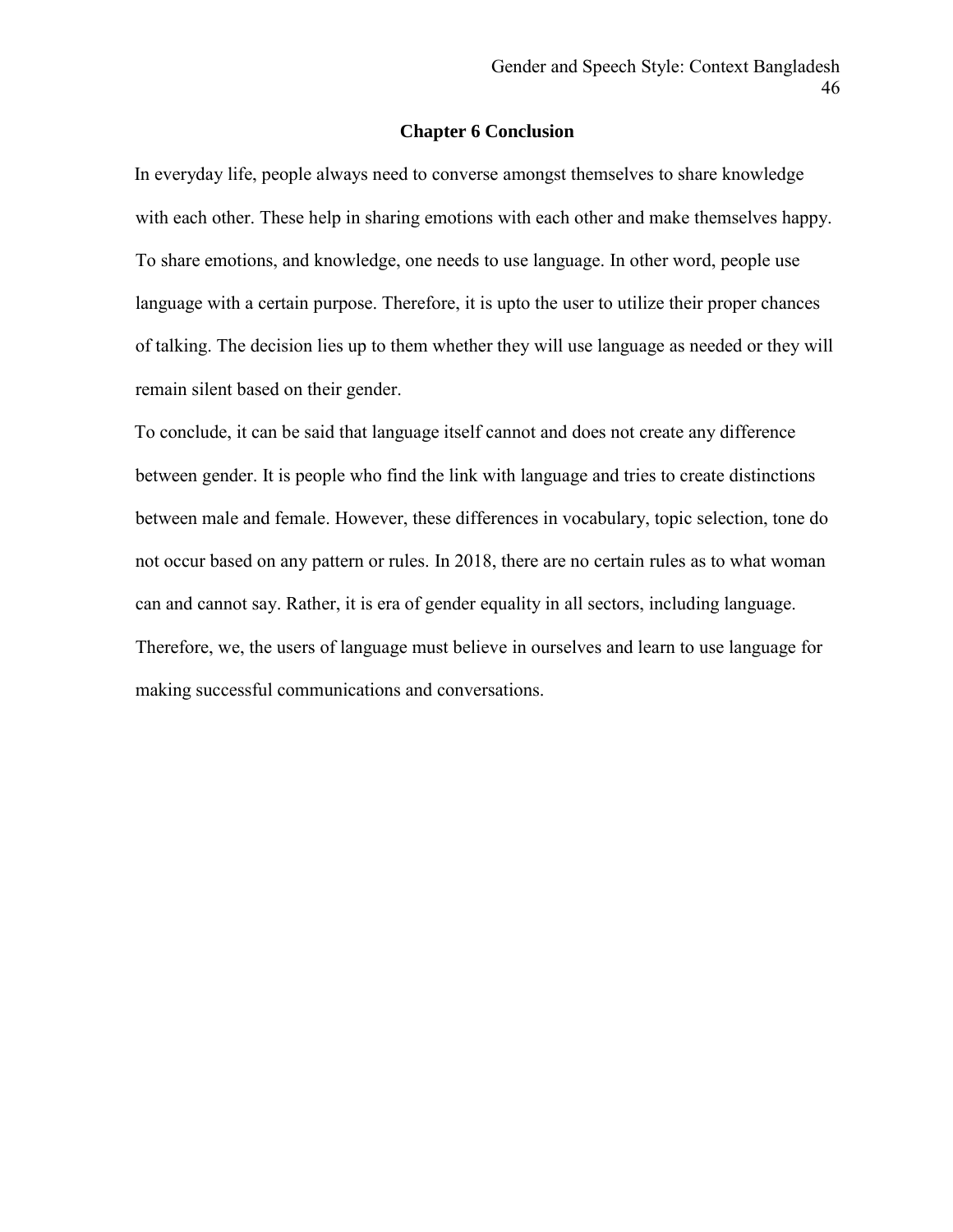#### **REFERENCES**

Brown, G., Yule, G. (1983). *Discourse Analysis*. New York: Cambridge University Press.

*CONTENT ANALYSIS OF TELEVISION TALK SHOWS*. (2013). Retrieved from

[http://gallup.com.pk/wp-](http://gallup.com.pk/wp-content/uploads/2016/06/MonthlyReportDec2012Jan20141.pdf)

[content/uploads/2016/06/MonthlyReportDec2012Jan20141.pdf](http://gallup.com.pk/wp-content/uploads/2016/06/MonthlyReportDec2012Jan20141.pdf)

Cutting, J. (Ed.). (2008). *Pragmatics and discourse: A resource book for students* (2nd ed.). London: Routledge & Francis Group.

Discourse. (n.d.). Retrieved April02, 2018, from

<https://books.google.com.bd/books?id=5pUwqrcOyAIC&pg=PA8&lpg=PA8&dq>

Discourse, In Oxforddictionaries.com. Retrieved from

<https://en.oxforddictionaries.com/definition/discourse>

(n.d.). Retrieved April 02, 2018, from<http://www.massey.ac.nz/~alock/theory/foucault.htm>

Friginal, E. (2008). Linguistic Variation in the Discourse of Outsoursed Call Centers. *Discourse Studies*, 715-736.

Fishman, P. (1983) *Interaction: the Work Women* Do. University of California, Santa Barbara.

Foucault. (n.d.). Retrieved March 20, 2018, from

<http://www.massey.ac.nz/~alock/theory/foucault.htm>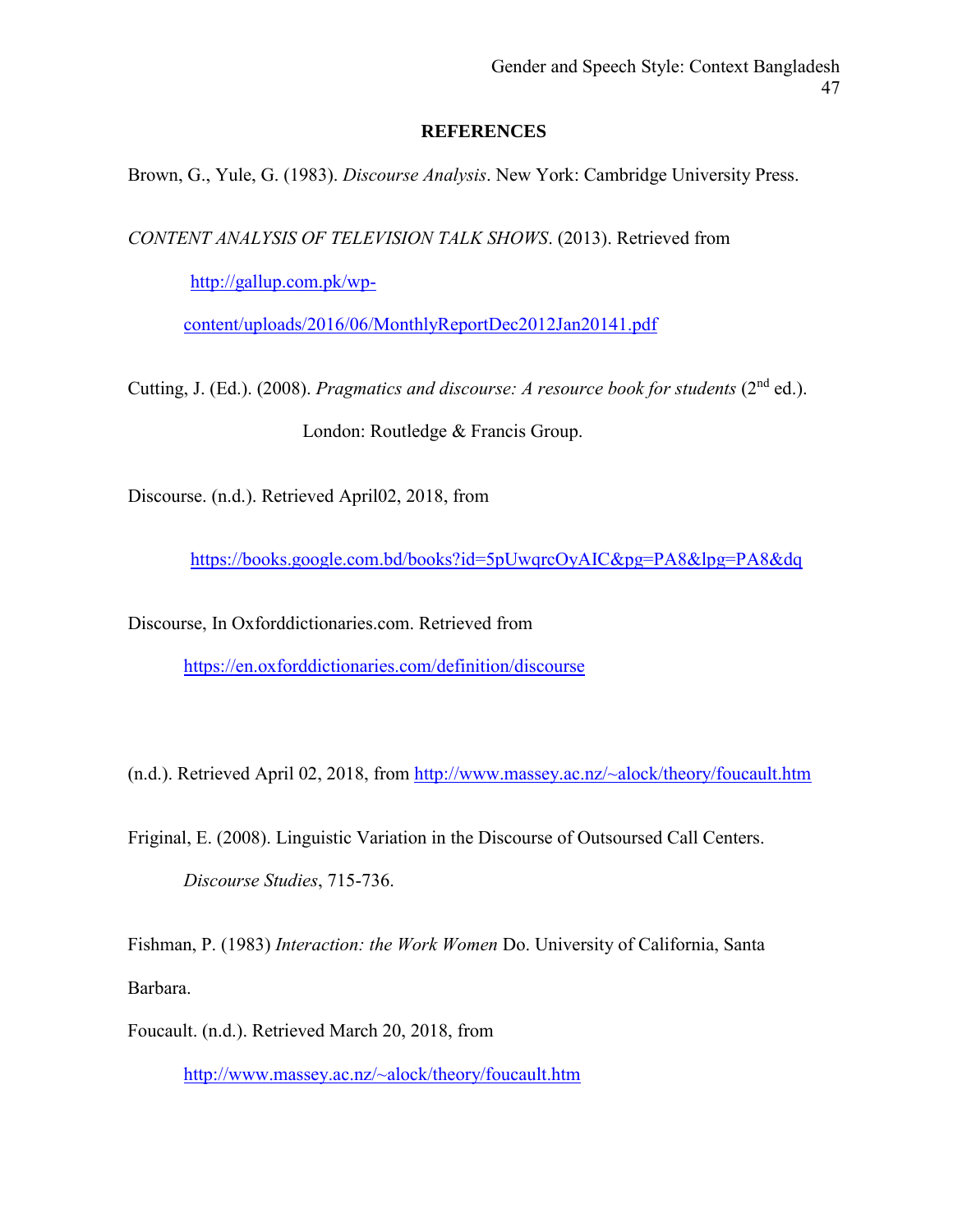Ghilzai, S. A. (2015). Conversational Analysis of Turn taking Behavior and Gender Differences in Multimodal Conversation. Retrived from http://semanticsarchive.net/Archive/WEzNGU4N/shazia1.pdf

H. M. (2006). Conversation Analysis. Retrieved from <http://www.let.rug.nl/mazeland/ELL06maz.pdf>

Holmes, J. (2001) *An Introduction to Sociolinguistics*, 2nd ed. Harlow: Pearson Education Limited.

Hopper, R., & Doany, N. (1998). Telephone openings and Conversational Universals: A Study in Three Languages. In S. T. Tommey, & F. Korzenny, *Language, Communication & Culture* (pp. 157-79). Newbury Park, CA: Sage.

Jefferson, G. (2004). Glossary of Transcript Symbols with an introduction. In G. Lerner, *Conversation Analysis. Studies from the first generation* (pp. 13-31). Amsterdam/Philadelphia: Benjamins.

- Jennifer Coates, *Language and Gender: A Reader*, Oxford [Eng]: Malden, Mass:Blackwell, 1998.
- Lakoff, Robin. (1975). *Language and woman's place*.Language and society, 2, 45-79.
- Liddicoat, A. (2007). *An introduction to conversation analysis*. London: Continuum. Retrieved from<http://english.360elib.com/datu/P/EM013945.pdf>

Pöhaker, K. (1996). *Turn Taking and Gambits in Inter Cultural Communication*. Austria: Universität Graz Geisteswissenschaftliche Fakultät.

Sidnell, J. (2010). Conversation Analysis. In B. Heine, & H. Narrog, *The Oxford Handbook of Linguistic Analysis* (pp. 167-191). London: Oxford Press.